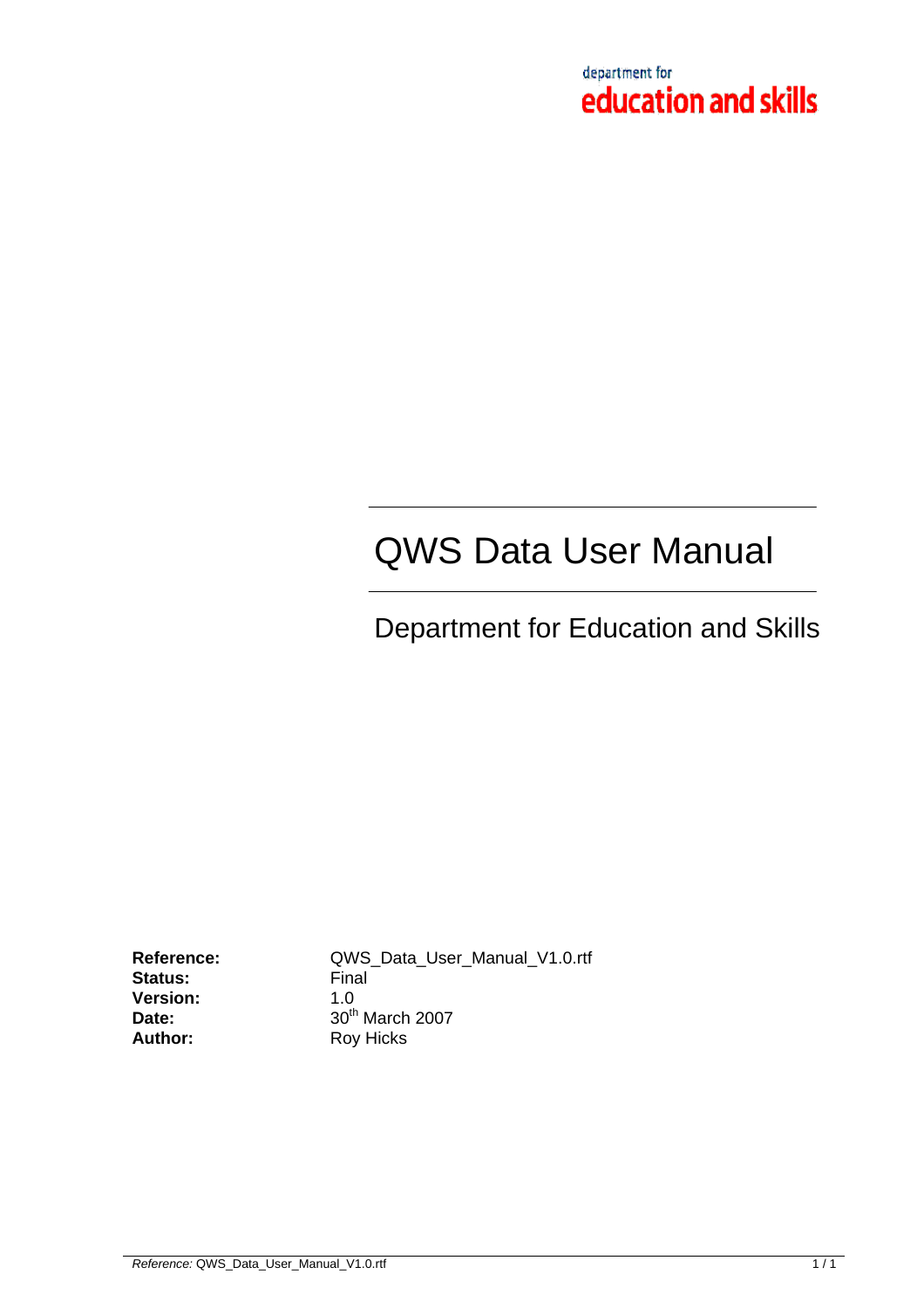# **CONTENTS**

| 1.             |  |
|----------------|--|
| 1.1            |  |
| 1.2            |  |
| 1.3            |  |
| 1.4            |  |
|                |  |
| 2.             |  |
| 2.1            |  |
| 2.2            |  |
| 2.3            |  |
| 2.4            |  |
|                |  |
| 3 <sub>1</sub> |  |
| 3.1            |  |
| 3.1.1          |  |
| 3.1.2          |  |
| 3.1.3          |  |
| 3.1.4          |  |
| 3.1.5          |  |
| 3.1.6          |  |
| 3.1.7          |  |
| 3.1.8          |  |
| 3.2            |  |
|                |  |
| 4.             |  |
| 4.1            |  |
| 4.2            |  |
| 4.3            |  |
| 4.4            |  |
| 4.5            |  |
| 4.6            |  |
|                |  |
| 4.7            |  |
| 4.8            |  |
| 5 <sub>1</sub> |  |
| 5.1            |  |
| 5.2            |  |
| 5.3            |  |
| 5.4            |  |
| 5.5            |  |
| 5.6            |  |
| 5.7            |  |
| 5.8            |  |
|                |  |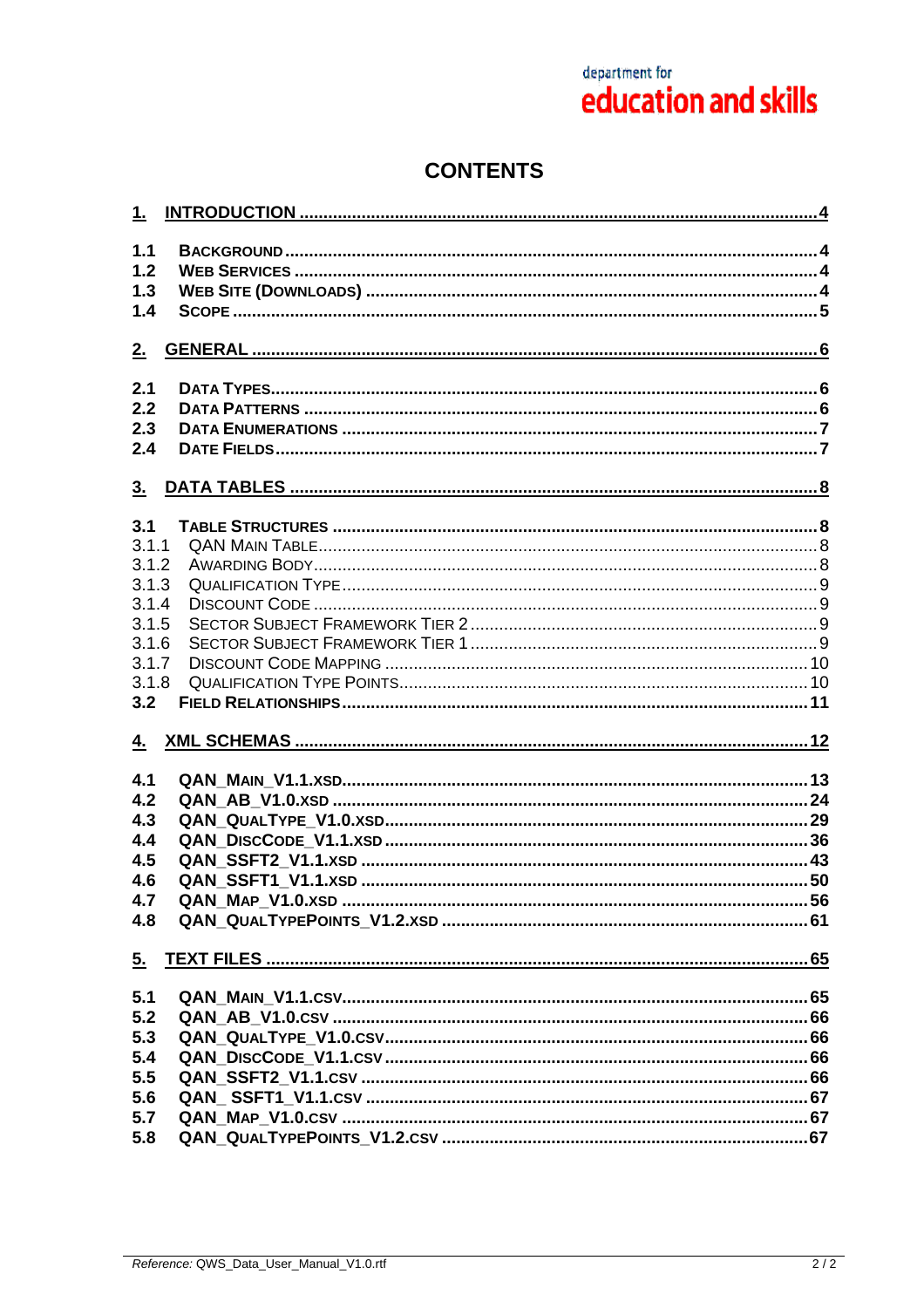# **Document Version History CHANGE HISTORY**

| <b>VERSION</b>             |                                   | -~<br>⊶∟                |
|----------------------------|-----------------------------------|-------------------------|
| <b>10</b><br>$\cdot \cdot$ | 30 <sup>th</sup><br>2007<br>March | .<br>Version<br>Initial |

## **REVIEW AND APPROVAL**

| <b>ORGANISATION</b> | <b>NAME</b>    | <b>DATE</b> | <b>SIGNATURE</b> |
|---------------------|----------------|-------------|------------------|
| DfES/DSG            | Gerard Hassett | 2007-03-30  |                  |
| DfES/DSG            | Mat Downs      | 2007-03-28  |                  |
| DfES/DSG            | Rov Hicks      | 2007-03-29  |                  |

## **DISTRIBUTION**

| <b>ORGANISATION</b> | <b>NAME</b>          |
|---------------------|----------------------|
| DfES/DSG            | Gwen Baulch          |
| <b>LSC</b>          | Peter Ashton         |
| Capgemini           | Sue Howes            |
| Capgemini           | Mike Kelly           |
| Capgemini           | <b>Jason Andrews</b> |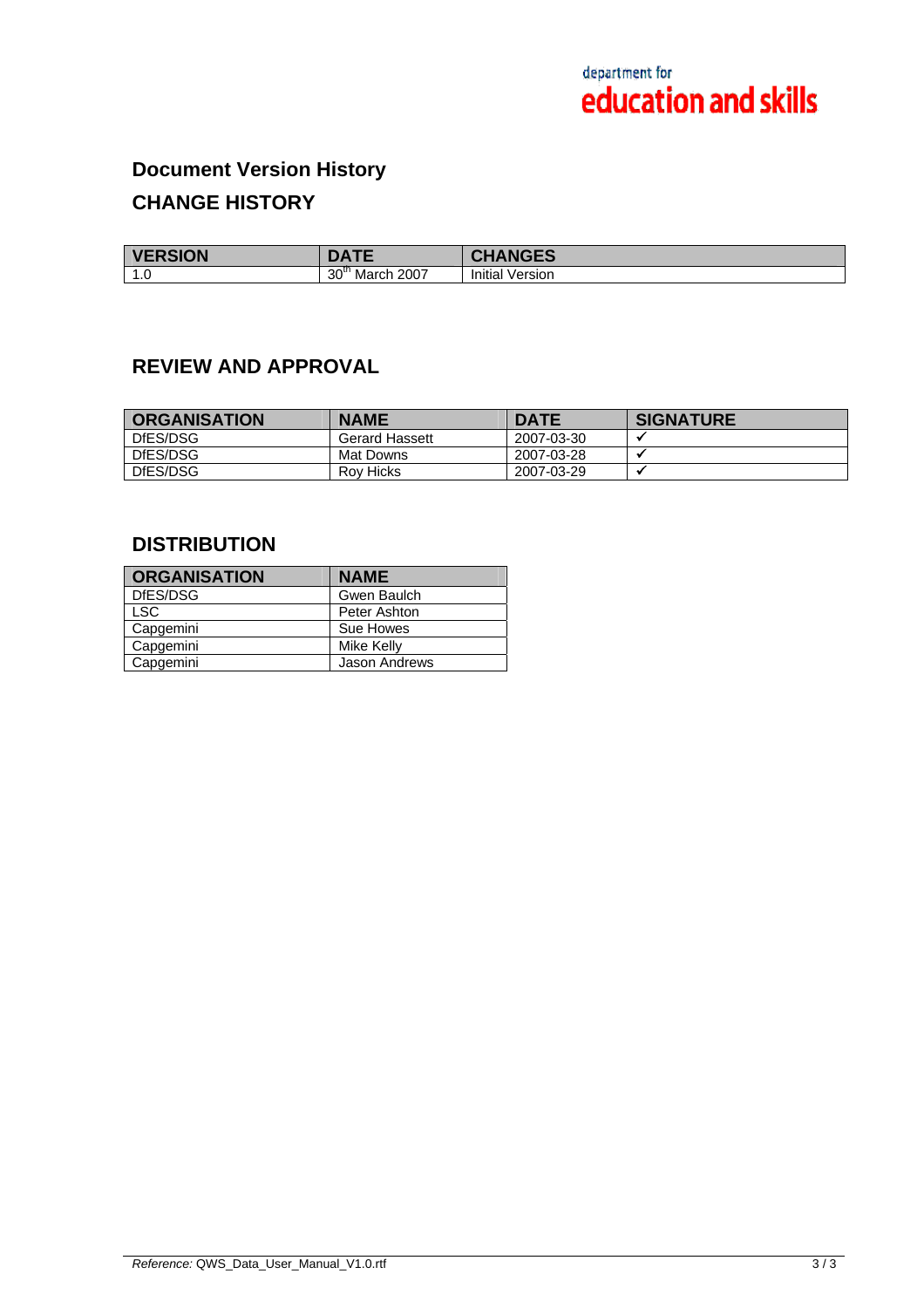## **1. Introduction**

## **1.1 Background**

Qualification Accreditation Number (QAN) data is being supplied to support the collection of Post-16 Learning Aims (PLA) data from secondary schools with sixth forms. From the 2007/2008 academic year these data will be collected using the School Census. The QAN Web Services (QWS) project has been developed to provide a system for delivering QAN data to schools and other interested parties. The data provided has been tailored specifically from the more generic data received from QCA to support school teaching and learning activities and to improve the data quality from future School Census collections.

The QWS system has been designed to provide data in two ways:

- Web Services, an interactive system which allows dynamic access to the QAN data files; and
- Web Site download facilities, allowing users to obtain data by standard file downloads.

## **1.2 Web Services**

Details of the Web Services available, and the mechanisms for accessing them, may be found on the QWS web site at:

http://data.dfes.gov.uk/qwsweb/Documentation.aspx

The following documents<sup>1</sup> are available:

System Integration Guide http://data.dfes.gov.uk/qwsweb/XSDs/QWS\_SI\_Guide\_v1.01.doc Public Web Services WSDL file http://data.dfes.gov.uk/qws/qwswebservice.asmx?WSDL Private Web Services WSDL file http://data.dfes.gov.uk/qws/qwswebserviceschool.asmx?WSDL

## **1.3 Web Site (Downloads)**

QAN data may be downloaded from the QWS web site at:

http://data.dfes.gov.uk/qwsweb/Main.aspx

 $\overline{a}$ 

<sup>&</sup>lt;sup>1</sup> A Web Services Description Language (WSDL) file is an XML formatted file for describing Web services. (See http://www.w3.org/2002/ws/desc/)

*Reference:* QWS\_Data\_User\_Manual\_V1.0.rtf 4 / 4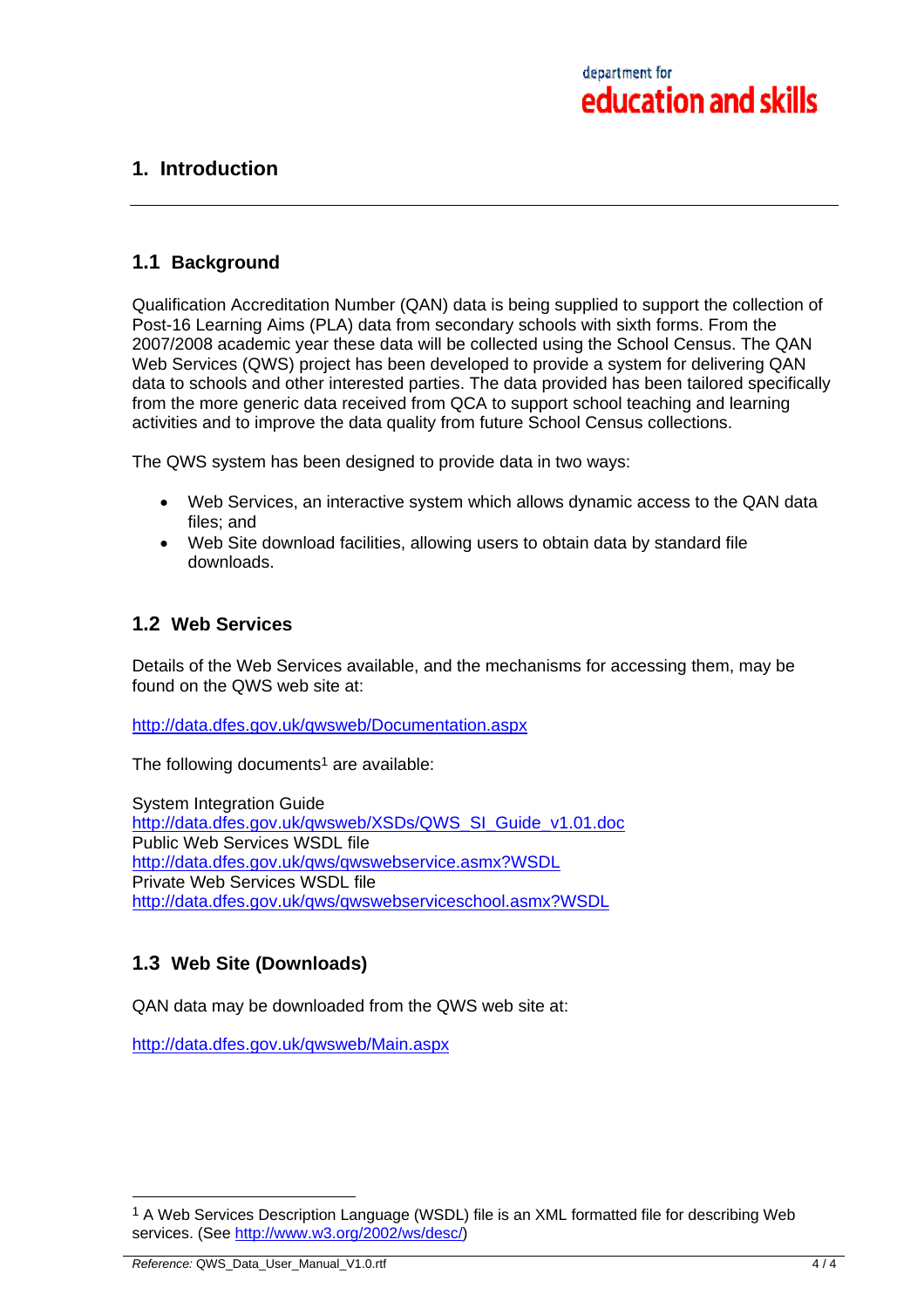## **1.4 Scope**

This document provides information on the data contained in the following data tables:

- Current QAN Data
- Expired QAN Data
- Awarding Body
- Qualification Type
- Discount Code
- Sector Subject Framework Tier 2
- Sector Subject Framework Tier 1
- Discount Code Mapping
- Qualification Type Points

This document does not provide any information on the School QAN list files which will be provided during the first year of QWS operation.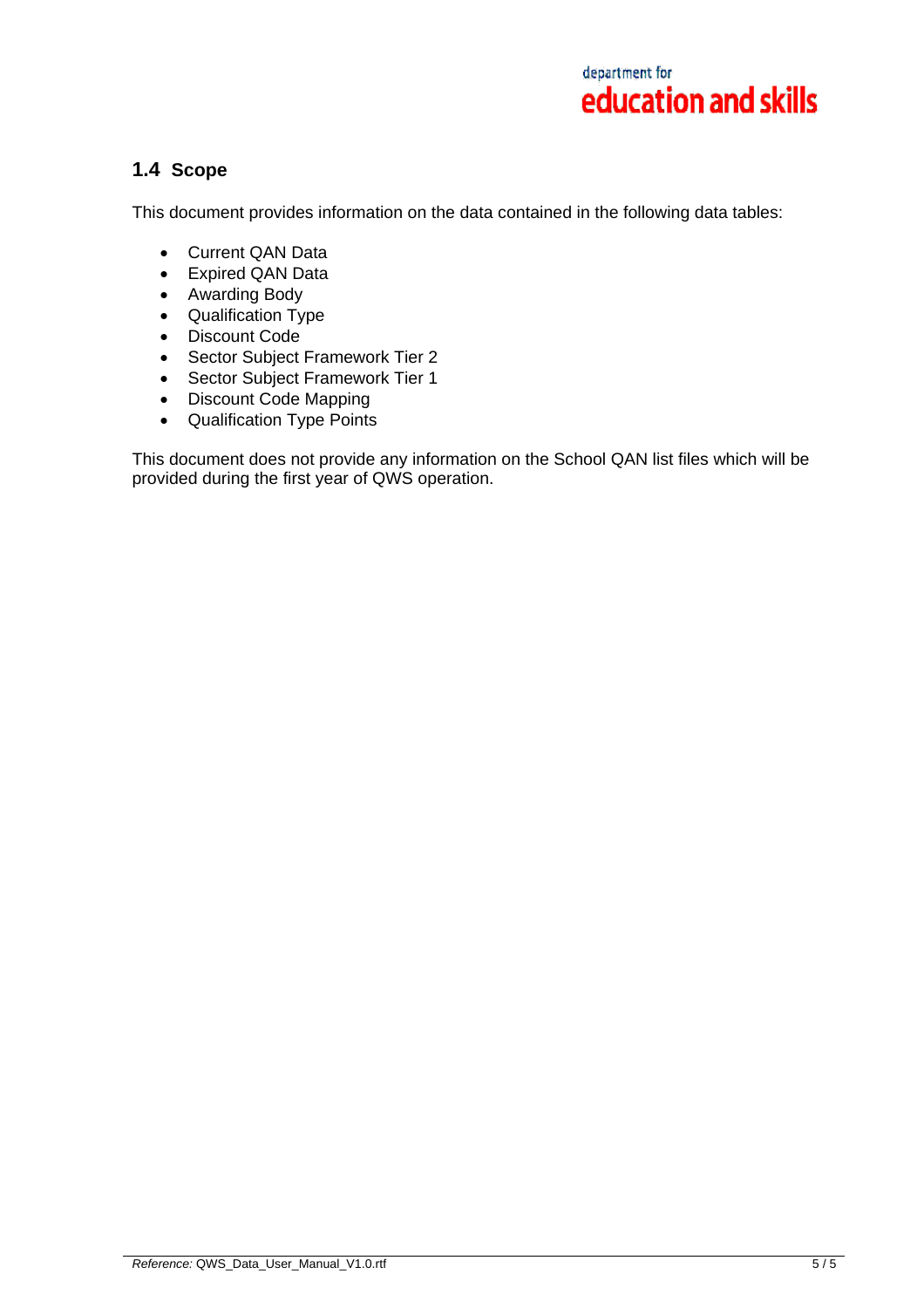## **2. General**

## **2.1 Data Types**

The following general data types are used to describe data items:

| Data Type          | <b>Notation</b> | <b>Notes/Pattern</b>                              |
|--------------------|-----------------|---------------------------------------------------|
| Integer            | <b>INT</b>      | Whole number with no decimal point                |
| <b>Numeric</b>     | <b>NUM</b>      | Any number (including decimal places)             |
| Character          | CHAR(x)         | Character string of fixed length (x)              |
| Variable Character | VARCHAR(x)      | Variable character string with maximum length (x) |
| Date               | <b>DATE</b>     | CCYY-MM-DD                                        |
| Time               | <b>TIME</b>     | HH:MM:SS                                          |

## **2.2 Data Patterns**

Standard XML pattern notation will be used to describe patterns applicable to particular data items. Some commonly used notations are:

| <b>Notation</b>               | <b>Meaning</b>                                    |
|-------------------------------|---------------------------------------------------|
| Example                       | <b>Example Meaning</b>                            |
| $\mathbf{I}$                  | Square brackets contain allowable values          |
| $[0-9]$                       | Any number                                        |
| $[A-Z]$                       | Any uppercase letter                              |
| $[a-z]$                       | Any lowercase letter                              |
| $[0-9A-Z^*]$                  | Any number or any uppercase letter or an asterisk |
|                               | Quantifier - Zero or more                         |
| $[A-Za-z]^*$                  | Zero or more uppercase or lowercase letters       |
|                               | Quantifier - One or more                          |
| $[A-Za-z]+$                   | One or more uppercase or lowercase letters        |
| ?                             | Quantifier - One or none                          |
| $[A-Z]$ ?                     | One or no uppercase letter                        |
| Ω.                            | Curly brackets contain quantifier information     |
| $[A-Z](3)$                    | Three uppercase letters                           |
| $[A-Z]\{2,\}$                 | At least two uppercase letters                    |
| $[A-Z](1,5)$                  | At least one but no more than 5 uppercase letters |
|                               | <b>Pipe delineates options</b>                    |
| A B                           | "A" or "B"                                        |
| $\Omega$                      | <b>Brackets contain groups</b>                    |
| (AB) (CD)                     | Either "AB" or "CD"                               |
| $([0-9]\{4\})$ $([A-Z]\{4\})$ | Either four numbers or four uppercase letters     |

Note: An escape character (\) instructs the XML processor to take the next character literally.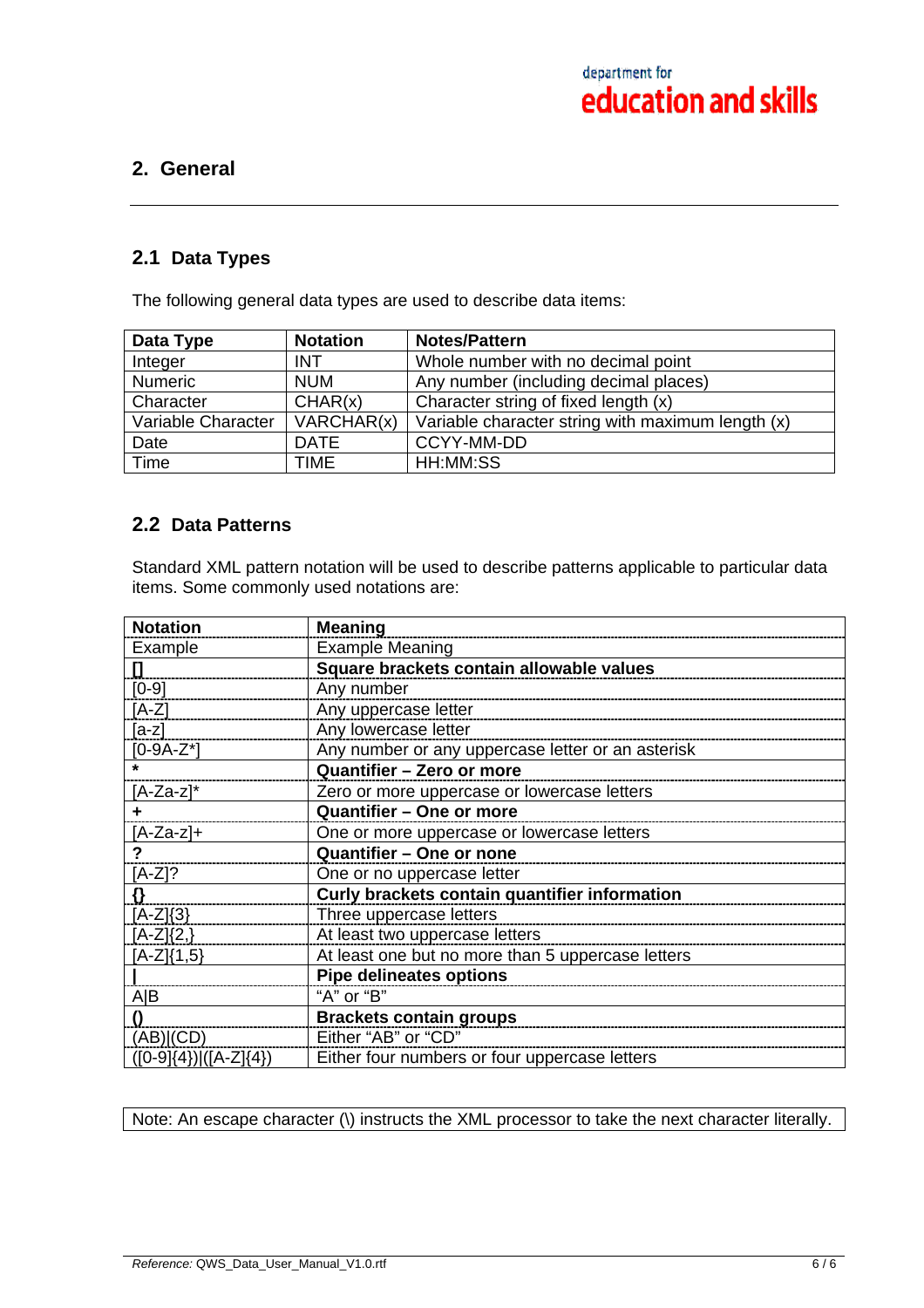

An example of the use of a pattern, is for the QAN. The pattern for a QAN is:

 $[0-9A-Z#]$  $([0-9]{6}$  $[0-9A-Za-z]$ 

This indicates that a QAN:

- (a) must start with either a number, an uppercase letter or a "#" (hash character);
- (b) must then have six numbers; and
- (c) must end with a number or letter.

## **2.3 Data Enumerations**

Some data items have a restricted list of allowable values. These are termed enumerations. Enumerations are listed in the appropriate schema file.

## **2.4 Date Fields**

All dates within QWS are in ISO date format, i.e. CCYY-MM-DD. Some database systems, and some spreadsheet programs, will not always support this format. In these cases, where a DATE data type has been indicated the system may need to be set to CHAR(10).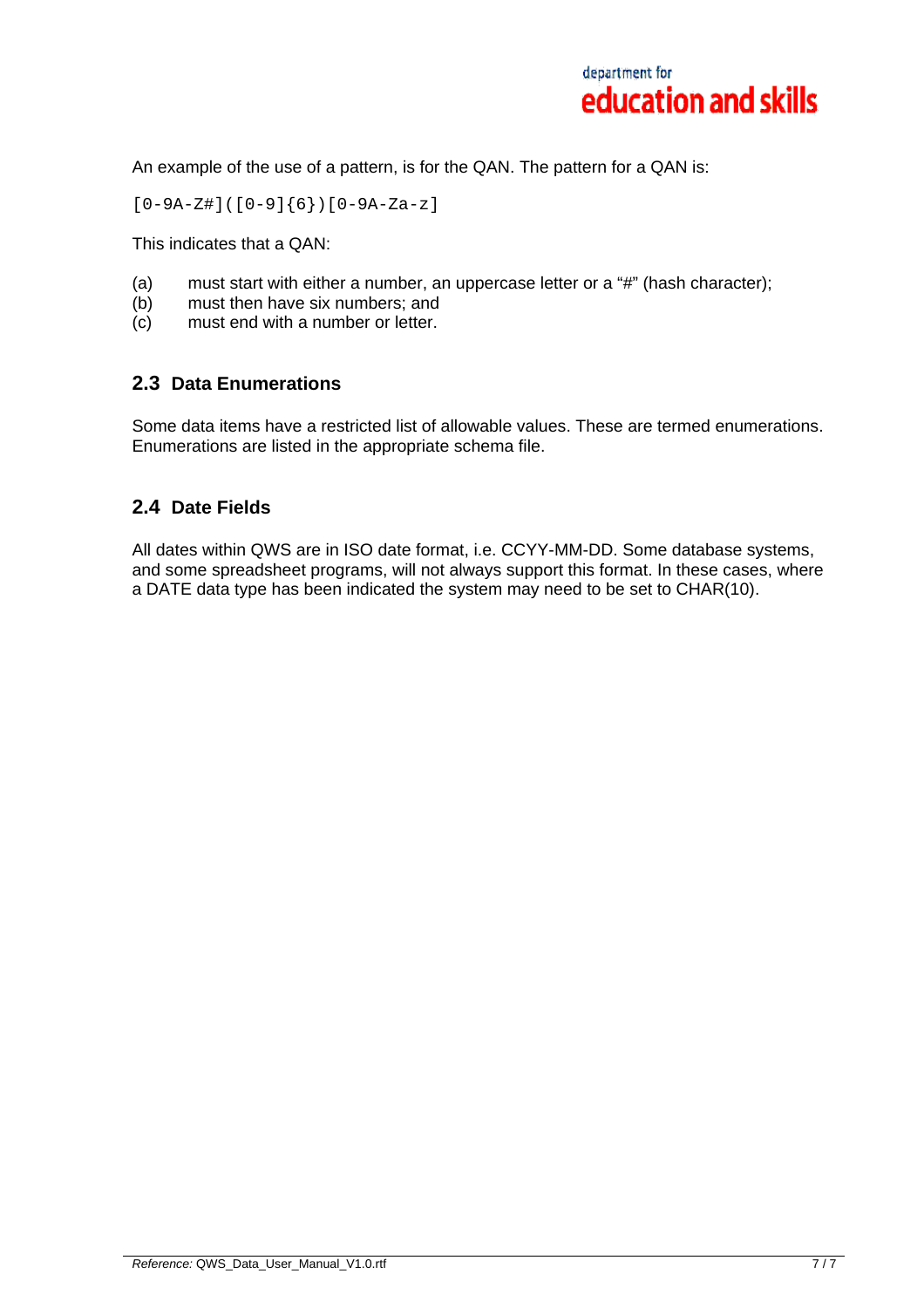## **3. Data Tables**

## **3.1 Table Structures**

The following sections give structure information for each of the QWS database tables.

## **3.1.1 QAN Main Table**

*Note: This structure applies to both the Current QAN Data and Expired QAN Data.* 

|    | <b>Field</b>         | <b>Type</b>  | <b>Pattern</b>                                  | <b>Enum</b> |
|----|----------------------|--------------|-------------------------------------------------|-------------|
| 01 | QAN_ID               | <b>INT</b>   |                                                 |             |
| 02 | QAN                  | CHAR(8)      | [0-9A-Z#]([0-9]{6})[0-9A-Za-z]                  |             |
| 03 | AB.                  | CHAR(3)      | $[Z0-9]^*$                                      |             |
| 04 | QualType             | VARCHAR(3)   | $[A-Z0-9]\{1,3\}$                               |             |
| 05 | Map                  | CHAR(4)      |                                                 | ✓           |
| 06 | <b>DiscCode</b>      | VARCHAR(4)   | $([0-9]\{4\})$ $([A-Z]\{2\}[0-9A-Za-z]\{0,2\})$ |             |
| 07 | QualificationTitle   | VARCHAR(165) |                                                 |             |
| 08 | QualShortTitle       | VARCHAR(55)  |                                                 |             |
| 09 | <b>AccStartDate</b>  | <b>DATE</b>  | $[12][90][0-9]\{2\}$ -[01][0-9]-[0123][0-9]     |             |
| 10 | AccEndDate           | <b>DATE</b>  | $[12][90][0-9]\{2\}$ -[01][0-9]-[0123][0-9]     |             |
| 11 | CertEndDate          | <b>DATE</b>  | [12][90][0-9]{2}-[01][0-9]-[0123][0-9]          |             |
| 12 | AppStartDate         | <b>DATE</b>  | [12][90][0-9]{2}-[01][0-9]-[0123][0-9]          |             |
| 13 | AppEndDate           | <b>DATE</b>  | [12][90][0-9]{2}-[01][0-9]-[0123][0-9]          |             |
| 14 | SSFT <sub>2</sub>    | VARCHAR(4)   | $[0-9]\{1,2\}$ [0-9] $\{1,2\}$                  |             |
| 15 | SSFT <sub>1</sub>    | VARCHAR(2)   | $[0-9]{1,2}$                                    | ✓           |
| 16 | <b>NQF</b>           | VARCHAR(8)   | (E[123]? [0-9])(;E?[0-9])*                      |             |
| 17 | <b>EffectiveFrom</b> | <b>DATE</b>  |                                                 |             |
| 18 | EffectiveTo          | <b>DATE</b>  |                                                 |             |
| 19 | LastUpdated          | <b>DATE</b>  |                                                 |             |

## **3.1.2 Awarding Body**

|    | <b>Field</b>       | Type         | <b>Pattern</b>   | Enum |
|----|--------------------|--------------|------------------|------|
| 01 | AB ID              | <b>INT</b>   |                  |      |
| 02 | AB                 | CHAR(3)      | $[0-9Z][0-9]{2}$ |      |
| 03 | AwardingBodyName   | VARCHAR(130) |                  |      |
| 04 | AB_Acronym         | VARCHAR (20) |                  |      |
| 05 | EffectiveFrom      | <b>DATE</b>  |                  |      |
| 06 | <b>EffectiveTo</b> | <b>DATE</b>  |                  |      |
| 07 | LastUpdated        | <b>DATE</b>  |                  |      |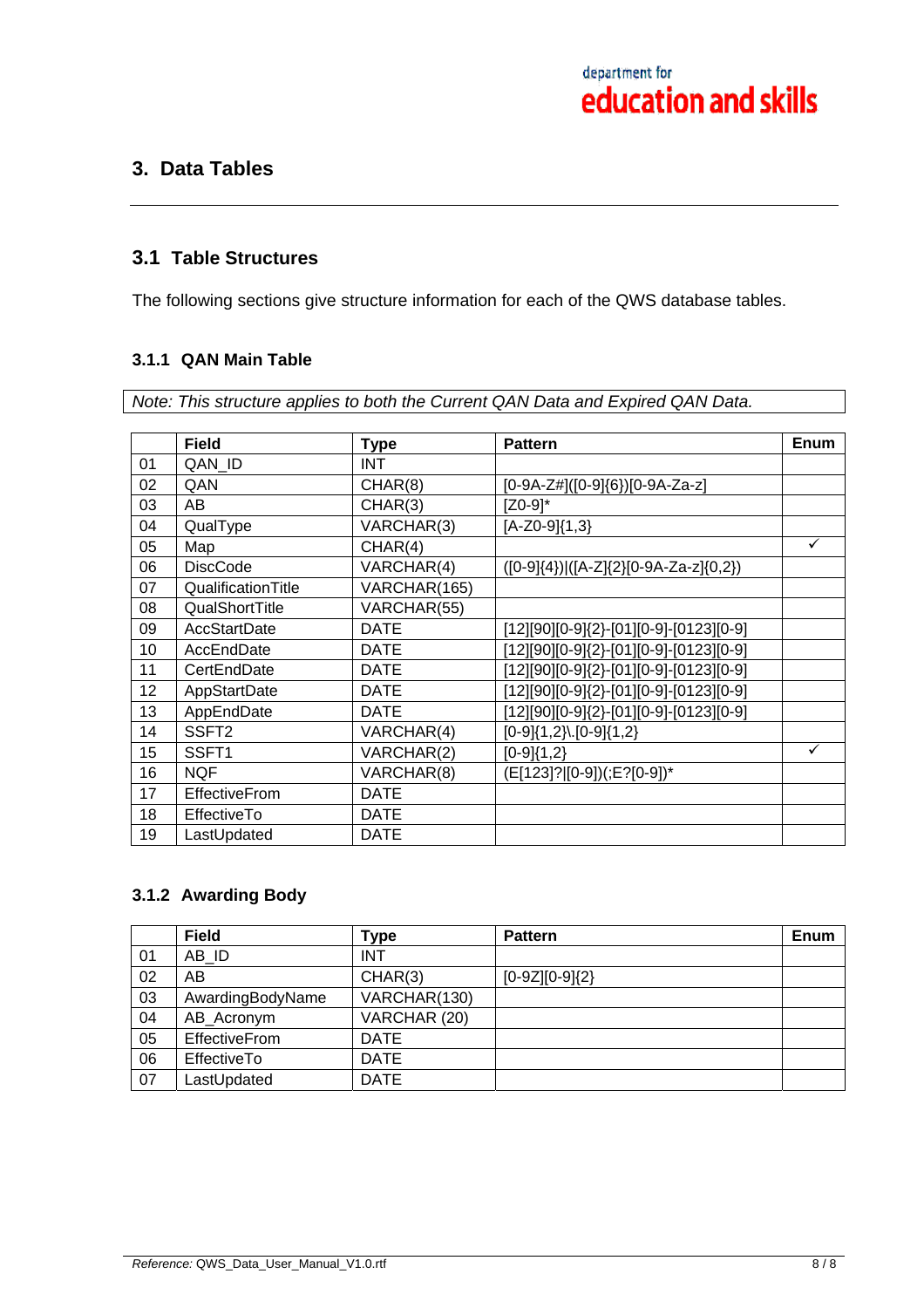## **3.1.3 Qualification Type**

|    | <b>Field</b>             | Type         | <b>Pattern</b>             | <b>Enum</b> |
|----|--------------------------|--------------|----------------------------|-------------|
| 01 | QualType_ID              | <b>INT</b>   |                            |             |
| 02 | QualType                 | VARCHAR (3)  | $[0-9A-Z]\{1,3\}$          |             |
| 03 | QualificationDescription | VARCHAR (75) |                            |             |
| 04 | <b>NQF</b>               | VARCHAR (8)  | (E[123]?][0-9])(;E?[0-9])* |             |
| 05 | <b>DiscountFamily</b>    | VARCHAR (3)  |                            |             |
| 06 | QualCode                 | VARCHAR (3)  | $[0-9]{1,3}$               |             |
| 07 | <b>EffectiveFrom</b>     | <b>DATE</b>  |                            |             |
| 08 | <b>EffectiveTo</b>       | <b>DATE</b>  |                            |             |
| 09 | LastUpdated              | <b>DATE</b>  |                            |             |

## **3.1.4 Discount Code**

|    | <b>Field</b>               | Type         | <b>Pattern</b>                                     | Enum |
|----|----------------------------|--------------|----------------------------------------------------|------|
| 01 | DiscCode_ID                | <b>INT</b>   |                                                    |      |
| 02 | <b>DiscCode</b>            | VARCHAR (4)  | $([0-9]\{4\})$  ([A-Z] $\{2\}[0-9A-Za-z]\{0,2\}$ ) |      |
| 03 | <b>DiscCodeDescription</b> | VARCHAR (60) |                                                    |      |
| 04 | SSFT <sub>2</sub>          | VARCHAR (4)  | $[0-9]\{1,2\}$ . $[0-9]\{1,2\}$                    |      |
| 05 | SSFT <sub>1</sub>          | VARCHAR (2)  | $[0-9]{1,2}$                                       |      |
| 06 | Map                        | CHAR(4)      |                                                    | ✓    |
| 07 | <b>EffectiveFrom</b>       | <b>DATE</b>  |                                                    |      |
| 08 | <b>EffectiveTo</b>         | <b>DATE</b>  |                                                    |      |
| 09 | LastUpdated                | <b>DATE</b>  |                                                    |      |

## **3.1.5 Sector Subject Framework Tier 2**

|    | <b>Field</b>         | <b>Type</b>  | <b>Pattern</b>                  | Enum |
|----|----------------------|--------------|---------------------------------|------|
| 01 | SSFT2 ID             | <b>INT</b>   |                                 |      |
| 02 | SSFT <sub>2</sub>    | VARCHAR (4)  | $[0-9]\{1,2\}$ . $[0-9]\{1,2\}$ |      |
| 03 | SSFT2Description     | VARCHAR (55) |                                 |      |
| 04 | SSFT1                | VARCHAR (2)  | $[0-9]{1,2}$                    |      |
| 05 | SSFT1Description     | VARCHAR (50) |                                 |      |
| 06 | <b>EffectiveFrom</b> | <b>DATE</b>  |                                 |      |
| 07 | EffectiveTo          | <b>DATE</b>  |                                 |      |
| 08 | LastUpdated          | <b>DATE</b>  |                                 |      |

## **3.1.6 Sector Subject Framework Tier 1**

|    | <b>Field</b>         | Type         | <b>Pattern</b> | Enum |
|----|----------------------|--------------|----------------|------|
| 01 | SSFT1 ID             | <b>INT</b>   |                |      |
| 02 | SSFT <sub>1</sub>    | VARCHAR (2)  | $[0-9]{1,2}$   |      |
| 03 | SSFT1Description     | VARCHAR (50) |                |      |
| 04 | <b>EffectiveFrom</b> | <b>DATE</b>  |                |      |
| 05 | EffectiveTo          | <b>DATE</b>  |                |      |
| 06 | LastUpdated          | <b>DATE</b>  |                |      |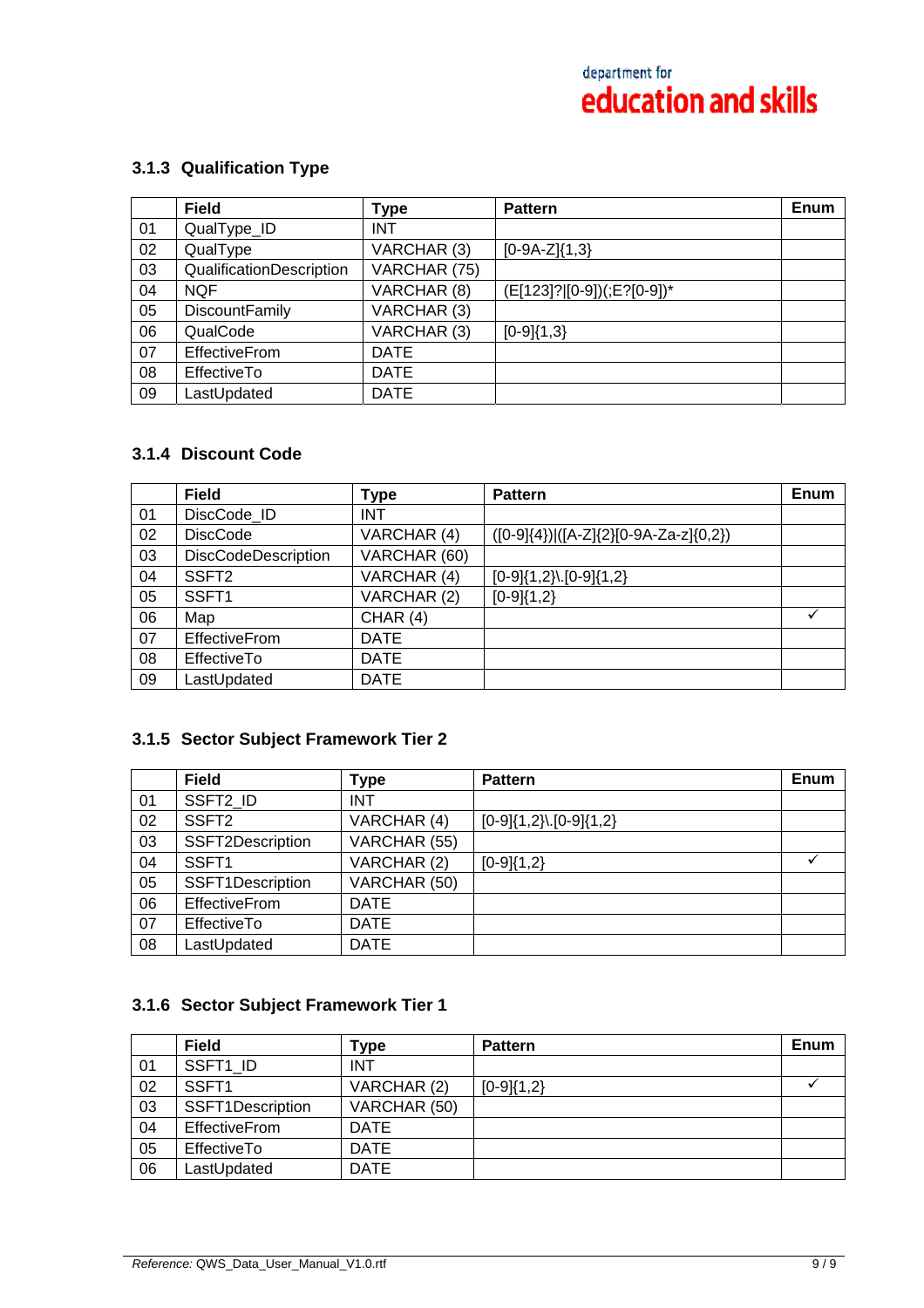# **3.1.7 Discount Code Mapping**

|    | <b>Field</b>   | Type         | <b>Pattern</b> | Enum |
|----|----------------|--------------|----------------|------|
| 01 | Map_ID         | <b>INT</b>   |                |      |
| 02 | Map            | CHAR(4)      |                |      |
| 03 | MapDescription | VARCHAR (40) |                |      |
| 04 | EffectiveFrom  | <b>DATE</b>  |                |      |
| 05 | EffectiveTo    | <b>DATE</b>  |                |      |
| 06 | LastUpdated    | <b>DATE</b>  |                |      |

## **3.1.8 Qualification Type Points**

|    | <b>Field</b>    | Type        | <b>Pattern</b>      | Enum |
|----|-----------------|-------------|---------------------|------|
| 01 | QualType_ID     | <b>INT</b>  |                     |      |
| 02 | QualGrade       | VARCHAR (3) | $[0-9A-Z^*]\{1,3\}$ |      |
| 03 | <b>UCAS Pts</b> | INT         |                     |      |
| 04 | QCA Pts         | <b>NUM</b>  |                     |      |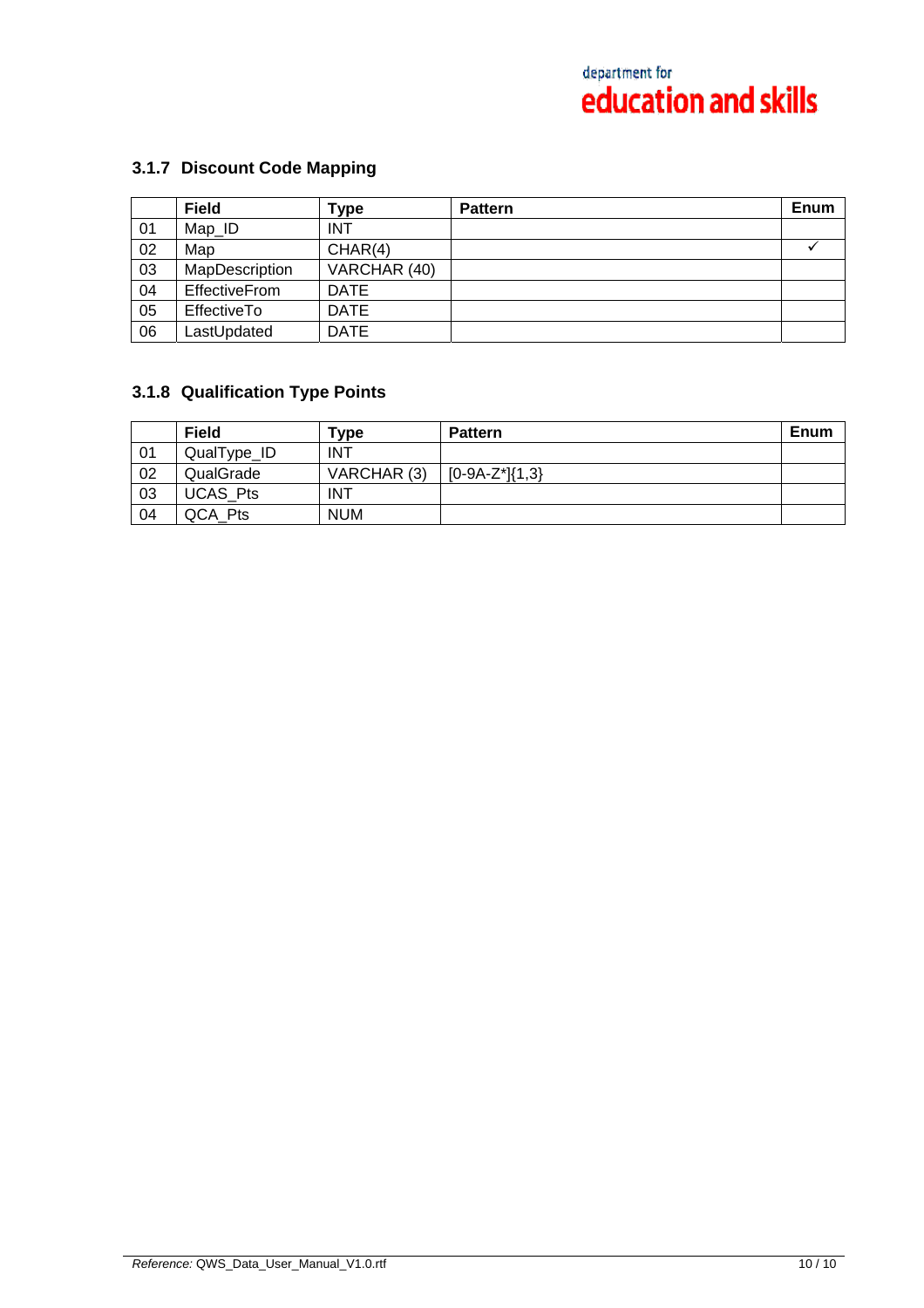# **3.2 Field Relationships**

The following table shows field relationship information for the QWS database tables. (Primary Keys are highlighted.)

| <b>Field Name</b>            | Table | QAN Main Table          | Awarding Body           | <b>Qualification Type</b> | Discount Code           | $\boldsymbol{\mathsf{N}}$<br>Sector Subject<br>Framework Tier | ٣<br>Sector Subject<br>Framework Tier | Discount Code<br>Mapping     | Qualification Type<br>Points |
|------------------------------|-------|-------------------------|-------------------------|---------------------------|-------------------------|---------------------------------------------------------------|---------------------------------------|------------------------------|------------------------------|
| QAN_ID                       |       | $\blacktriangledown$    |                         |                           |                         |                                                               |                                       |                              |                              |
| QAN                          |       | $\overline{\checkmark}$ |                         |                           |                         |                                                               |                                       |                              |                              |
| $\overline{AB}$              |       | $\blacktriangledown$    | $\blacktriangledown$    |                           |                         |                                                               |                                       |                              |                              |
| QualType                     |       | $\checkmark$            |                         | $\checkmark$              |                         |                                                               |                                       |                              |                              |
| Map                          |       | $\blacktriangledown$    |                         |                           | $\checkmark$            |                                                               |                                       | ✓                            |                              |
| <b>DiscCode</b>              |       | $\checkmark$            |                         |                           | $\overline{\checkmark}$ |                                                               |                                       |                              |                              |
| QualificationTitle           |       | $\overline{\checkmark}$ |                         |                           |                         |                                                               |                                       |                              |                              |
| QualShortTitle               |       | $\overline{\checkmark}$ |                         |                           |                         |                                                               |                                       |                              |                              |
| <b>AccStartDate</b>          |       | $\checkmark$            |                         |                           |                         |                                                               |                                       |                              |                              |
| AccEndDate                   |       | $\blacktriangledown$    |                         |                           |                         |                                                               |                                       |                              |                              |
| CertEndDate                  |       | $\checkmark$            |                         |                           |                         |                                                               |                                       |                              |                              |
| AppStartDate                 |       | $\blacktriangledown$    |                         |                           |                         |                                                               |                                       |                              |                              |
| AppEndDate<br>SSFT2          |       | $\overline{\checkmark}$ |                         |                           |                         |                                                               |                                       |                              |                              |
|                              |       | $\overline{\checkmark}$ |                         |                           | $\blacktriangledown$    | $\checkmark$                                                  |                                       |                              |                              |
| SSFT1                        |       | $\blacktriangledown$    |                         |                           | $\overline{\checkmark}$ | $\overline{\checkmark}$                                       | $\checkmark$                          |                              |                              |
| <b>NQF</b>                   |       | $\overline{\checkmark}$ |                         | $\checkmark$              |                         |                                                               |                                       |                              |                              |
| EffectiveFrom                |       | $\checkmark$            | $\checkmark$            | $\overline{\checkmark}$   | $\checkmark$            | $\checkmark$                                                  | $\checkmark$                          | $\checkmark$                 |                              |
| EffectiveTo                  |       | $\overline{\checkmark}$ | $\blacktriangledown$    | $\overline{\checkmark}$   | $\overline{\checkmark}$ | $\overline{\checkmark}$                                       | $\blacktriangledown$                  | $\overline{\checkmark}$      |                              |
| LastUpdated                  |       | $\blacktriangledown$    | $\blacktriangledown$    | $\overline{\checkmark}$   | $\overline{\checkmark}$ | $\overline{\checkmark}$                                       | $\blacktriangledown$                  | $\overline{\checkmark}$      |                              |
| $AB$ <sub>_</sub> $ID$       |       |                         | $\overline{\checkmark}$ |                           |                         |                                                               |                                       |                              |                              |
| AwardingBodyName             |       |                         | $\overline{\checkmark}$ |                           |                         |                                                               |                                       |                              |                              |
| AB_Acronym                   |       |                         | $\checkmark$            |                           |                         |                                                               |                                       |                              |                              |
| QualType_ID                  |       |                         |                         | $\checkmark$              |                         |                                                               |                                       |                              | $\checkmark$                 |
| QualificationDescription     |       |                         |                         | $\overline{\checkmark}$   |                         |                                                               |                                       |                              |                              |
| <b>DiscountFamily</b>        |       |                         |                         | $\checkmark$              |                         |                                                               |                                       |                              |                              |
| QualCode                     |       |                         |                         | ✓                         |                         |                                                               |                                       |                              |                              |
| DiscCode_ID                  |       |                         |                         |                           | $\checkmark$            |                                                               |                                       |                              |                              |
| DiscCodeDescription          |       |                         |                         |                           | $\checkmark$            |                                                               |                                       |                              |                              |
| SSFT2_ID                     |       |                         |                         |                           |                         | $\checkmark$                                                  |                                       |                              |                              |
| SSFT2Description             |       |                         |                         |                           |                         | $\checkmark$<br>$\checkmark$                                  | $\checkmark$                          |                              |                              |
| SSFT1Description<br>SSFT1_ID |       |                         |                         |                           |                         |                                                               | $\overline{\checkmark}$               |                              |                              |
|                              |       |                         |                         |                           |                         |                                                               |                                       |                              |                              |
| Map_ID                       |       |                         |                         |                           |                         |                                                               |                                       | $\checkmark$<br>$\checkmark$ |                              |
| MapDescription               |       |                         |                         |                           |                         |                                                               |                                       |                              | $\checkmark$                 |
| QualGrade                    |       |                         |                         |                           |                         |                                                               |                                       |                              |                              |
| <b>UCAS_Pts</b>              |       |                         |                         |                           |                         |                                                               |                                       |                              |                              |
| QCA_Pts                      |       |                         |                         |                           |                         |                                                               |                                       |                              |                              |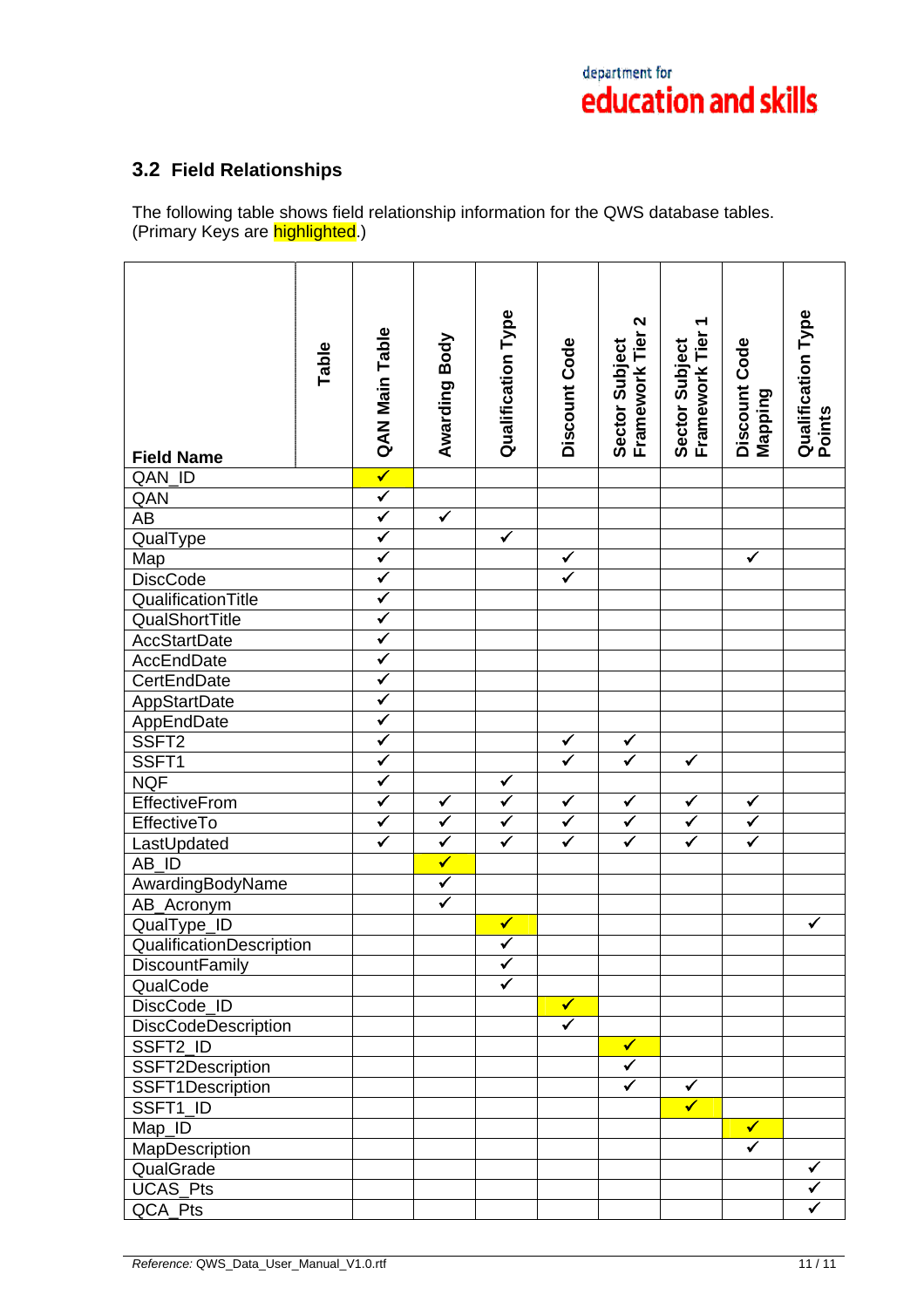## **4. XML Schemas**

The following sections provide detailed information<sup>2</sup> on the contents of each of the XML schemas, including message structure diagrams:

| <b>Section</b> | Data                             | <b>XML Schema Filename</b>  |
|----------------|----------------------------------|-----------------------------|
| 4.1            | <b>QAN Main Data</b>             | QAN_Main_V1.1.xsd           |
| 4.2            | Awarding Body                    | QAN_AB_V1.0.xsd             |
| 4.3            | <b>Qualification Type</b>        | QAN_QualType_V1.0.xsd       |
| 4.4            | Discount Code                    | QAN_DiscCode_V1.1.xsd       |
| 4.5            | Sector Subject Framework Tier 2  | QAN_SSFT2_V1.1.xsd          |
| 4.6            | Sector Subject Framework Tier 1  | QAN_SSFT1_V1.1.xsd          |
| 4.7            | Discount Code Mapping            | QAN_Map_V1.0.xsd            |
| 4.8            | <b>Qualification Type Points</b> | QAN_QualTypePoints_V1.2.xsd |

 $\overline{a}$ 

<sup>2</sup> XML Schema documentation generated by **XMLSpy.**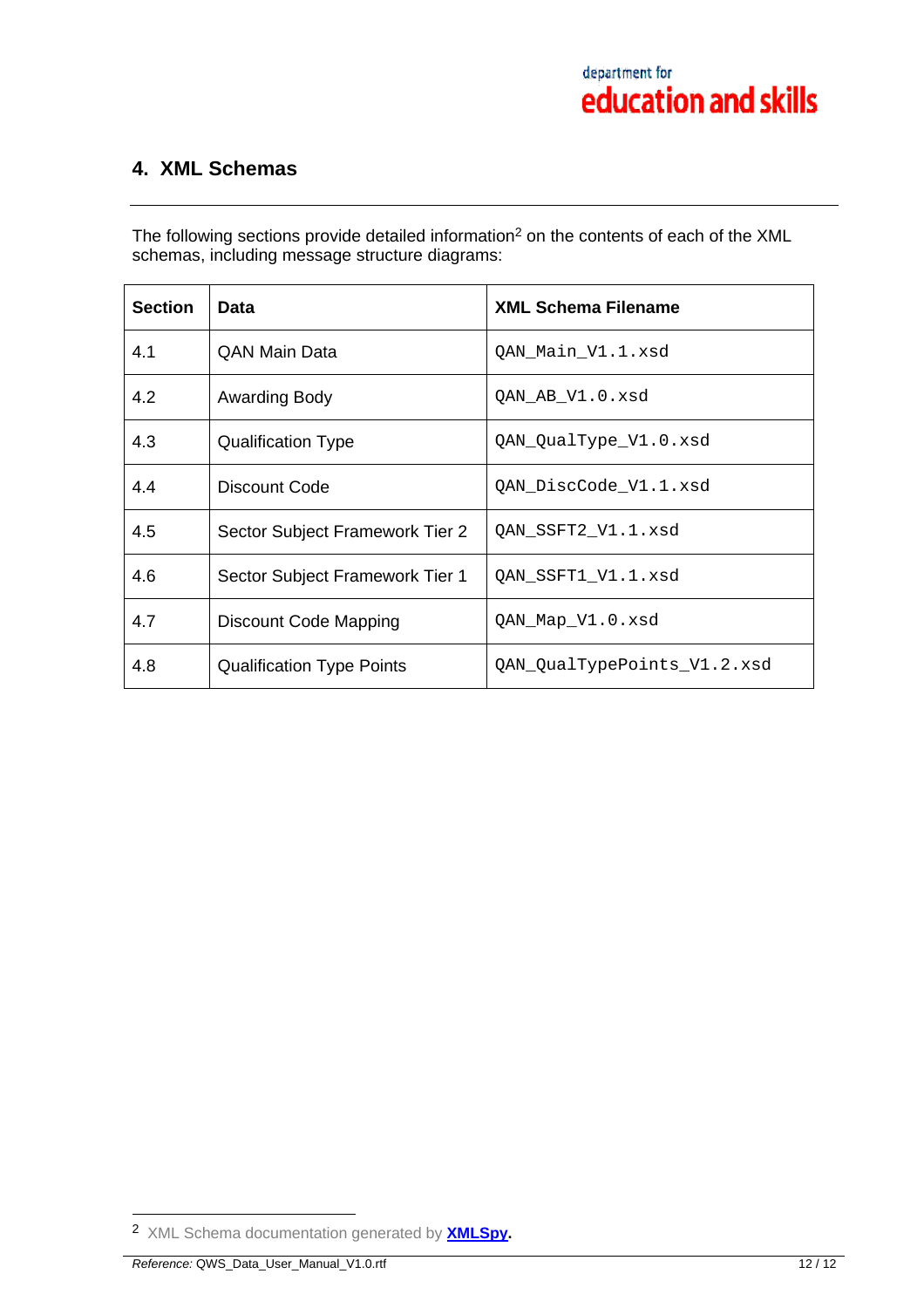## **4.1 QAN\_Main\_V1.1.xsd**



## **Figure 1: QAN\_Main\_V1.1 - Message Structure**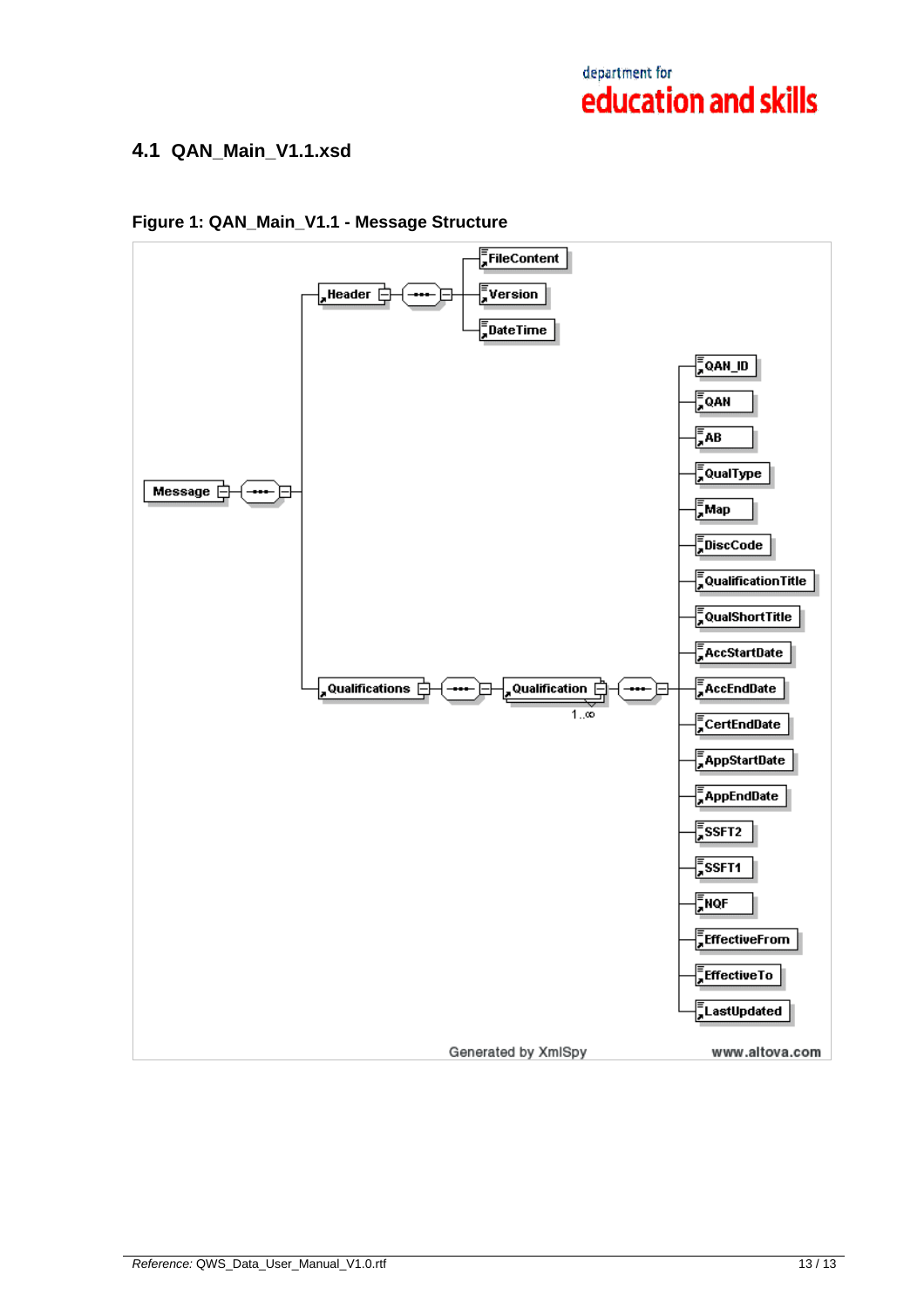| Elements<br>ΑВ<br><b>AccEndDate</b><br><b>AccStartDate</b> |
|------------------------------------------------------------|
|                                                            |
|                                                            |
|                                                            |
| <b>AppEndDate</b>                                          |
| <b>AppStartDate</b>                                        |
| <b>CertEndDate</b>                                         |
| <b>DateTime</b>                                            |
| <b>DiscCode</b>                                            |
| <b>EffectiveFrom</b>                                       |
| <b>EffectiveTo</b>                                         |
| <b>FileContent</b>                                         |
| Header                                                     |
| LastUpdated                                                |
| Map                                                        |
| Message                                                    |
| <b>NQF</b>                                                 |
| QAN                                                        |
| QAN ID                                                     |
| Qualification                                              |
| Qualifications                                             |
| <b>Qualification Title</b>                                 |
| <b>QualShortTitle</b>                                      |
| QualType                                                   |
| SSFT1                                                      |
| SSFT2                                                      |
| Version                                                    |

## element: **AB**

| diagram    | $\bar{=}$ AB                                                                                                                                                                                                                                                                                                                                                                                                        |
|------------|---------------------------------------------------------------------------------------------------------------------------------------------------------------------------------------------------------------------------------------------------------------------------------------------------------------------------------------------------------------------------------------------------------------------|
| type       | restriction of xs:string                                                                                                                                                                                                                                                                                                                                                                                            |
| properties | simple<br>content<br>nillable<br>false                                                                                                                                                                                                                                                                                                                                                                              |
| used by    | element<br>Qualification                                                                                                                                                                                                                                                                                                                                                                                            |
| facets     | minLength<br>0<br>maxLength<br>3<br>whiteSpace<br>collapse<br>$[Z0-9]^*$<br>pattern                                                                                                                                                                                                                                                                                                                                 |
| source     | <xs:element name="AB" nillable="false"><br/><xs:simpletype><br/><xs:restriction base="xs:string"><br/><xs:whitespace value="collapse"></xs:whitespace><br/><xs:minlength value="0"></xs:minlength><br/><xs:maxlength value="3"></xs:maxlength><br/><math>\langle xs:pattern value=' [Z0-9]*" / \rangle</math><br/></xs:restriction><br/></xs:simpletype><br/><math>\langle xs : element \rangle</math></xs:element> |

### element: **AccEndDate**

| diagram    | <b>AccEndDate</b>                                                                                                                                                                                                                            |
|------------|----------------------------------------------------------------------------------------------------------------------------------------------------------------------------------------------------------------------------------------------|
| type       | restriction of xs:date                                                                                                                                                                                                                       |
| properties | simple<br>content<br>nillable<br>false                                                                                                                                                                                                       |
| used by    | Qualification<br>element                                                                                                                                                                                                                     |
| facets     | $[12][90][0-9]\{2\}$ -[01][0-9]-[0123][0-9]<br>pattern                                                                                                                                                                                       |
| source     | <xs:element name="AccEndDate" nillable="false"><br/><xs:simpletype><br/><xs:restriction base="xs:date"><br/><xs:pattern value="[12][90][0-9]{2}-[01][0-9]-[0123][0-9]"></xs:pattern><br/></xs:restriction><br/></xs:simpletype></xs:element> |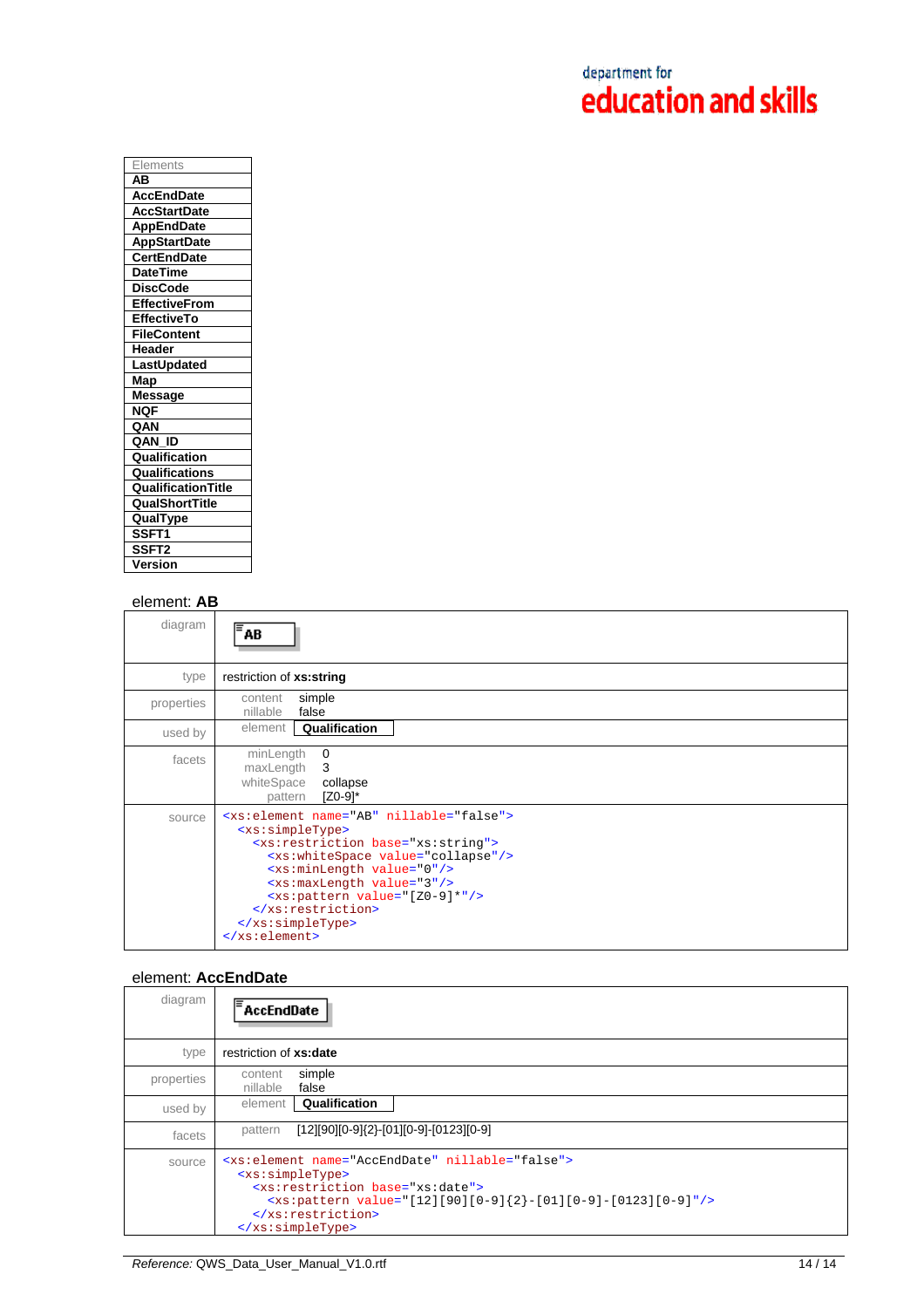</xs:element>

### element: **AccStartDate**

| diagram    | <b>AccStartDate</b>                                                                                                                                                                                                                                                                                                                                                    |
|------------|------------------------------------------------------------------------------------------------------------------------------------------------------------------------------------------------------------------------------------------------------------------------------------------------------------------------------------------------------------------------|
| type       | restriction of xs:date                                                                                                                                                                                                                                                                                                                                                 |
| properties | simple<br>content<br>nillable<br>false                                                                                                                                                                                                                                                                                                                                 |
| used by    | Qualification<br>element                                                                                                                                                                                                                                                                                                                                               |
| facets     | whiteSpace<br>collapse<br>[12][90][0-9]{2}-[01][0-9]-[0123][0-9]<br>pattern                                                                                                                                                                                                                                                                                            |
| source     | <xs:element name="AccStartDate" nillable="false"><br/><xs:simpletype><br/><xs:restriction base="xs:date"><br/><xs:whitespace value="collapse"></xs:whitespace><br/><math>\langle x s :</math>pattern value="[12][90][0-9]{2}-[01][0-9]-[0123][0-9]"/&gt;<br/></xs:restriction><br/></xs:simpletype><br/><math>\langle x s : \text{element} \rangle</math></xs:element> |

## element: **AppEndDate**

| diagram    | <b>AppEndDate</b>                                                                                                                                                                                                                                                                                  |
|------------|----------------------------------------------------------------------------------------------------------------------------------------------------------------------------------------------------------------------------------------------------------------------------------------------------|
| type       | restriction of xs:date                                                                                                                                                                                                                                                                             |
| properties | simple<br>content<br>nillable<br>false                                                                                                                                                                                                                                                             |
| used by    | Qualification<br>element                                                                                                                                                                                                                                                                           |
| facets     | $[12][90][0-9]{2}$ - $[01][0-9]$ - $[0123][0-9]$<br>pattern                                                                                                                                                                                                                                        |
| source     | <xs:element name="AppEndDate" nillable="false"><br/><xs:simpletype><br/><xs:restriction base="xs:date"><br/><xs:pattern value="[12][90][0-9]{2}-[01][0-9]-[0123][0-9]"></xs:pattern><br/></xs:restriction><br/></xs:simpletype><br/><math>\langle x s : \text{element} \rangle</math></xs:element> |

## element: **AppStartDate**

| diagram    | <b>AppStartDate</b>                                                                                                                                                                                                                                                                          |
|------------|----------------------------------------------------------------------------------------------------------------------------------------------------------------------------------------------------------------------------------------------------------------------------------------------|
| type       | restriction of xs:date                                                                                                                                                                                                                                                                       |
| properties | simple<br>content<br>nillable<br>false                                                                                                                                                                                                                                                       |
| used by    | Qualification<br>element                                                                                                                                                                                                                                                                     |
| facets     | [12][90][0-9]{2}-[01][0-9]-[0123][0-9]<br>pattern                                                                                                                                                                                                                                            |
| source     | <xs:element name="AppStartDate" nillable="false"><br/><xs:simpletype><br/><xs:restriction base="xs:date"><br/><xs:pattern value="[12][90][0-9]{2}-[01][0-9]-[0123][0-9]"></xs:pattern><br/></xs:restriction><br/></xs:simpletype><br/><math>\langle xs : element \rangle</math></xs:element> |

## element: **CertEndDate**

| diagram    | $E$ CertEndDate                        |
|------------|----------------------------------------|
| type       | restriction of xs:date                 |
| properties | simple<br>content<br>false<br>nillable |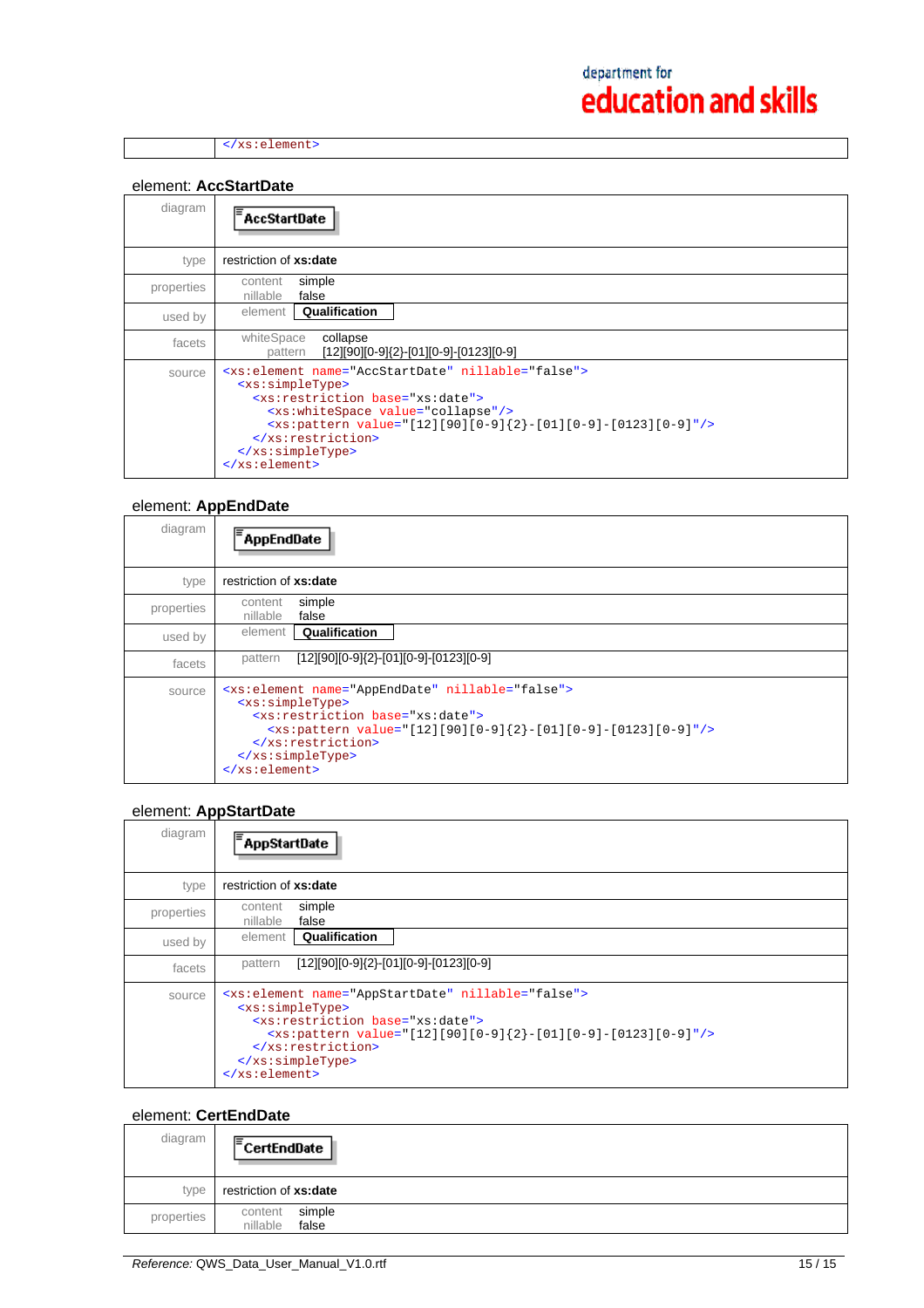| used by | Qualification<br>element                                                                                                                                                                                                                                                                                                                                                                        |
|---------|-------------------------------------------------------------------------------------------------------------------------------------------------------------------------------------------------------------------------------------------------------------------------------------------------------------------------------------------------------------------------------------------------|
| facets  | $[12][90][0-9]{2}$ -[01][0-9]-[0123][0-9]<br>pattern                                                                                                                                                                                                                                                                                                                                            |
| source  | <xs:element_name="certenddate"_nillable="false"><br/><xs:simpletype><br/><xs:restriction base="xs:date"><br/><math>\langle x \cdot x :</math>pattern value="[12][90][0-9]{2}-[01][0-9]-[0123][0-9]"/&gt;<br/></xs:restriction><br/><math>\langle x s : simpleType \rangle</math><br/><math>\langle xs : element \rangle</math></xs:simpletype></xs:element_name="certenddate"_nillable="false"> |

## Element: **DateTime**

| diagram    | $\overline{=}$ DateTime                                                       |
|------------|-------------------------------------------------------------------------------|
| type       | xs:dateTime                                                                   |
| properties | simple<br>content<br>nillable<br>false                                        |
| used by    | Header<br>element                                                             |
| source     | <xs:element name="DateTime" nillable="false" type="xs:dateTime"></xs:element> |

## element: **DiscCode**

| diagram    | <b>DiscCode</b>                                                                                                                                                                                                                                                                                                                                                                                                                                |
|------------|------------------------------------------------------------------------------------------------------------------------------------------------------------------------------------------------------------------------------------------------------------------------------------------------------------------------------------------------------------------------------------------------------------------------------------------------|
| type       | restriction of xs:string                                                                                                                                                                                                                                                                                                                                                                                                                       |
| properties | simple<br>content<br>false<br>nillable                                                                                                                                                                                                                                                                                                                                                                                                         |
| used by    | element<br>Qualification                                                                                                                                                                                                                                                                                                                                                                                                                       |
| facets     | -2<br>minLength<br>maxLength<br>4<br>whiteSpace<br>collapse<br>([0-9]{4}) ([A-Z]{2}[0-9A-Za-z]{0,2})<br>pattern                                                                                                                                                                                                                                                                                                                                |
| source     | <xs:element name="DiscCode" nillable="false"><br/><xs:simpletype><br/><xs:restriction base="xs:string"><br/><xs:minlength value="2"></xs:minlength><br/><xs:maxlength value="4"></xs:maxlength><br/><xs:whitespace value="collapse"></xs:whitespace><br/><xs:pattern value="([0-9]{4}) ([A-Z]{2}[0-9A-Za-z]{0,2})"></xs:pattern><br/></xs:restriction><br/></xs:simpletype><br/><math>\langle x s : \text{element} \rangle</math></xs:element> |

## element: **EffectiveFrom**

| diagram    | $F$ EffectiveFrom                                                              |
|------------|--------------------------------------------------------------------------------|
| type       | xs:date                                                                        |
| properties | simple<br>content<br>nillable<br>false                                         |
| used by    | Qualification<br>element                                                       |
| source     | <xs:element name="EffectiveFrom" nillable="false" type="xs:date"></xs:element> |

## element: **EffectiveTo**

| diagram    | $F$ Effective To                       |
|------------|----------------------------------------|
| type       | xs:date                                |
| properties | simple<br>content<br>false<br>nillable |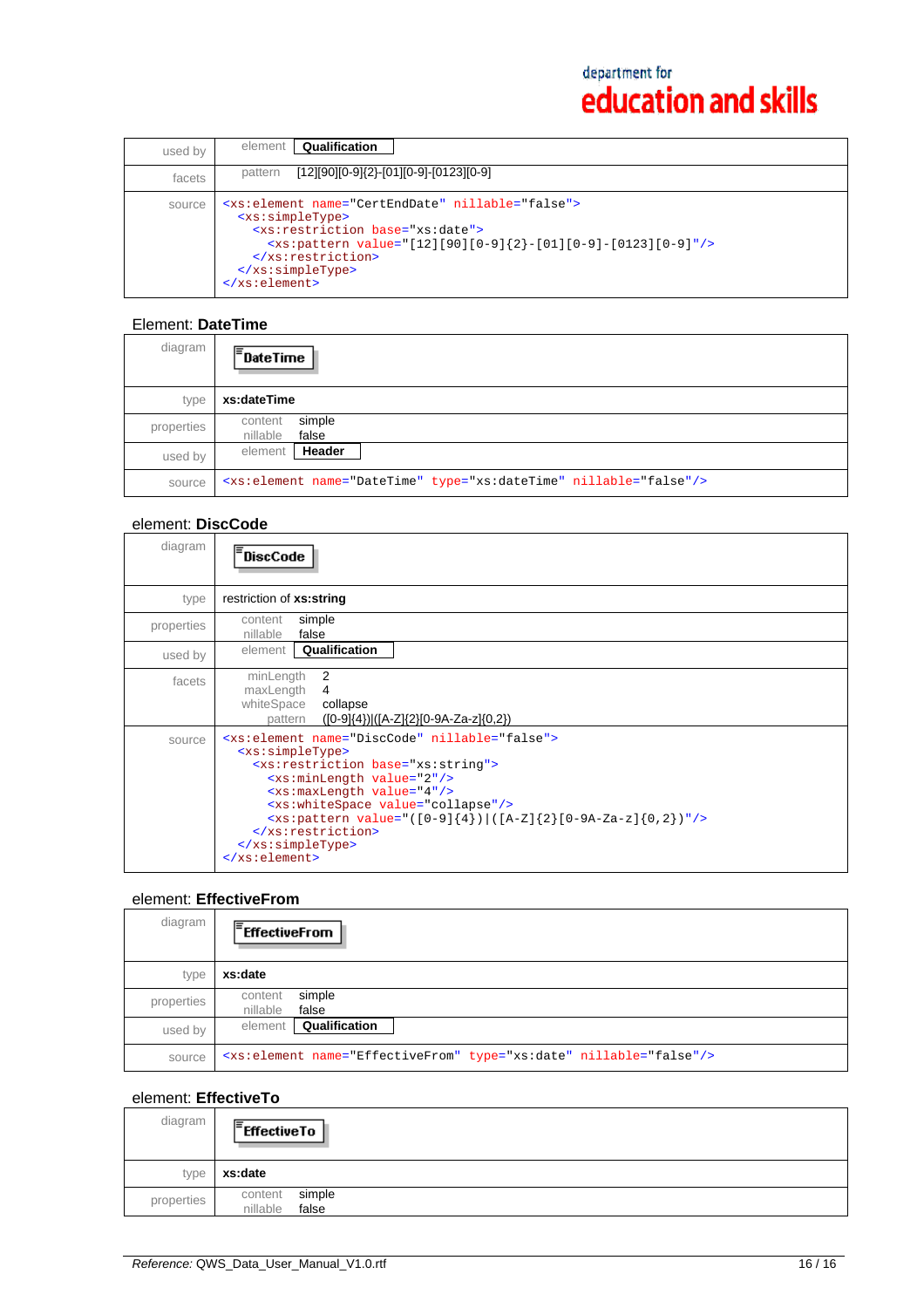| used by | element <b>Qualification</b>                                                        |
|---------|-------------------------------------------------------------------------------------|
|         | source   <xs: element="" name="EffectiveTo" nillable="false" type="xs: date"></xs:> |

### element: **FileContent**

| diagram    | FileContent                                                                                                                                                                                                                                                                                                                                                             |
|------------|-------------------------------------------------------------------------------------------------------------------------------------------------------------------------------------------------------------------------------------------------------------------------------------------------------------------------------------------------------------------------|
| type       | restriction of xs:string                                                                                                                                                                                                                                                                                                                                                |
| properties | simple<br>content<br>nillable<br>false                                                                                                                                                                                                                                                                                                                                  |
| used by    | Header<br>element                                                                                                                                                                                                                                                                                                                                                       |
| facets     | minLength<br>maxLength<br>255<br>whiteSpace<br>preserve                                                                                                                                                                                                                                                                                                                 |
| source     | <xs:element name="FileContent" nillable="false"><br/><xs:simpletype><br/><xs:restriction base="xs:string"><br/><xs:whitespace value="preserve"></xs:whitespace><br/><xs:minlength value="1"></xs:minlength><br/><xs:maxlength value="255"></xs:maxlength><br/></xs:restriction><br/></xs:simpletype><br/><math>\langle x s : \text{element} \rangle</math></xs:element> |

#### element: **Header**

| diagram    | $\frac{1}{2}$ FileContent<br>$\sqrt{\frac{2}{3}}$ Version<br>Header $\mathsf{F}$<br>$\bf{H}$<br>$\frac{1}{2}$ DateTime                                                                                                                                                                                                                                                  |
|------------|-------------------------------------------------------------------------------------------------------------------------------------------------------------------------------------------------------------------------------------------------------------------------------------------------------------------------------------------------------------------------|
| properties | complex<br>content                                                                                                                                                                                                                                                                                                                                                      |
| children   | <b>FileContent Version DateTime</b>                                                                                                                                                                                                                                                                                                                                     |
| used by    | element<br><b>Message</b>                                                                                                                                                                                                                                                                                                                                               |
| source     | <xs:element name="Header"><br/><xs:complextype><br/><xs:sequence><br/><xs:element ref="FileContent"></xs:element><br/><xs:element ref="Version"></xs:element><br/><xs:element ref="DateTime"></xs:element><br/><math>\langle xs : \text{sequence} \rangle</math><br/></xs:sequence></xs:complextype><br/><math>\langle x s : \text{element} \rangle</math></xs:element> |

## element: **LastUpdated**

| diagram    | <b>LastUpdated</b>                                                           |
|------------|------------------------------------------------------------------------------|
| type       | xs:date                                                                      |
| properties | simple<br>content<br>nillable<br>false                                       |
| used by    | Qualification<br>element                                                     |
| source     | <xs:element name="LastUpdated" nillable="false" type="xs:date"></xs:element> |

## element: **Map**

| diagram | ∣ <sup>≡</sup> Map       |
|---------|--------------------------|
| type    | restriction of xs:string |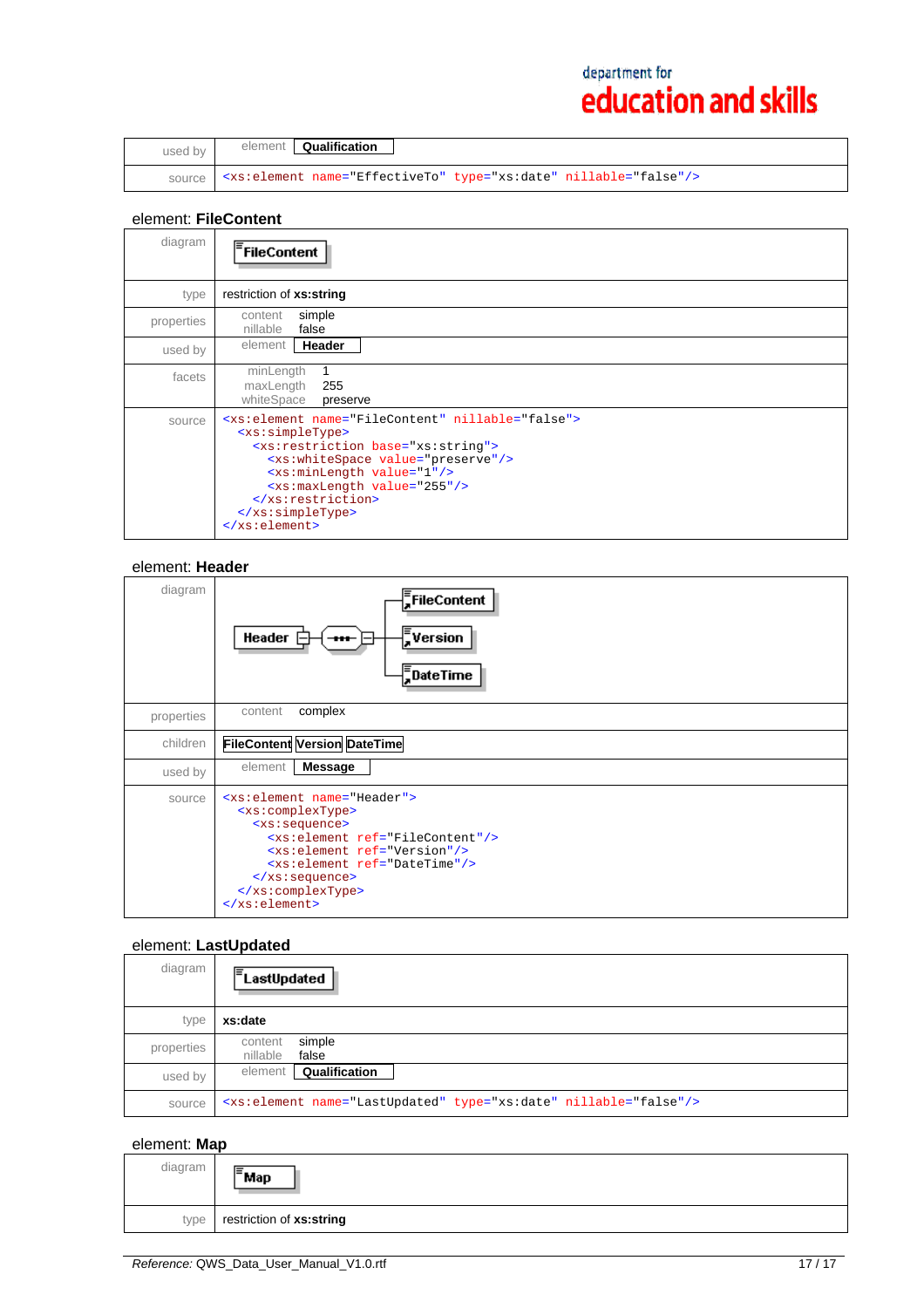| properties | simple<br>content<br>nillable<br>false                                                                                                                                                                                                                                                                                                                                                                                                                                              |
|------------|-------------------------------------------------------------------------------------------------------------------------------------------------------------------------------------------------------------------------------------------------------------------------------------------------------------------------------------------------------------------------------------------------------------------------------------------------------------------------------------|
| used by    | Qualification<br>element                                                                                                                                                                                                                                                                                                                                                                                                                                                            |
| facets     | length<br>4<br>whiteSpace<br>collapse<br>enumeration <b>LDCS</b><br>enumeration <b>LEAP</b><br>ldcs<br>enumeration                                                                                                                                                                                                                                                                                                                                                                  |
| source     | <xs:element name="Map" nillable="false"><br/><xs:simpletype><br/><xs:restriction base="xs:string"><br/><math>\langle xs:length value='4" \rangle</math><br/><xs:whitespace value="collapse"></xs:whitespace><br/><xs:enumeration value="LDCS"></xs:enumeration><br/><xs:enumeration value="LEAP"></xs:enumeration><br/><xs:enumeration value="ldcs"></xs:enumeration><br/></xs:restriction><br/></xs:simpletype><br/><math>\langle x s : \text{element} \rangle</math></xs:element> |

## element: **Message**

| diagram    | $\frac{1}{2}$ Header $\frac{1}{2}$<br>Message<br>$-$<br>$\frac{1}{2}$ Qualifications $\dot{\boxplus}$                                                                                                                                                                                                                 |
|------------|-----------------------------------------------------------------------------------------------------------------------------------------------------------------------------------------------------------------------------------------------------------------------------------------------------------------------|
| properties | complex<br>content                                                                                                                                                                                                                                                                                                    |
| children   | <b>Header Qualifications</b>                                                                                                                                                                                                                                                                                          |
| source     | <xs:element name="Message"><br/><xs:complextype><br/><xs:sequence><br/><xs:element ref="Header"></xs:element><br/><xs:element ref="Qualifications"></xs:element><br/><math>\langle xs : \text{sequence} \rangle</math><br/></xs:sequence></xs:complextype><br/><math>\langle xs : element \rangle</math></xs:element> |

## element: **NQF**

| diagram    | FNQF                                                                                                                                                                                                                                                                                                                                                                                                                   |
|------------|------------------------------------------------------------------------------------------------------------------------------------------------------------------------------------------------------------------------------------------------------------------------------------------------------------------------------------------------------------------------------------------------------------------------|
| type       | restriction of xs:string                                                                                                                                                                                                                                                                                                                                                                                               |
| properties | simple<br>content<br>false<br>nillable                                                                                                                                                                                                                                                                                                                                                                                 |
| used by    | Qualification<br>element                                                                                                                                                                                                                                                                                                                                                                                               |
| facets     | minLength<br>maxLength<br>- 8<br>whiteSpace<br>collapse<br>(E[123]?][0-9])(;E?[0-9])*<br>pattern                                                                                                                                                                                                                                                                                                                       |
| source     | <xs:element name="NOF" nillable="false"><br/><xs:simpletype><br/><xs:restriction base="xs:string"><br/><xs:minlength value="1"></xs:minlength><br/><xs:maxlength value="8"></xs:maxlength><br/><xs:whitespace value="collapse"></xs:whitespace><br/><xs:pattern value="(E[123]? [0-9])(;E?[0-9])*"></xs:pattern><br/></xs:restriction><br/></xs:simpletype><br/><math>\langle xs : element \rangle</math></xs:element> |

## element: **QAN**

| diagram    | E<br>QAN                 |
|------------|--------------------------|
| type       | restriction of xs:string |
| properties | simple<br>content        |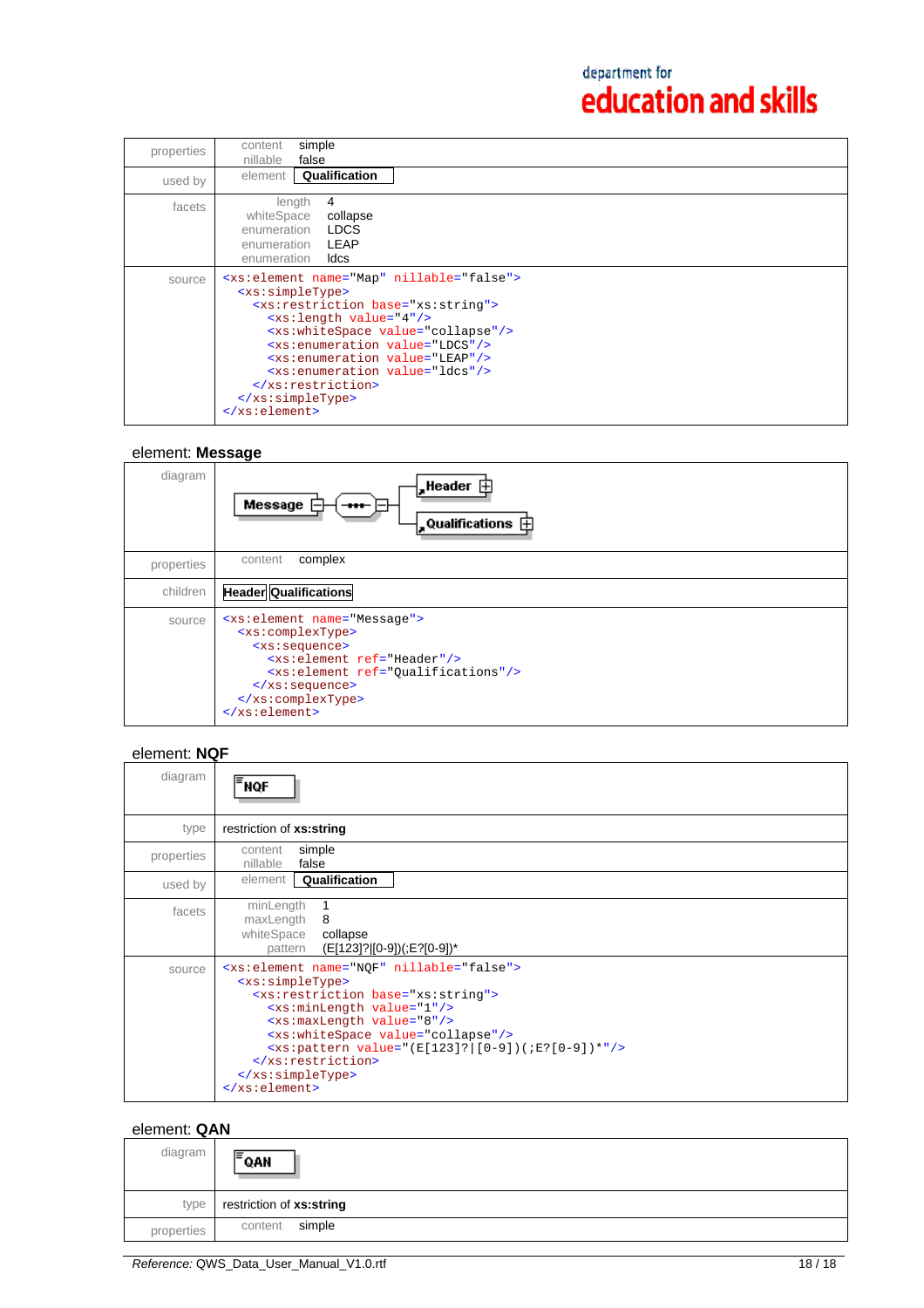|         | nillable<br>false                                                                                                                                                                                                                                                                                                                                                                                                                        |
|---------|------------------------------------------------------------------------------------------------------------------------------------------------------------------------------------------------------------------------------------------------------------------------------------------------------------------------------------------------------------------------------------------------------------------------------------------|
| used by | Qualification<br>element                                                                                                                                                                                                                                                                                                                                                                                                                 |
| facets  | 8<br>length<br>whiteSpace<br>collapse<br>$[0-9A-Z#](0-9)(6)$ $[0-9A-Za-z]$<br>pattern                                                                                                                                                                                                                                                                                                                                                    |
| source  | <xs:element name="OAN" nillable="false"><br/><xs:simpletype><br/><xs: base="xs: string" restriction=""><br/><xs:whitespace value="collapse"></xs:whitespace><br/><xs:length value="8"></xs:length><br/><math>\langle xs:pattern value=' [0-9A-Z]]([0-9]{6}) [0-9A-Za-z]*/ \rangle</math><br/><br/><math>\langle x s : simpleType \rangle</math><br/><math>\langle x s : \text{element} \rangle</math></xs:></xs:simpletype></xs:element> |

## element: **QAN\_ID**

| diagram    | lΞ<br>OL MAO.                                                              |
|------------|----------------------------------------------------------------------------|
| type       | xs:integer                                                                 |
| properties | simple<br>content<br>nillable<br>false                                     |
| used by    | <b>Qualification</b><br>element                                            |
| source     | <xs:element name="QAN_ID" nillable="false" type="xs:integer"></xs:element> |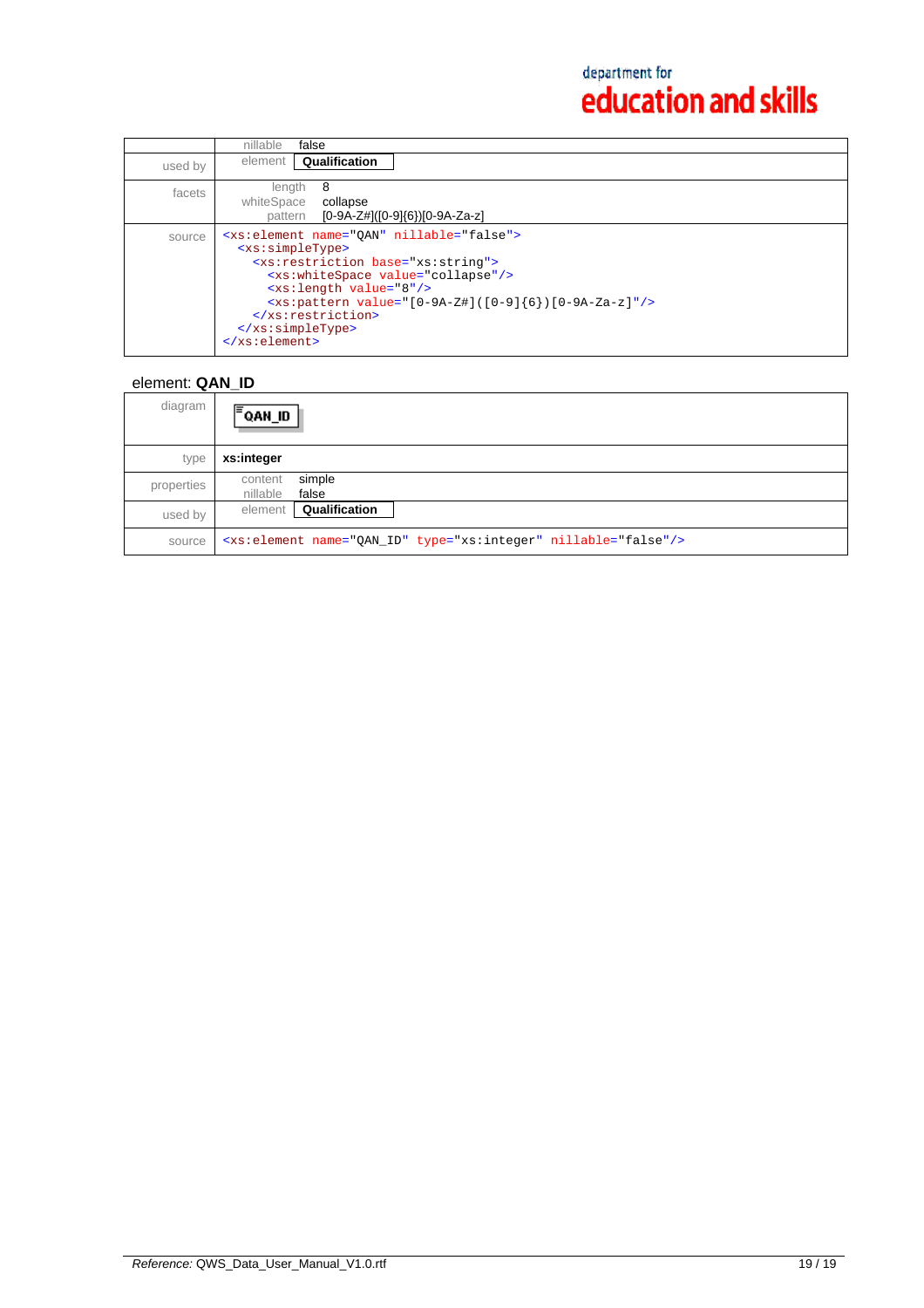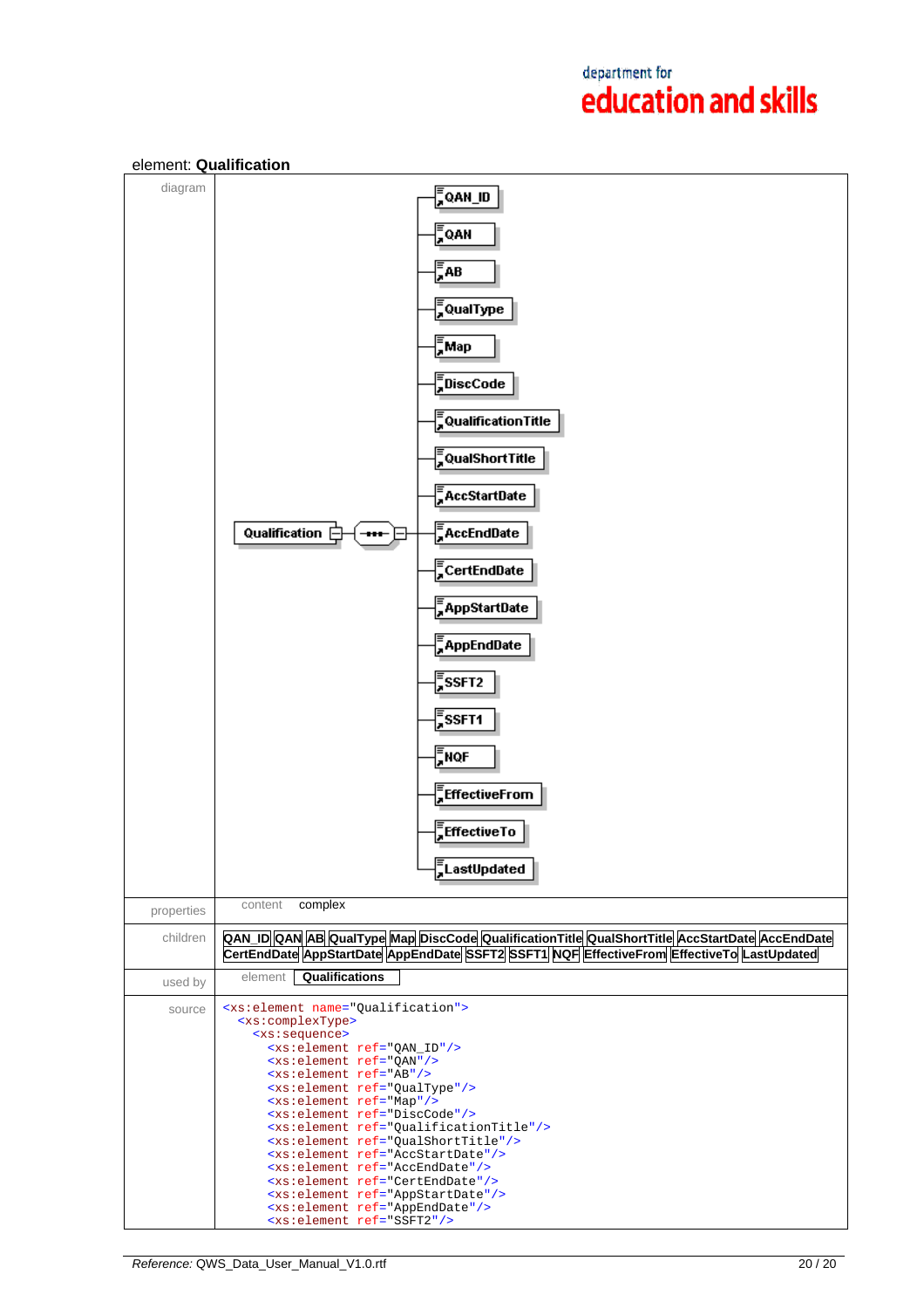| <xs:element ref="SSFT1"></xs:element>         |
|-----------------------------------------------|
| <xs:element ref="NOF"></xs:element>           |
| <xs:element ref="EffectiveFrom"></xs:element> |
| <xs:element ref="EffectiveTo"></xs:element>   |
| <xs:element ref="LastUpdated"></xs:element>   |
| $\langle xs : \text{sequence} \rangle$        |
|                                               |
|                                               |
|                                               |

### element: **Qualifications**

| diagram    | $\frac{1}{2}$ Qualification $\overline{11}$<br>Qualifications [<br>1…∞                                                                                                                                                                                                                                         |
|------------|----------------------------------------------------------------------------------------------------------------------------------------------------------------------------------------------------------------------------------------------------------------------------------------------------------------|
| properties | complex<br>content                                                                                                                                                                                                                                                                                             |
| children   | Qualification                                                                                                                                                                                                                                                                                                  |
| used by    | element<br><b>Message</b>                                                                                                                                                                                                                                                                                      |
| source     | <xs:element name="Qualifications"><br/><xs:complextype><br/><xs:sequence><br/><xs:element max0ccurs="unbounded" ref="0ualification"></xs:element><br/><math>\langle xs : \text{sequence} \rangle</math><br/></xs:sequence></xs:complextype><br/><math>\langle x s : \text{element} \rangle</math></xs:element> |

## element: **QualificationTitle**

| diagram    | <b>QualificationTitle</b>                                                                                                                                                                                                                                                                                                                                                      |
|------------|--------------------------------------------------------------------------------------------------------------------------------------------------------------------------------------------------------------------------------------------------------------------------------------------------------------------------------------------------------------------------------|
| type       | restriction of xs:string                                                                                                                                                                                                                                                                                                                                                       |
| properties | simple<br>content<br>nillable<br>false                                                                                                                                                                                                                                                                                                                                         |
| used by    | Qualification<br>element                                                                                                                                                                                                                                                                                                                                                       |
| facets     | minLength<br>maxLength<br>165<br>whiteSpace<br>preserve                                                                                                                                                                                                                                                                                                                        |
| source     | <xs:element name="QualificationTitle" nillable="false"><br/><xs:simpletype><br/><xs:restriction base="xs:string"><br/><xs:minlength value="1"></xs:minlength><br/><xs:maxlength value="165"></xs:maxlength><br/><xs:whitespace value="preserve"></xs:whitespace><br/></xs:restriction><br/></xs:simpletype><br/><math>\langle x s : \text{element} \rangle</math></xs:element> |

## element: **QualShortTitle**

| diagram    | <sup>:</sup> QualShortTitle                                                                                                                                                                                                                                                                                                                                               |
|------------|---------------------------------------------------------------------------------------------------------------------------------------------------------------------------------------------------------------------------------------------------------------------------------------------------------------------------------------------------------------------------|
| type       | restriction of xs:string                                                                                                                                                                                                                                                                                                                                                  |
| properties | simple<br>content<br>false<br>nillable                                                                                                                                                                                                                                                                                                                                    |
| used by    | Qualification<br>element                                                                                                                                                                                                                                                                                                                                                  |
| facets     | minLength<br>maxLength<br>55<br>whiteSpace<br>preserve                                                                                                                                                                                                                                                                                                                    |
| source     | <xs:element name="QualShortTitle" nillable="false"><br/><xs:simpletype><br/><xs:restriction base="xs:string"><br/><xs:minlength value="1"></xs:minlength><br/><xs:maxlength value="55"></xs:maxlength><br/><xs:whitespace value="preserve"></xs:whitespace><br/></xs:restriction><br/></xs:simpletype><br/><math>\langle x s : \text{element} \rangle</math></xs:element> |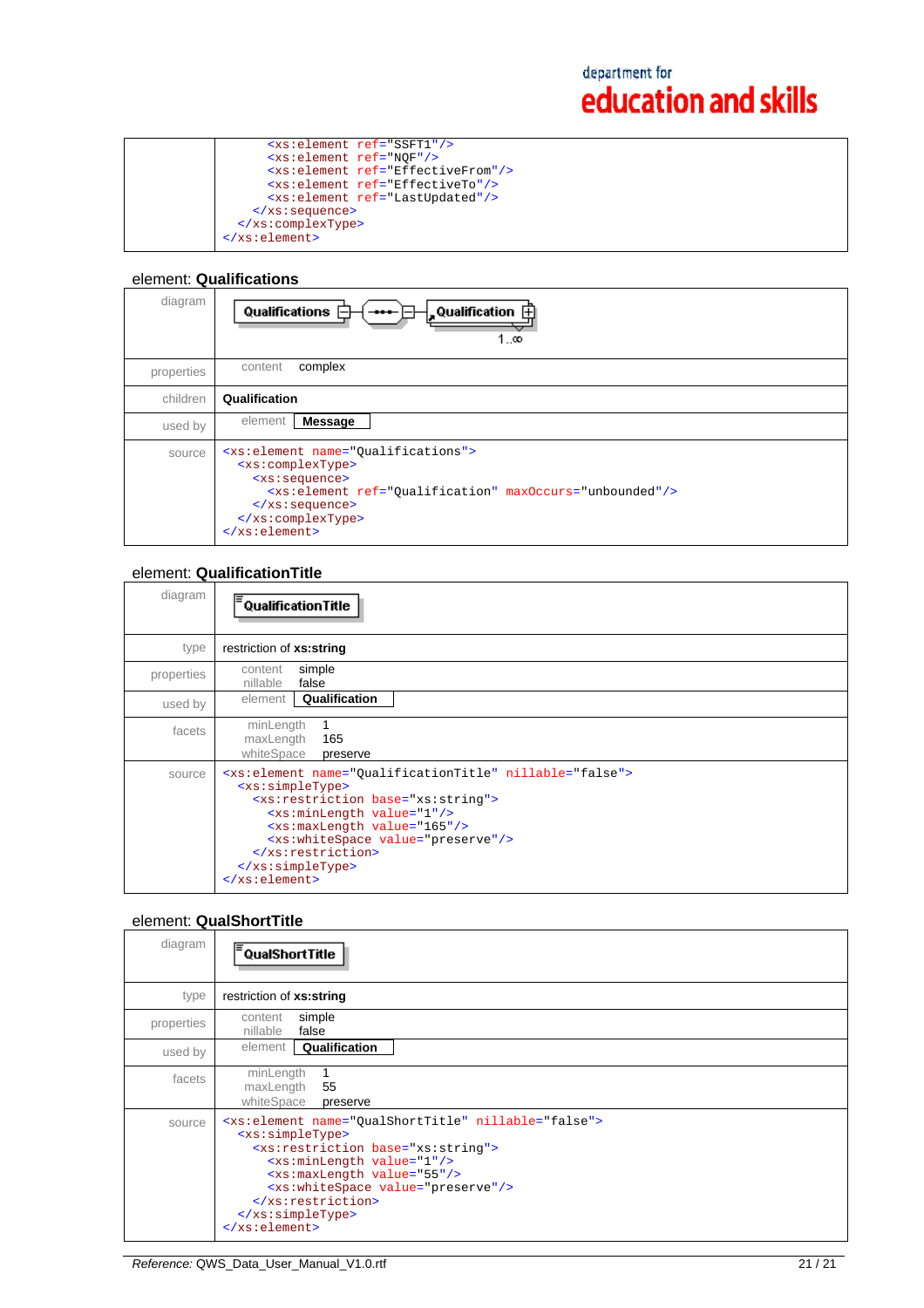## element: **QualType**

| diagram    | <sup>:</sup> QualType                                                                                                                                                                                                                                                                                                                                                                                                 |
|------------|-----------------------------------------------------------------------------------------------------------------------------------------------------------------------------------------------------------------------------------------------------------------------------------------------------------------------------------------------------------------------------------------------------------------------|
| type       | restriction of xs:string                                                                                                                                                                                                                                                                                                                                                                                              |
| properties | simple<br>content<br>nillable<br>false                                                                                                                                                                                                                                                                                                                                                                                |
| used by    | Qualification<br>element                                                                                                                                                                                                                                                                                                                                                                                              |
| facets     | minLength<br>1<br>maxLength<br>3<br>whiteSpace<br>collapse<br>$[A-Z0-9]{1,3}$<br>pattern                                                                                                                                                                                                                                                                                                                              |
| source     | <xs:element name="QualType" nillable="false"><br/><xs:simpletype><br/><xs:restriction base="xs:string"><br/><xs:minlength value="1"></xs:minlength><br/><xs:maxlength value="3"></xs:maxlength><br/><xs:whitespace value="collapse"></xs:whitespace><br/><math>&lt;xs:pattern value="[A-Z0-9]{1,3}"/&gt;</math><br/></xs:restriction><br/></xs:simpletype><br/><math>\langle xs : element \rangle</math></xs:element> |

## element: **SSFT1**

| diagram    | F <sub>SSFT1</sub>                                                                                                                                                                                                                                                                                                                                                                                                                                                                                                                                                                                                                                                                                                                                                                                                                                                                                                                                                     |
|------------|------------------------------------------------------------------------------------------------------------------------------------------------------------------------------------------------------------------------------------------------------------------------------------------------------------------------------------------------------------------------------------------------------------------------------------------------------------------------------------------------------------------------------------------------------------------------------------------------------------------------------------------------------------------------------------------------------------------------------------------------------------------------------------------------------------------------------------------------------------------------------------------------------------------------------------------------------------------------|
| type       | restriction of xs:string                                                                                                                                                                                                                                                                                                                                                                                                                                                                                                                                                                                                                                                                                                                                                                                                                                                                                                                                               |
| properties | simple<br>content<br>false<br>nillable                                                                                                                                                                                                                                                                                                                                                                                                                                                                                                                                                                                                                                                                                                                                                                                                                                                                                                                                 |
| used by    | Qualification<br>element                                                                                                                                                                                                                                                                                                                                                                                                                                                                                                                                                                                                                                                                                                                                                                                                                                                                                                                                               |
| facets     | $\mathbf{1}$<br>minLength<br>$\overline{2}$<br>maxLength<br>whiteSpace<br>collapse<br>$[0-9]{1,2}$<br>pattern<br>enumeration<br>$\mathbf{1}$<br>2<br>enumeration<br>enumeration<br>3<br>enumeration<br>4<br>5<br>enumeration<br>6<br>enumeration<br>enumeration<br>7<br>8<br>enumeration<br>9<br>enumeration<br>enumeration<br>10<br>enumeration<br>11<br>12<br>enumeration<br>13<br>enumeration<br>14<br>enumeration<br>15<br>enumeration<br>enumeration<br>$\Omega$                                                                                                                                                                                                                                                                                                                                                                                                                                                                                                  |
| source     | <xs:element name="SSFT1" nillable="false"><br/><xs:simpletype><br/><xs:restriction base="xs:string"><br/><xs:minlength value="1"></xs:minlength><br/><xs:maxlength value="2"></xs:maxlength><br/><xs:whitespace value="collapse"></xs:whitespace><br/><math>\langle xs:pattern value=' [0-9] \{1,2\} " \rangle</math><br/><xs:enumeration value="1"></xs:enumeration><br/><xs:enumeration value="2"></xs:enumeration><br/><xs:enumeration value="3"></xs:enumeration><br/><xs:enumeration value="4"></xs:enumeration><br/><xs:enumeration value="5"></xs:enumeration><br/><xs:enumeration value="6"></xs:enumeration><br/><xs:enumeration value="7"></xs:enumeration><br/><xs:enumeration value="8"></xs:enumeration><br/><xs:enumeration value="9"></xs:enumeration><br/><xs:enumeration value="10"></xs:enumeration><br/><xs:enumeration value="11"></xs:enumeration><br/><xs:enumeration value="12"></xs:enumeration></xs:restriction></xs:simpletype></xs:element> |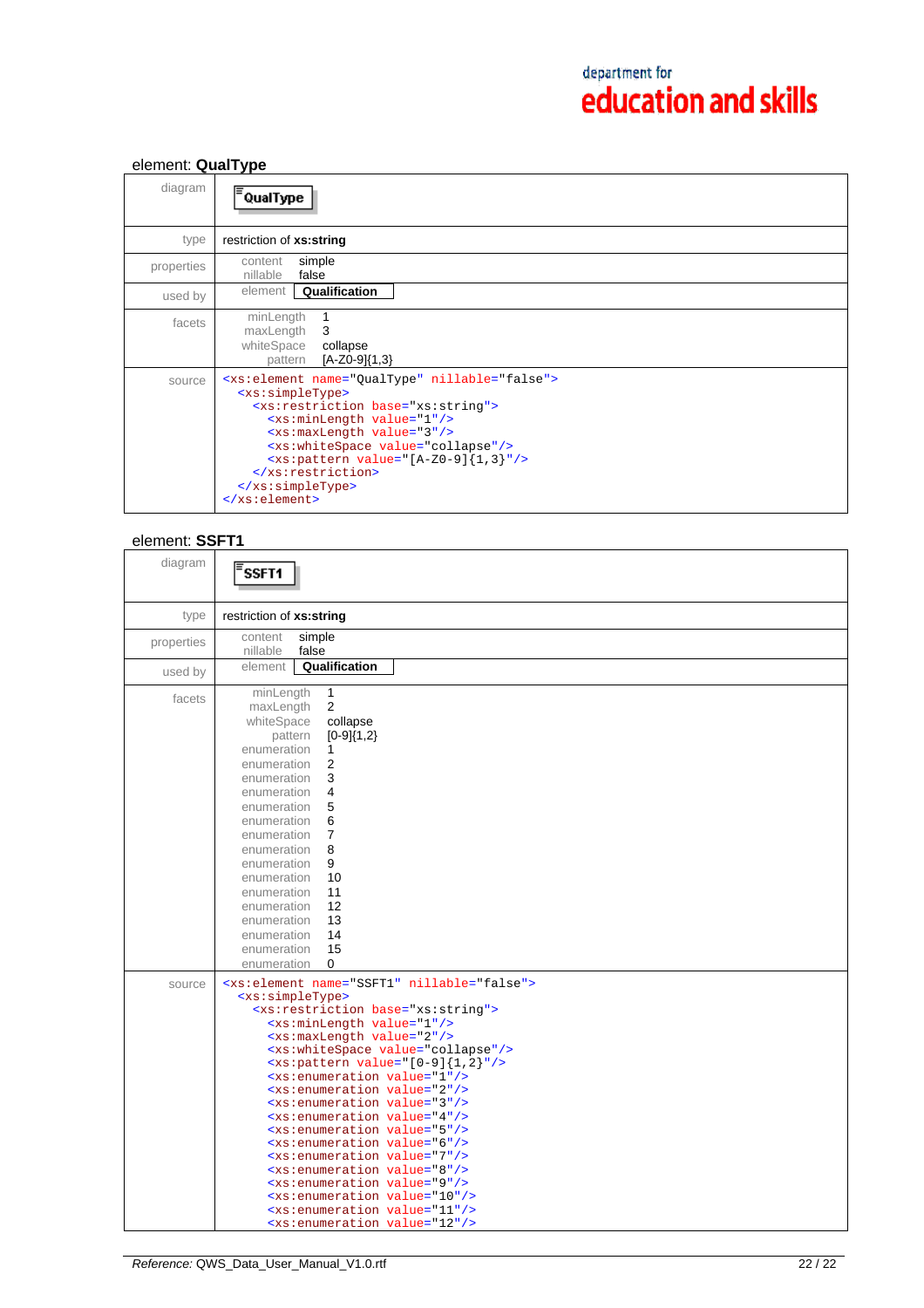| <xs:enumeration value="13"></xs:enumeration> |  |
|----------------------------------------------|--|
| <xs:enumeration value="14"></xs:enumeration> |  |
| <xs:enumeration value="15"></xs:enumeration> |  |
| <xs:enumeration value="0"></xs:enumeration>  |  |
|                                              |  |
|                                              |  |
|                                              |  |
|                                              |  |

## element: **SSFT2**

| diagram    | SSFT2                                                                                                                                                                                                                                                                                                                                                                                                                                      |
|------------|--------------------------------------------------------------------------------------------------------------------------------------------------------------------------------------------------------------------------------------------------------------------------------------------------------------------------------------------------------------------------------------------------------------------------------------------|
| type       | restriction of xs:string                                                                                                                                                                                                                                                                                                                                                                                                                   |
| properties | simple<br>content<br>nillable<br>false                                                                                                                                                                                                                                                                                                                                                                                                     |
| used by    | Qualification<br>element                                                                                                                                                                                                                                                                                                                                                                                                                   |
| facets     | 3<br>minLength<br>maxLength<br>4<br>whiteSpace<br>collapse<br>$[0-9]{1,2}$ . $[0-9]{1,2}$<br>pattern                                                                                                                                                                                                                                                                                                                                       |
| source     | <xs:element name="SSFT2" nillable="false"><br/><xs:simpletype><br/><xs:restriction base="xs:string"><br/><xs:minlength value="3"></xs:minlength><br/><xs:maxlength value="4"></xs:maxlength><br/><xs:whitespace value="collapse"></xs:whitespace><br/><math>\langle xs:pattern value=' [0-9]\{1,2\}\rangle.[0-9]\{1,2\}"/&gt;</math><br/></xs:restriction><br/></xs:simpletype><br/><math>\langle xs : element \rangle</math></xs:element> |

## element: **Version**

| diagram    | $\bar{=}$ Version                                                                                                                                                                                                                                                                                                                            |
|------------|----------------------------------------------------------------------------------------------------------------------------------------------------------------------------------------------------------------------------------------------------------------------------------------------------------------------------------------------|
| type       | restriction of xs:string                                                                                                                                                                                                                                                                                                                     |
| properties | simple<br>content<br>false<br>nillable                                                                                                                                                                                                                                                                                                       |
| used by    | element<br>Header                                                                                                                                                                                                                                                                                                                            |
| facets     | $[0-9]{1,2}$ .[0-9][0-9a-z]{0,2}<br>pattern                                                                                                                                                                                                                                                                                                  |
| source     | <xs:element name="Version" nillable="false"><br/><xs:simpletype><br/><xs:restriction base="xs:string"><br/><xs:pattern value="&lt;math&gt;[0-9]{1,2}\&lt;/math&gt;. &lt;math&gt;[0-9][0-9a-z]{0,2}&lt;/math&gt;"></xs:pattern><br/></xs:restriction><br/></xs:simpletype><br/><math>\langle x s : \text{element} \rangle</math></xs:element> |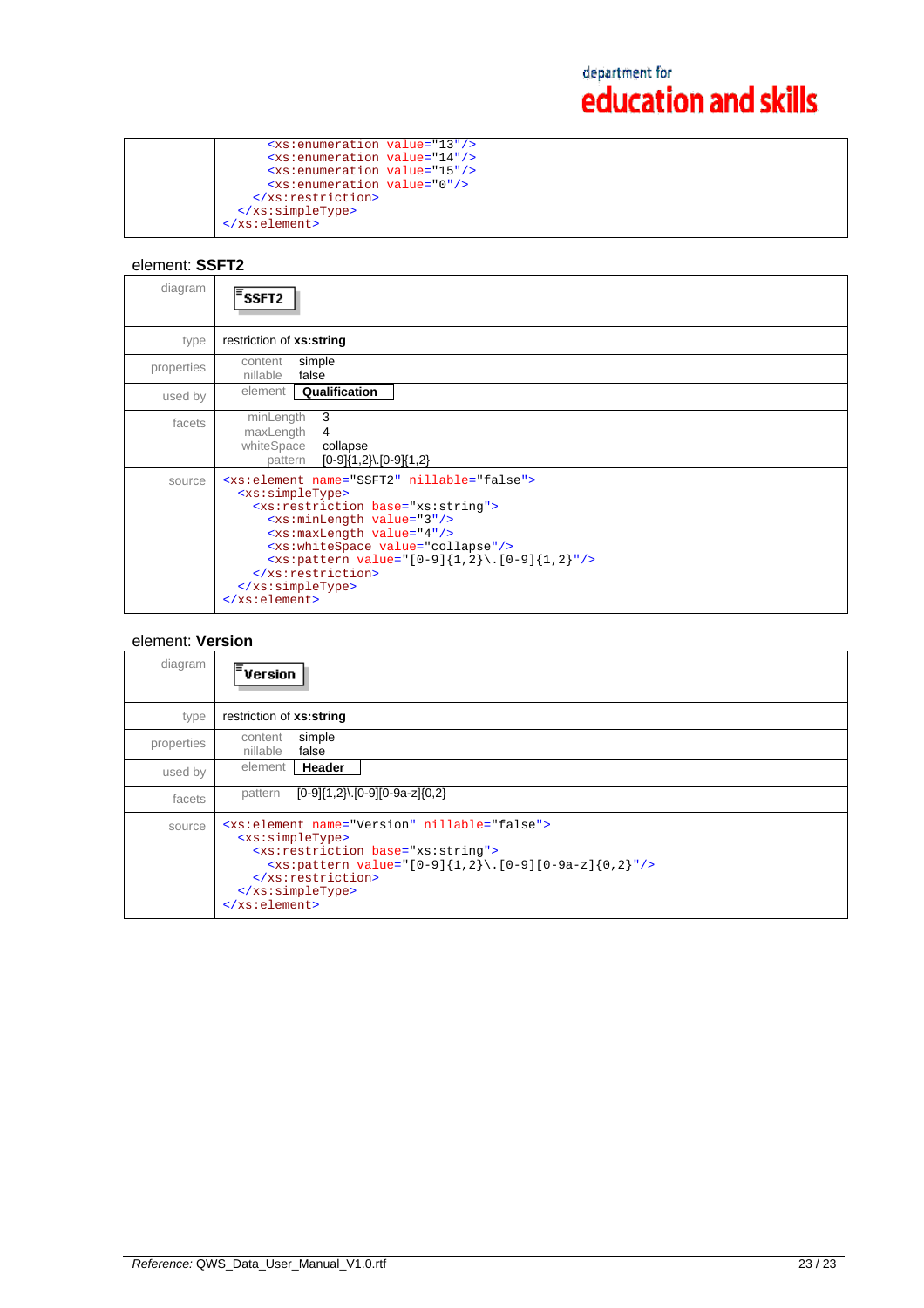## **4.2 QAN\_AB\_V1.0.xsd**

## $\frac{1}{2}$ FileContent , Header  $\overrightarrow{\Box}$  $\frac{1}{2}$ Version ⊟  $\frac{1}{3}$ DateTime Message  $\Box$  $\frac{1}{2}AB$ **FAwardingBodyName**  $\frac{1}{4}$ AB\_Acronym , AwardingBodyData  $\overline{\vdash}$ , AwardingBody  $\mathrel{\mathop{\sqsubseteq}\limits^{\scriptscriptstyle\searrow}}$ مّت…⊺ **EffectiveFrom** Awarding Body Data  $\frac{1}{\epsilon}$ EffectiveTo **E**LastUpdated Generated by XmlSpy www.altova.com

## **Figure 2: QAN\_AB\_V1.0 - Message Structure**

| Elements             |
|----------------------|
| AВ                   |
| <b>AB Acronym</b>    |
| AB ID                |
| AwardingBody         |
| AwardingBodyData     |
| AwardingBodyName     |
| <b>DateTime</b>      |
| <b>EffectiveFrom</b> |
| <b>EffectiveTo</b>   |
| <b>FileContent</b>   |
| Header               |
| LastUpdated          |
| Message              |
| Version              |

### element: **AB**

| diagram    | $\overline{\overline{\phantom{a}}\mathbf{A}\mathbf{B}}$                                                                                                                                                                                                                                                                                                              |
|------------|----------------------------------------------------------------------------------------------------------------------------------------------------------------------------------------------------------------------------------------------------------------------------------------------------------------------------------------------------------------------|
| type       | restriction of xs:string                                                                                                                                                                                                                                                                                                                                             |
| properties | simple<br>content<br>nillable<br>false                                                                                                                                                                                                                                                                                                                               |
| used by    | AwardingBody<br>element                                                                                                                                                                                                                                                                                                                                              |
| facets     | 3<br>length<br>whiteSpace<br>collapse<br>$[0-9Z][0-9]{2}$<br>pattern                                                                                                                                                                                                                                                                                                 |
| source     | <xs:element name="AB" nillable="false"><br/><xs:simpletype><br/><xs: base="xs: string" restriction=""><br/><math>&lt;</math>xs: length value="3"/&gt;<br/><xs:whitespace value="collapse"></xs:whitespace><br/><math>&lt;xs:pattern value="[0-92][0-9]{2}"</math><br/><br/></xs:></xs:simpletype><br/><math>\langle x s : \text{element} \rangle</math></xs:element> |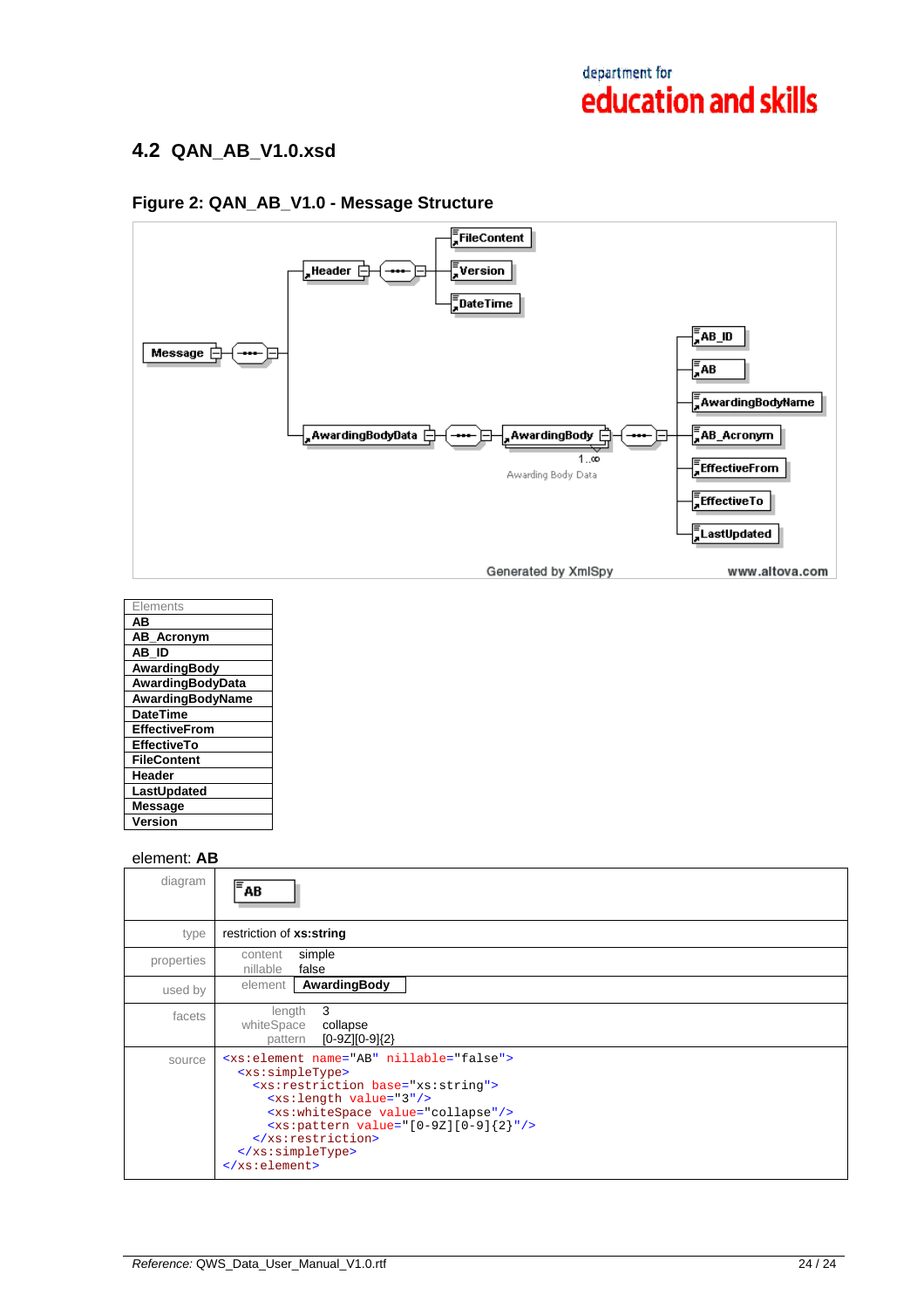## element: **AB\_Acronym**

| diagram    | $F$ AB_Acronym                                                                                                                                                                                                                                                                                             |
|------------|------------------------------------------------------------------------------------------------------------------------------------------------------------------------------------------------------------------------------------------------------------------------------------------------------------|
| type       | restriction of xs:string                                                                                                                                                                                                                                                                                   |
| properties | simple<br>content<br>false<br>nillable                                                                                                                                                                                                                                                                     |
| used by    | AwardingBody<br>element                                                                                                                                                                                                                                                                                    |
| facets     | minLength<br>maxLength<br>- 20                                                                                                                                                                                                                                                                             |
| source     | <xs:element name="AB_Acronym" nillable="false"><br/><xs:simpletype><br/><xs: base="xs: string" restriction=""><br/><xs:minlength value="1"></xs:minlength><br/><xs:maxlength value="20"></xs:maxlength><br/><br/></xs:></xs:simpletype><br/><math>\langle x s : \text{element} \rangle</math></xs:element> |

## element: **AB\_ID**

| diagram    | lΞ<br>AB_ID                                                               |
|------------|---------------------------------------------------------------------------|
| type       | xs:integer                                                                |
| properties | simple<br>content<br>false<br>nillable                                    |
| used by    | AwardingBody<br>element                                                   |
| source     | <xs:element name="AB_ID" nillable="false" type="xs:integer"></xs:element> |

## element: **AwardingBody**

| diagram    | AB_ID<br>$\sqrt{\frac{2}{5}}AB$<br>AwardingBodyName<br>$\frac{1}{4}$ AB_Acronym<br><b>AwardingBody</b><br><br>Awarding Body Data<br>$\bar{z}$ EffectiveFrom<br>EffectiveTo<br>E<br>AcastUpdated                                                                                                                                                                                                                                                                 |
|------------|-----------------------------------------------------------------------------------------------------------------------------------------------------------------------------------------------------------------------------------------------------------------------------------------------------------------------------------------------------------------------------------------------------------------------------------------------------------------|
| properties | complex<br>content                                                                                                                                                                                                                                                                                                                                                                                                                                              |
| children   | AB_ID AB AwardingBodyName AB_Acronym EffectiveFrom EffectiveTo LastUpdated                                                                                                                                                                                                                                                                                                                                                                                      |
| used by    | element<br>AwardingBodyData                                                                                                                                                                                                                                                                                                                                                                                                                                     |
| annotation | documentation<br>Awarding Body Data                                                                                                                                                                                                                                                                                                                                                                                                                             |
| source     | <xs:element name="AwardingBody"><br/><xs:annotation><br/><xs:documentation>Awarding Body Data</xs:documentation><br/></xs:annotation><br/><xs:complextype><br/><xs:sequence><br/><xs:element ref="AB_ID"></xs:element><br/><xs:element ref="AB"></xs:element><br/><xs:element ref="AwardingBodyName"></xs:element><br/><xs:element ref="AB_Acronym"></xs:element><br/><xs:element ref="EffectiveFrom"></xs:element></xs:sequence></xs:complextype></xs:element> |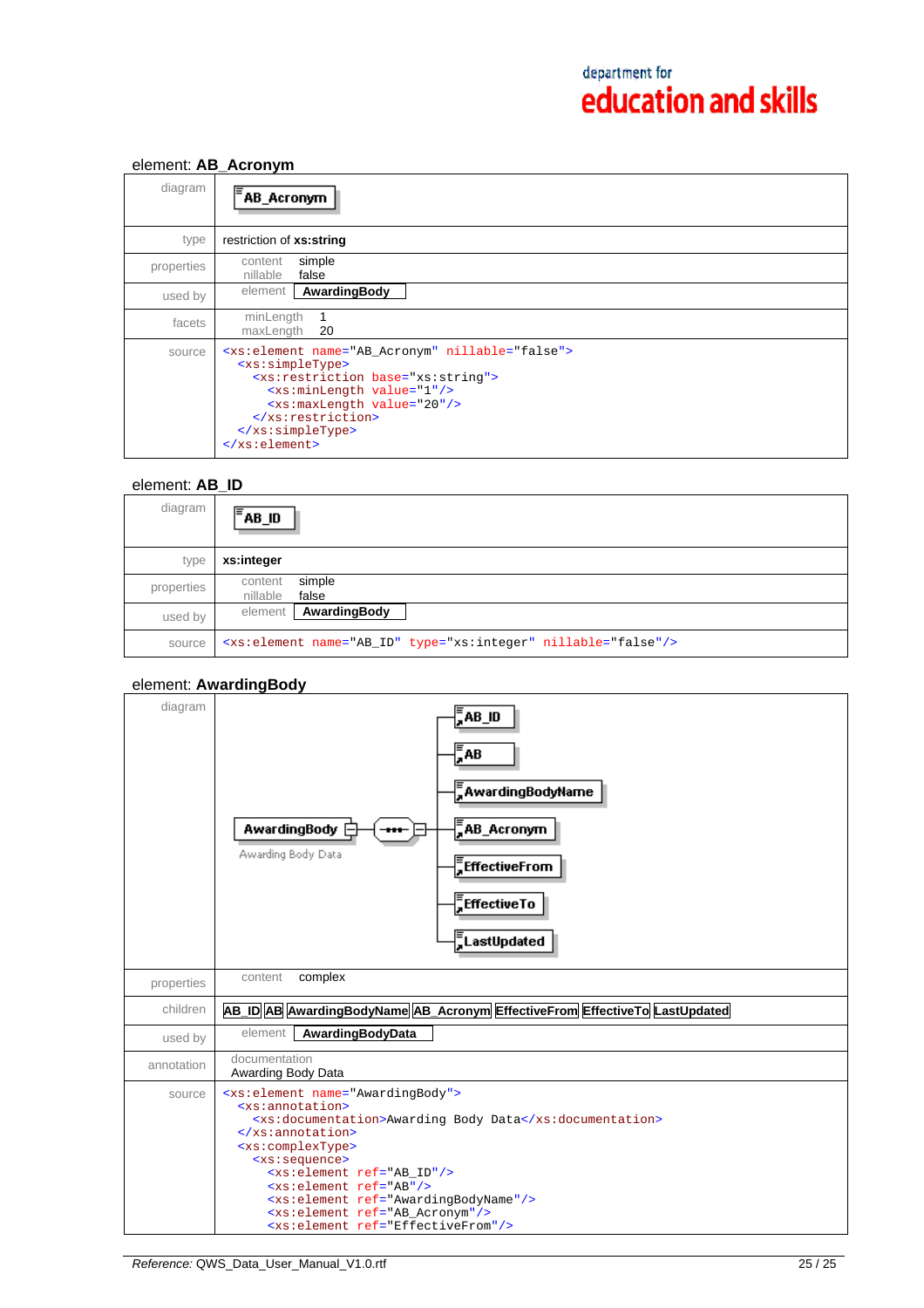| <xs:element ref="EffectiveTo"></xs:element> |
|---------------------------------------------|
| <xs:element ref="LastUpdated"></xs:element> |
| $\langle xs : \text{sequence} \rangle$      |
|                                             |
|                                             |

## element: **AwardingBodyData**

| diagram    | <b>AwardingBodyData</b><br>, AwardingBody $\mathop\boxplus$<br>1…∞<br>Awarding Body Data                                                                                                                                                                                                                        |
|------------|-----------------------------------------------------------------------------------------------------------------------------------------------------------------------------------------------------------------------------------------------------------------------------------------------------------------|
| properties | complex<br>content                                                                                                                                                                                                                                                                                              |
| children   | AwardingBody                                                                                                                                                                                                                                                                                                    |
| used by    | element<br><b>Message</b>                                                                                                                                                                                                                                                                                       |
| source     | <xs:element name="AwardingBodyData"><br/><xs:complextype><br/><xs:sequence><br/><xs:element maxoccurs="unbounded" ref="AwardingBody"></xs:element><br/><math>\langle xs : \text{sequence} \rangle</math><br/></xs:sequence></xs:complextype><br/><math>\langle x s : \text{element} \rangle</math></xs:element> |

#### element: **AwardingBodyName**

| diagram    | <sup>*</sup> AwardingBodyName                                                                                                                                                                                                                                                                                                                                                |
|------------|------------------------------------------------------------------------------------------------------------------------------------------------------------------------------------------------------------------------------------------------------------------------------------------------------------------------------------------------------------------------------|
| type       | restriction of xs:string                                                                                                                                                                                                                                                                                                                                                     |
| properties | simple<br>content<br>nillable<br>false                                                                                                                                                                                                                                                                                                                                       |
| used by    | AwardingBody<br>element                                                                                                                                                                                                                                                                                                                                                      |
| facets     | minLength<br>maxLength<br>130<br>whiteSpace<br>preserve                                                                                                                                                                                                                                                                                                                      |
| source     | <xs:element name="AwardingBodyName" nillable="false"><br/><xs:simpletype><br/><xs:restriction base="xs:string"><br/><xs:whitespace value="preserve"></xs:whitespace><br/><xs:minlength value="1"></xs:minlength><br/><xs:maxlength value="130"></xs:maxlength><br/></xs:restriction><br/></xs:simpletype><br/><math>\langle x s : \text{element} \rangle</math></xs:element> |

### element: **DateTime**

| diagram    | $\overline{=}$ DateTime                                                       |
|------------|-------------------------------------------------------------------------------|
| type       | xs:dateTime                                                                   |
| properties | simple<br>content<br>nillable<br>false                                        |
| used by    | Header<br>element                                                             |
| source     | <xs:element name="DateTime" nillable="false" type="xs:dateTime"></xs:element> |

## element: **EffectiveFrom**

| diagram    | $F$ EffectiveFrom                      |
|------------|----------------------------------------|
| type       | xs:date                                |
| properties | simple<br>content<br>false<br>nillable |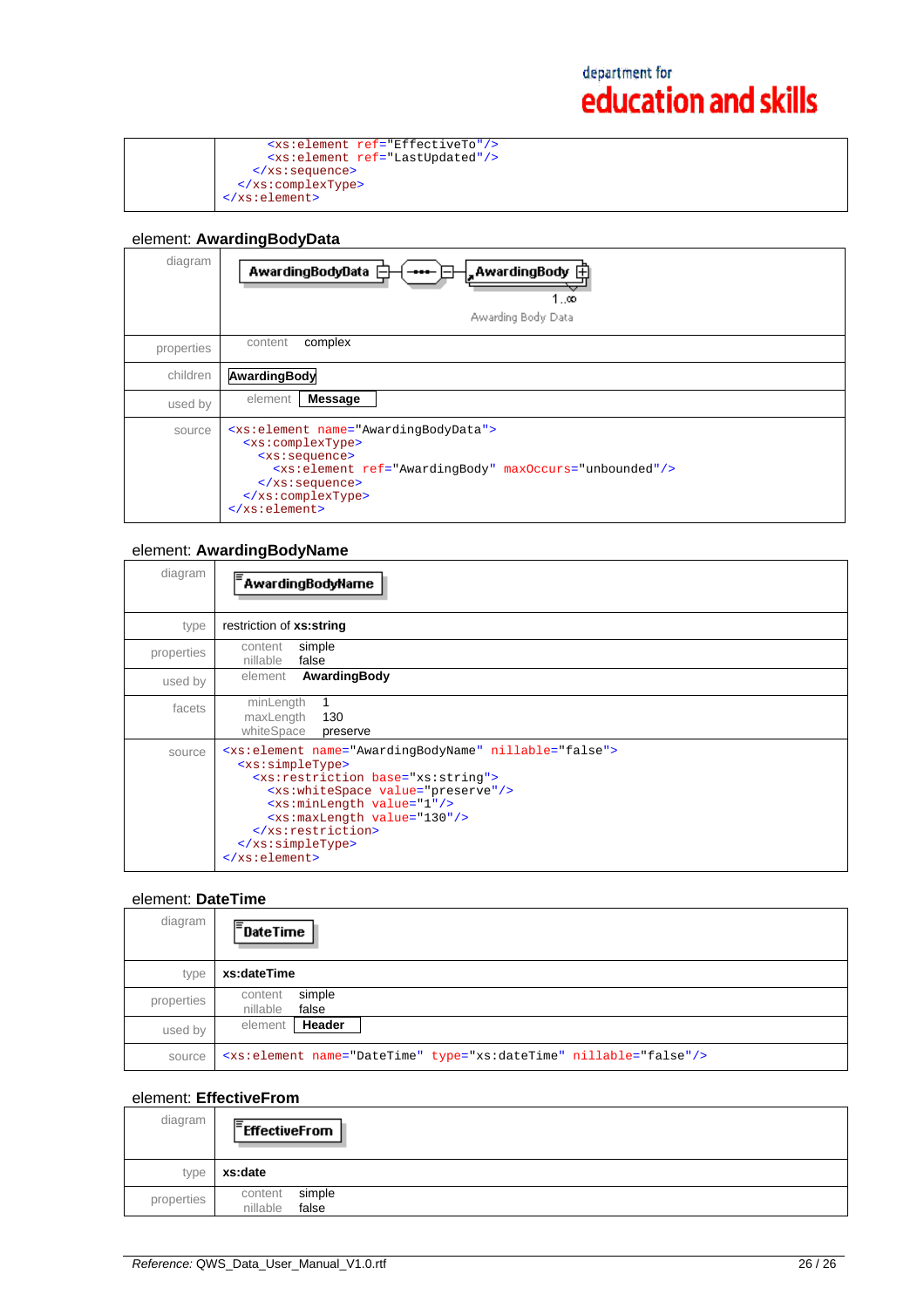| used by | element <b>AwardingBody</b>                                                    |
|---------|--------------------------------------------------------------------------------|
|         | <xs:element name="EffectiveFrom" nillable="false" type="xs:date"></xs:element> |

## element: **EffectiveTo**

| diagram    | $F$ Effective To                                                             |
|------------|------------------------------------------------------------------------------|
| type       | xs:date                                                                      |
| properties | simple<br>content<br>nillable<br>false                                       |
| used by    | AwardingBody<br>element                                                      |
| source     | <xs:element name="EffectiveTo" nillable="false" type="xs:date"></xs:element> |

## element: **FileContent**

| diagram    | FileContent                                                                                                                                                                                                                                                                                                                                                       |
|------------|-------------------------------------------------------------------------------------------------------------------------------------------------------------------------------------------------------------------------------------------------------------------------------------------------------------------------------------------------------------------|
| type       | restriction of xs:string                                                                                                                                                                                                                                                                                                                                          |
| properties | simple<br>content<br>nillable<br>false                                                                                                                                                                                                                                                                                                                            |
| used by    | Header<br>element                                                                                                                                                                                                                                                                                                                                                 |
| facets     | minLength<br>maxLength<br>255<br>whiteSpace<br>preserve                                                                                                                                                                                                                                                                                                           |
| source     | <xs:element name="FileContent" nillable="false"><br/><xs:simpletype><br/><xs: base="xs: string" restriction=""><br/><xs:whitespace value="preserve"></xs:whitespace><br/><xs:minlength value="1"></xs:minlength><br/><xs:maxlength value="255"></xs:maxlength><br/><br/></xs:></xs:simpletype><br/><math>\langle x s : \text{element} \rangle</math></xs:element> |

### element: **Header**

| diagram    | $\bar{=}$ FileContent<br>$\frac{1}{2}$ Version<br>Header [<br><br>$\frac{1}{2}$ DateTime                                                                                                                                                                                                                       |
|------------|----------------------------------------------------------------------------------------------------------------------------------------------------------------------------------------------------------------------------------------------------------------------------------------------------------------|
| properties | complex<br>content                                                                                                                                                                                                                                                                                             |
| children   | <b>FileContent Version DateTime</b>                                                                                                                                                                                                                                                                            |
| used by    | <b>Message</b><br>element                                                                                                                                                                                                                                                                                      |
| source     | <xs:element name="Header"><br/><xs:complextype><br/><xs:sequence><br/><xs:element ref="FileContent"></xs:element><br/><xs:element ref="Version"></xs:element><br/><xs:element ref="DateTime"></xs:element><br/></xs:sequence><br/></xs:complextype><br/><math>\langle xs : element \rangle</math></xs:element> |

## element: **LastUpdated**

| diagram | $E$ LastUpdated |
|---------|-----------------|
| type    | xs:date         |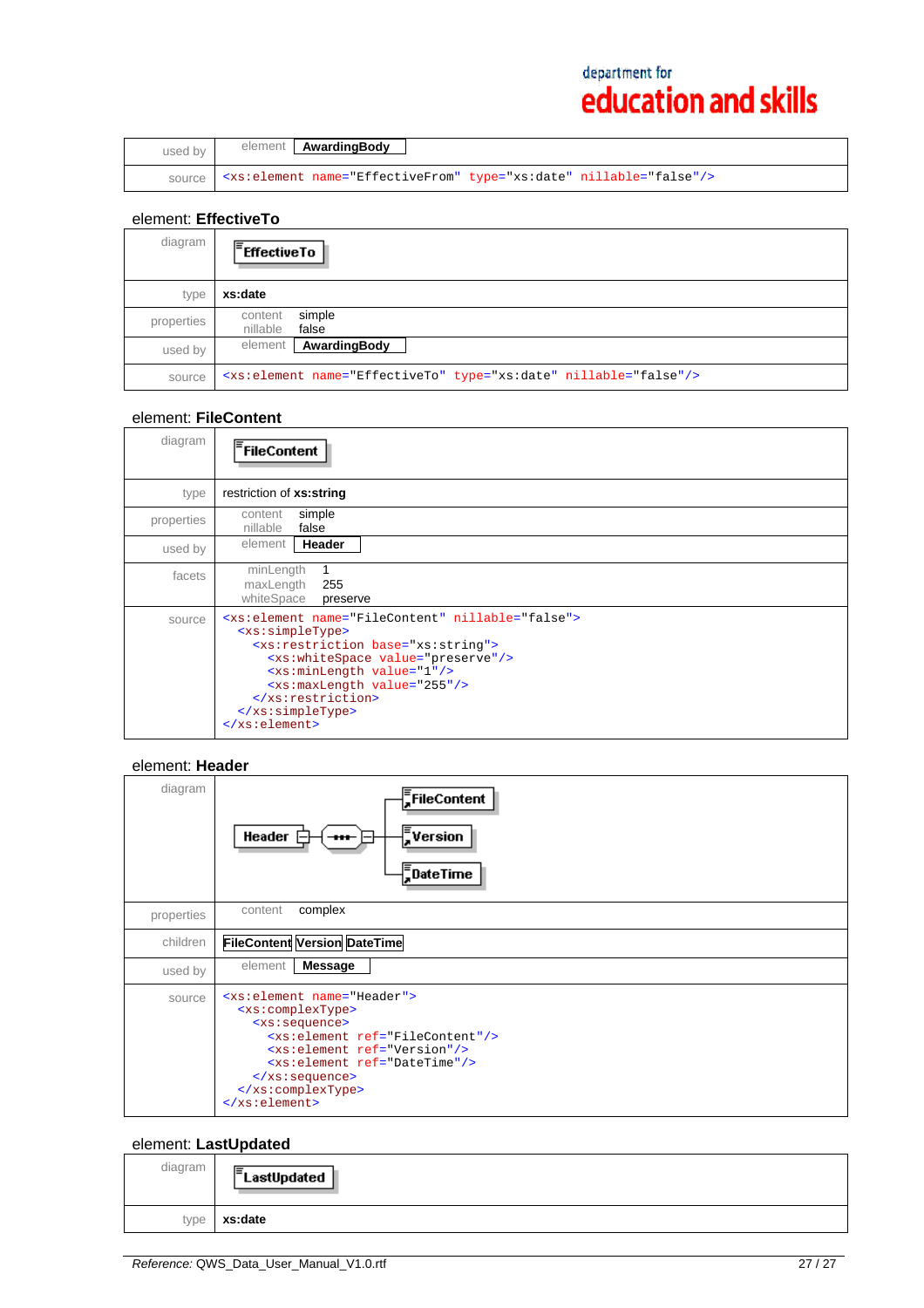| properties | simple<br>content<br>false<br>nillable                                       |  |
|------------|------------------------------------------------------------------------------|--|
| used by    | AwardingBody<br>element                                                      |  |
| source     | <xs:element name="LastUpdated" nillable="false" type="xs:date"></xs:element> |  |

## element: **Message**

| diagram    | Message<br>$-$<br>"AwardingBodyData ⊞                                                                                                                                                                                                                                                                                           |
|------------|---------------------------------------------------------------------------------------------------------------------------------------------------------------------------------------------------------------------------------------------------------------------------------------------------------------------------------|
| properties | complex<br>content                                                                                                                                                                                                                                                                                                              |
| children   | <b>Header AwardingBodyData</b>                                                                                                                                                                                                                                                                                                  |
| source     | <xs:element name="Message"><br/><xs:complextype><br/><xs:sequence><br/><xs:element ref="Header"></xs:element><br/><xs:element ref="AwardingBodyData"></xs:element><br/><math>\langle xs : \text{sequence} \rangle</math><br/></xs:sequence></xs:complextype><br/><math>\langle x s : \text{element} \rangle</math></xs:element> |

### element: Version

| diagram    | $\mathsf{F}_{\texttt{Version}}$                                                                                                                                                                                                                                                     |
|------------|-------------------------------------------------------------------------------------------------------------------------------------------------------------------------------------------------------------------------------------------------------------------------------------|
| type       | restriction of xs:string                                                                                                                                                                                                                                                            |
| properties | simple<br>content<br>nillable<br>false                                                                                                                                                                                                                                              |
| used by    | Header<br>element                                                                                                                                                                                                                                                                   |
| facets     | $[0-9]$ {1,2}\ $[0-9]$ $[0-9a-z]$ {0,2}<br>pattern                                                                                                                                                                                                                                  |
| source     | <xs:element name="Version" nillable="false"><br/><xs:simpletype><br/><xs: base="xs: string" restriction=""><br/><xs:pattern value="[0-9]{1,2}\.[0-9][0-9a-z]{0,2}"></xs:pattern><br/><br/></xs:></xs:simpletype><br/><math>\langle x s : \text{element} \rangle</math></xs:element> |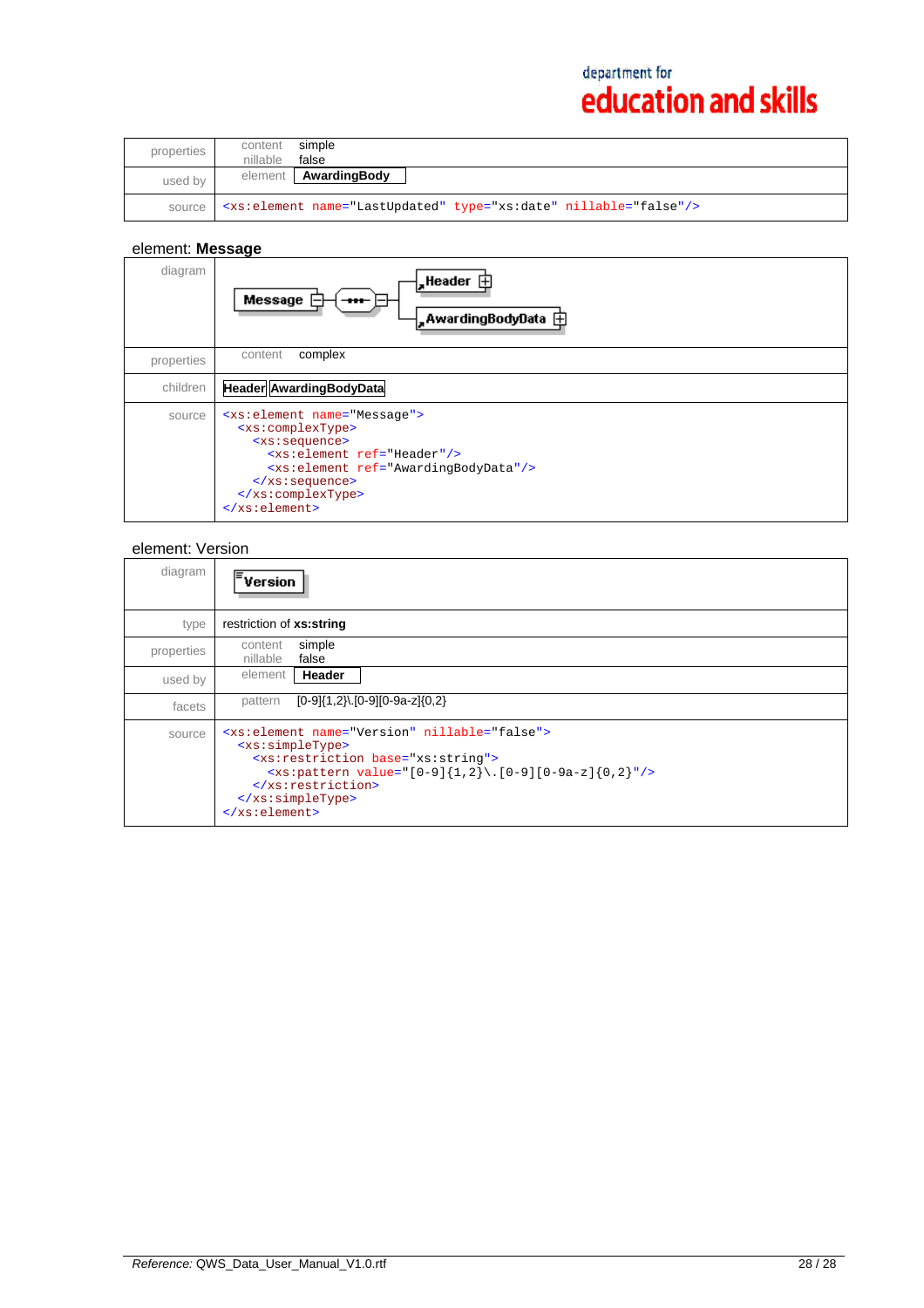## **4.3 QAN\_QualType\_V1.0.xsd**



## **Figure 3: QAN\_QualType\_V1.0 - Message Structure**

| <b>Elements</b>                 |
|---------------------------------|
| <b>DateTime</b>                 |
| <b>DiscountFamily</b>           |
| <b>EffectiveFrom</b>            |
| <b>EffectiveTo</b>              |
| <b>FileContent</b>              |
| Header                          |
| LastUpdated                     |
| Message                         |
| <b>NQF</b>                      |
| QualCode                        |
| <b>QualificationDescription</b> |
| QualificationType               |
| <b>QualificationTypeData</b>    |
| QualType                        |
| QualType_ID                     |
| Version                         |

## element: **DateTime**

| diagram    | $\sqrt{\epsilon}$ DateTime                                                    |
|------------|-------------------------------------------------------------------------------|
| type       | xs:dateTime                                                                   |
| properties | simple<br>content<br>false<br>nillable                                        |
| used by    | Header<br>element                                                             |
| source     | <xs:element name="DateTime" nillable="false" type="xs:dateTime"></xs:element> |

### element: **DiscountFamily**

| diagram    | $\mathsf{F}$ DiscountFamily |
|------------|-----------------------------|
| type       | restriction of xs:string    |
| properties | simple<br>content           |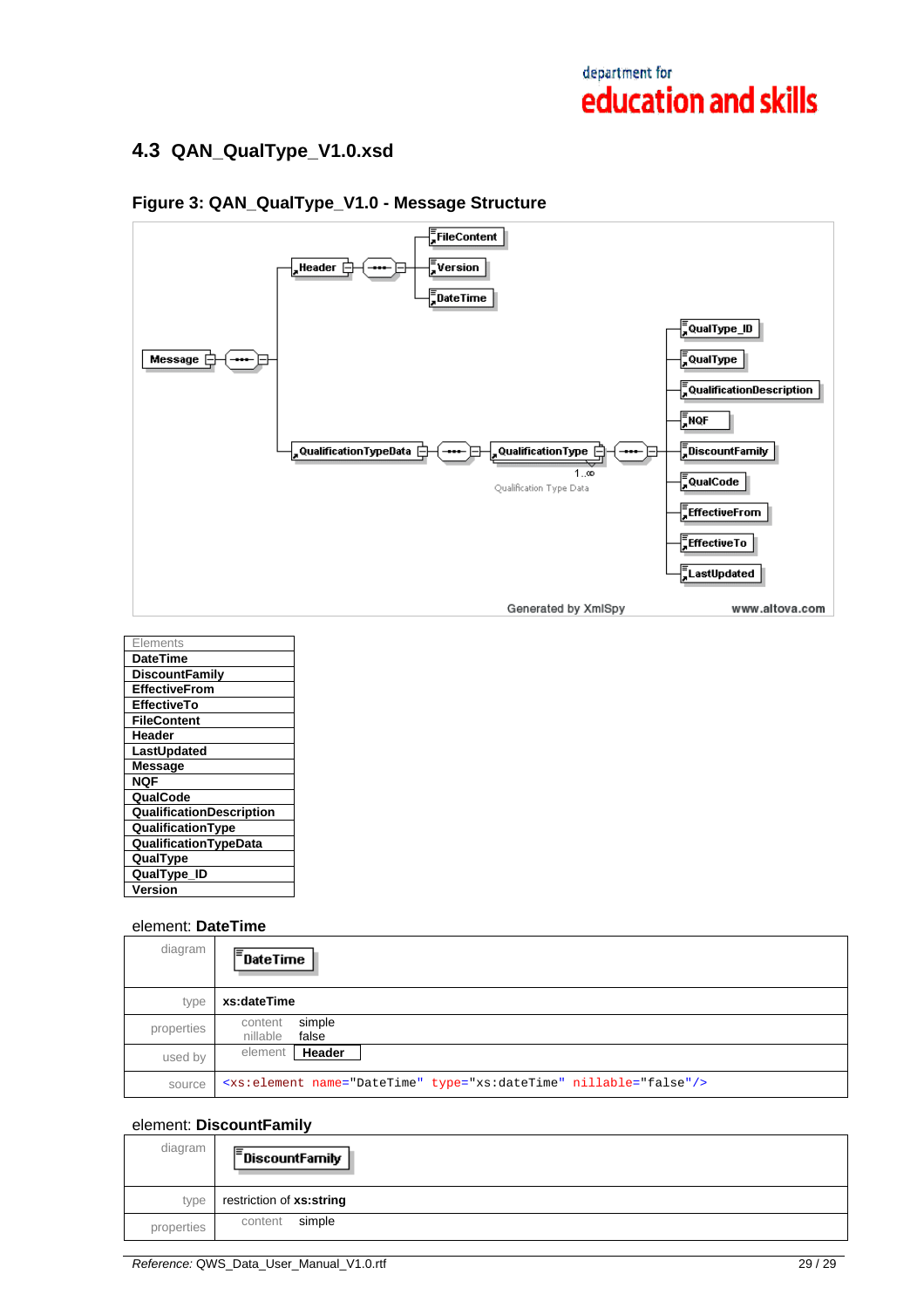|         | false<br>nillable                                                                                    |
|---------|------------------------------------------------------------------------------------------------------|
| used by | element<br>QualificationType                                                                         |
|         |                                                                                                      |
| facets  | minLength<br>2                                                                                       |
|         | 3<br>maxLength                                                                                       |
|         | enumeration<br>AEA                                                                                   |
|         | <b>BAS</b><br>enumeration                                                                            |
|         | FSM<br>enumeration<br>GEN                                                                            |
|         | enumeration<br>GRA                                                                                   |
|         | enumeration<br>GVO<br>enumeration                                                                    |
|         | HLQ<br>enumeration                                                                                   |
|         | KEY<br>enumeration                                                                                   |
|         | KS1<br>enumeration                                                                                   |
|         | KS2<br>enumeration                                                                                   |
|         | KS3<br>enumeration                                                                                   |
|         | LAN<br>enumeration                                                                                   |
|         | <b>NRI</b><br>enumeration                                                                            |
|         | <b>NVQ</b><br>enumeration                                                                            |
|         | OG<br>enumeration                                                                                    |
|         | OQ<br>enumeration                                                                                    |
|         | enumeration<br><b>UNK</b>                                                                            |
|         | VRQ<br>enumeration                                                                                   |
|         | XXX<br>enumeration                                                                                   |
|         |                                                                                                      |
| source  | <xs:element name="DiscountFamily" nillable="false"><br/><xs:simpletype></xs:simpletype></xs:element> |
|         | <xs:annotation></xs:annotation>                                                                      |
|         | <xs:documentation></xs:documentation>                                                                |
|         | "DiscountFamily", "Description"                                                                      |
|         | "AEA", "Advanced Extension"                                                                          |
|         | "BAS", "Basic Skills"                                                                                |
|         | "FSM", "Free-standing Mathematics"                                                                   |
|         | "GEN", "General"                                                                                     |
|         | "GRA", "Graded Examination"                                                                          |
|         | "GVO", "General Vocational"                                                                          |
|         | "HLQ", "Higher Level"<br>"KEY", "Key Skills"                                                         |
|         | "KS1", "Key Stage 1"                                                                                 |
|         | "KS2", "Key Stage 2"                                                                                 |
|         | "KS3", "Key Stage 3"                                                                                 |
|         | "LAN", "Language Unit"                                                                               |
|         | "NRI", "No recorded information"                                                                     |
|         | "NVQ", "National Vocational"                                                                         |
|         | "OG", "Other General"                                                                                |
|         | "OQ", "Other"                                                                                        |
|         | "UNK", "National Curriculum"                                                                         |
|         | "VRQ", "Vocational-related"<br>"XXX", "Unknown"                                                      |
|         |                                                                                                      |
|         |                                                                                                      |
|         | <xs:restriction base="xs:string"></xs:restriction>                                                   |
|         | <xs:minlength value="2"></xs:minlength>                                                              |
|         | <xs:maxlength value="3"></xs:maxlength>                                                              |
|         | <xs:enumeration value="AEA"></xs:enumeration>                                                        |
|         | <xs:enumeration value="BAS"></xs:enumeration>                                                        |
|         | <xs:enumeration value="FSM"></xs:enumeration>                                                        |
|         | <xs:enumeration value="GEN"></xs:enumeration><br><xs:enumeration value="GRA"></xs:enumeration>       |
|         | <xs:enumeration value="GVO"></xs:enumeration>                                                        |
|         | <xs:enumeration value="HLO"></xs:enumeration>                                                        |
|         | <xs:enumeration value="KEY"></xs:enumeration>                                                        |
|         | <xs:enumeration value="KS1"></xs:enumeration>                                                        |
|         | <xs:enumeration value="KS2"></xs:enumeration>                                                        |
|         | <xs:enumeration value="KS3"></xs:enumeration>                                                        |
|         | <xs:enumeration value="LAN"></xs:enumeration>                                                        |
|         | <xs:enumeration value="NRI"></xs:enumeration>                                                        |
|         | <xs:enumeration value="NVQ"></xs:enumeration>                                                        |
|         | <xs:enumeration value="0G"></xs:enumeration>                                                         |
|         | <xs:enumeration value="00"></xs:enumeration><br><xs:enumeration value="UNK"></xs:enumeration>        |
|         | <xs:enumeration value="VRQ"></xs:enumeration>                                                        |
|         | <xs:enumeration value="XXX"></xs:enumeration>                                                        |
|         |                                                                                                      |
|         |                                                                                                      |
|         | $\langle x s : \text{element} \rangle$                                                               |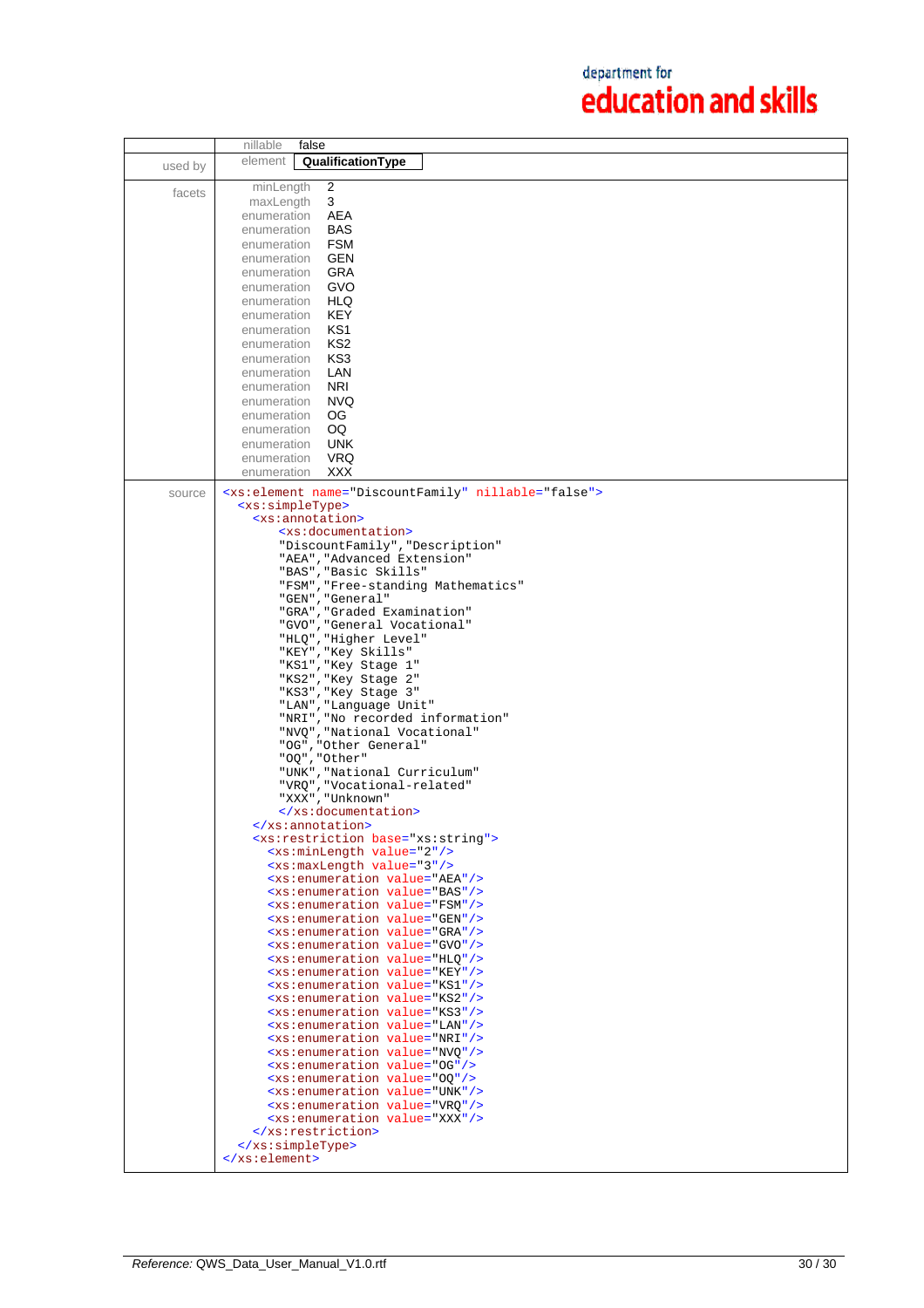## element: **EffectiveFrom**

| diagram    | $E$ FffectiveFrom                                                              |
|------------|--------------------------------------------------------------------------------|
| type       | xs:date                                                                        |
| properties | simple<br>content<br>nillable<br>false                                         |
| used by    | QualificationType<br>element                                                   |
| source     | <xs:element name="EffectiveFrom" nillable="false" type="xs:date"></xs:element> |

### element: **EffectiveTo**

| diagram    | $\mathsf{F}_{\mathsf{EffectiveTo}}$                                          |
|------------|------------------------------------------------------------------------------|
| type       | xs:date                                                                      |
| properties | simple<br>content<br>false<br>nillable                                       |
| used by    | QualificationType<br>element                                                 |
| source     | <xs:element name="EffectiveTo" nillable="false" type="xs:date"></xs:element> |

## element: **FileContent**

| diagram    | <b>FileContent</b>                                                                                                                                                                                                                                                                                                                                                |
|------------|-------------------------------------------------------------------------------------------------------------------------------------------------------------------------------------------------------------------------------------------------------------------------------------------------------------------------------------------------------------------|
| type       | restriction of xs:string                                                                                                                                                                                                                                                                                                                                          |
| properties | simple<br>content<br>false<br>nillable                                                                                                                                                                                                                                                                                                                            |
| used by    | Header<br>element                                                                                                                                                                                                                                                                                                                                                 |
| facets     | minLength<br>maxLength<br>255<br>whiteSpace<br>preserve                                                                                                                                                                                                                                                                                                           |
| source     | <xs:element name="FileContent" nillable="false"><br/><xs:simpletype><br/><xs: base="xs: string" restriction=""><br/><xs:whitespace value="preserve"></xs:whitespace><br/><xs:minlength value="1"></xs:minlength><br/><xs:maxlength value="255"></xs:maxlength><br/><br/></xs:></xs:simpletype><br/><math>\langle x s : \text{element} \rangle</math></xs:element> |

## element: **Header**

| diagram    | FileContent<br>$\frac{1}{2}$ Version<br>Header<br>$\bf{m}$<br>$\frac{1}{2}$ DateTime                                                                                                                                                                                                                         |
|------------|--------------------------------------------------------------------------------------------------------------------------------------------------------------------------------------------------------------------------------------------------------------------------------------------------------------|
| properties | complex<br>content                                                                                                                                                                                                                                                                                           |
| children   | <b>FileContent Version DateTime</b>                                                                                                                                                                                                                                                                          |
| used by    | element<br><b>Message</b>                                                                                                                                                                                                                                                                                    |
| source     | <xs:element name="Header"><br/><xs:complextype><br/><xs:sequence><br/><xs:element ref="FileContent"></xs:element><br/><xs:element ref="Version"></xs:element><br/><xs:element ref="DateTime"></xs:element><br/><math>\langle xs : \text{sequence} \rangle</math></xs:sequence></xs:complextype></xs:element> |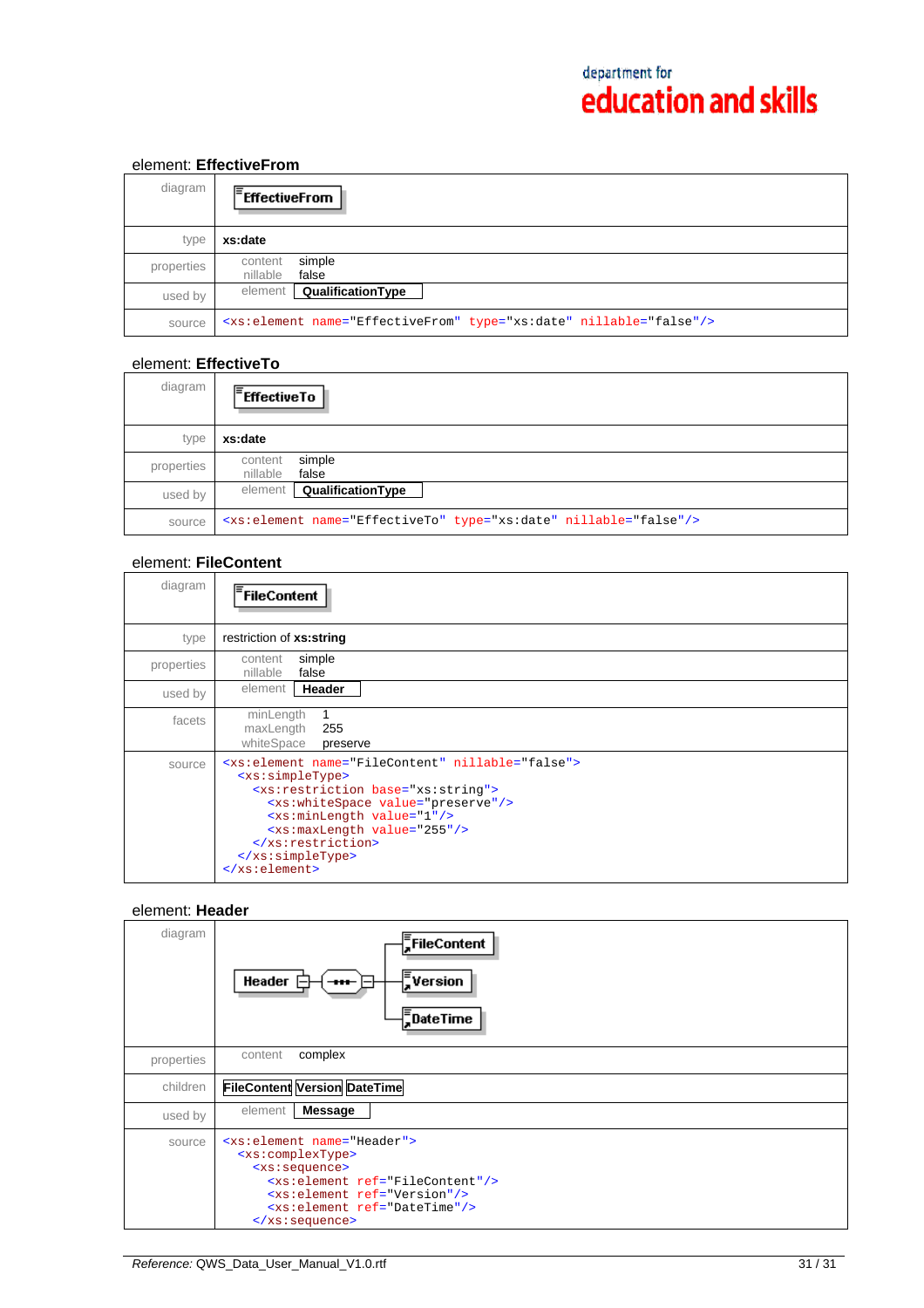</xs:complexType> </xs:element>

## element: **LastUpdated**

| diagram    | LastUpdated                                                                  |
|------------|------------------------------------------------------------------------------|
| type       | xs:date                                                                      |
| properties | simple<br>content<br>nillable<br>false                                       |
| used by    | element <b>QualificationType</b>                                             |
| source     | <xs:element name="LastUpdated" nillable="false" type="xs:date"></xs:element> |

#### element: **Message**

| diagram    | $\frac{1}{2}$ Header $\oplus$<br>Message<br>$\blacksquare$<br>$\downarrow$ QualificationTypeData $\,\oplus\,$                                                                                                                                                                                                                |
|------------|------------------------------------------------------------------------------------------------------------------------------------------------------------------------------------------------------------------------------------------------------------------------------------------------------------------------------|
| properties | complex<br>content                                                                                                                                                                                                                                                                                                           |
| children   | <b>Header Qualification Type Data</b>                                                                                                                                                                                                                                                                                        |
| source     | <xs:element name="Message"><br/><xs:complextype><br/><xs:sequence><br/><xs:element ref="Header"></xs:element><br/><xs:element ref="QualificationTypeData"></xs:element><br/><math>\langle xs : \text{sequence} \rangle</math><br/></xs:sequence></xs:complextype><br/><math>\langle xs : element \rangle</math></xs:element> |

#### element: **NQF**

| diagram    | $\mathsf{F}_{\mathsf{MQF}}$                                                                                                                                                                                                                                                                                                                                                                                                     |
|------------|---------------------------------------------------------------------------------------------------------------------------------------------------------------------------------------------------------------------------------------------------------------------------------------------------------------------------------------------------------------------------------------------------------------------------------|
| type       | restriction of xs:string                                                                                                                                                                                                                                                                                                                                                                                                        |
| properties | simple<br>content<br>nillable<br>false                                                                                                                                                                                                                                                                                                                                                                                          |
| used by    | QualificationType<br>element                                                                                                                                                                                                                                                                                                                                                                                                    |
| facets     | minLength<br>maxLength<br>8<br>whiteSpace<br>collapse<br>(E[123]? [0-9])(;E?[0-9])*<br>pattern                                                                                                                                                                                                                                                                                                                                  |
| source     | <xs:element name="NOF" nillable="false"><br/><xs:simpletype><br/><xs:restriction base="xs:string"><br/><xs:minlength value="1"></xs:minlength><br/><xs:maxlength value="8"></xs:maxlength><br/><xs:whitespace value="collapse"></xs:whitespace><br/><xs:pattern value="(E[123]?   [0-9])(;E?[0-9])*"></xs:pattern><br/></xs:restriction><br/></xs:simpletype><br/><math>\langle xs : \text{element} \rangle</math></xs:element> |

### element: **QualCode**

| diagram    | $\overline{z}$ QualCode                |
|------------|----------------------------------------|
| type       | restriction of xs:string               |
| properties | simple<br>content<br>nillable<br>false |
| used by    | QualificationType<br>element           |
| facets     | minLength<br>maxLength<br>J            |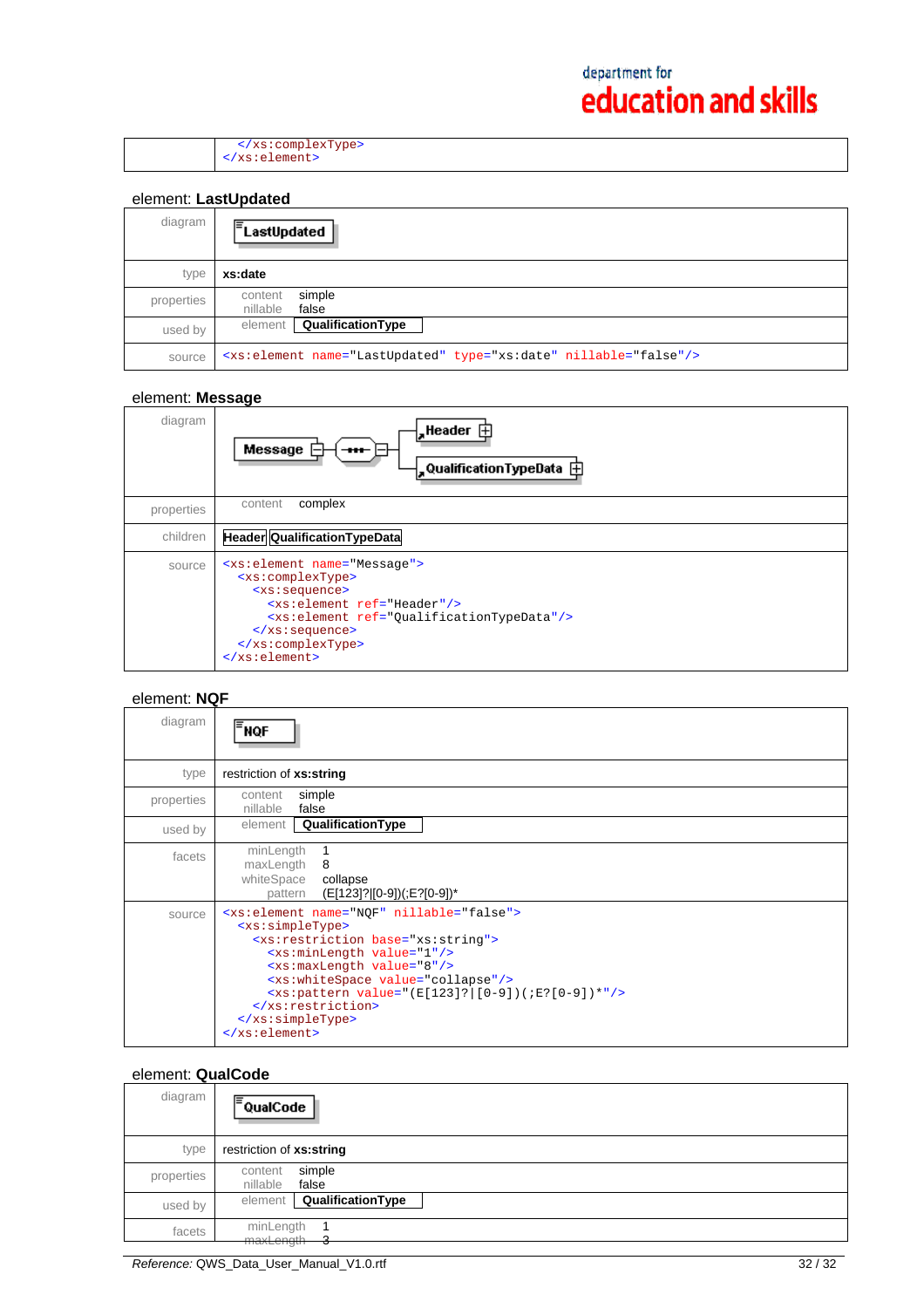|        | maxLength<br>whiteSpace<br>collapse<br>$[0-9]{1,3}$<br>pattern                                                                                                                                                                                                                                                                                                                                                                                                                           |
|--------|------------------------------------------------------------------------------------------------------------------------------------------------------------------------------------------------------------------------------------------------------------------------------------------------------------------------------------------------------------------------------------------------------------------------------------------------------------------------------------------|
| source | <xs:element name="QualCode" nillable="false"><br/><xs:simpletype><br/><xs: base="xs: string" restriction=""><br/><xs:minlength value="1"></xs:minlength><br/><xs:maxlength value="3"></xs:maxlength><br/><xs:whitespace value="collapse"></xs:whitespace><br/><math>\{xs:\phi</math> = <math>\{0-9\}</math> {1,3} <math>\frac{1}{2}</math> /&gt;<br/><br/><math>\langle x s : simpleType \rangle</math><br/><math>\langle xs : element \rangle</math></xs:></xs:simpletype></xs:element> |

# element: **QualificationDescription**

| diagram    | QualificationDescription                                                                                                                                                                                                                                                                                                                                                      |
|------------|-------------------------------------------------------------------------------------------------------------------------------------------------------------------------------------------------------------------------------------------------------------------------------------------------------------------------------------------------------------------------------|
| type       | restriction of xs:string                                                                                                                                                                                                                                                                                                                                                      |
| properties | simple<br>content<br>nillable<br>false                                                                                                                                                                                                                                                                                                                                        |
| used by    | QualificationType<br>element                                                                                                                                                                                                                                                                                                                                                  |
| facets     | minLength<br>maxLength<br>75<br>whiteSpace<br>preserve                                                                                                                                                                                                                                                                                                                        |
| source     | <xs:element name="QualificationDescription" nillable="false"><br/><xs:simpletype><br/><xs: base="xs: string" restriction=""><br/><xs:whitespace value="preserve"></xs:whitespace><br/><xs:minlength value="1"></xs:minlength><br/><xs:maxlength value="75"></xs:maxlength><br/><br/></xs:></xs:simpletype><br/><math>\langle x s : \text{element} \rangle</math></xs:element> |

## element: **QualificationType**

| diagram    | 。<br>。QualType_ID<br><b>QualType</b><br>$\frac{1}{2}$ QualificationDescription<br>$\sqrt{\frac{1}{2}}$ NQF<br>$\frac{1}{2}$ DiscountFamily<br>QualificationType<br>Qualification Type Data<br><b>QualCode</b><br>$\frac{1}{4}$ EffectiveFrom<br>$\frac{1}{2}$ EffectiveTo<br>ELastUpdated |
|------------|-------------------------------------------------------------------------------------------------------------------------------------------------------------------------------------------------------------------------------------------------------------------------------------------|
| properties | complex<br>content                                                                                                                                                                                                                                                                        |
| children   | QualType_ID QualType QualificationDescription NQF DiscountFamily QualCode EffectiveFrom<br><b>EffectiveTo LastUpdated</b>                                                                                                                                                                 |
| used by    | QualificationTypeData<br>element                                                                                                                                                                                                                                                          |
| annotation | documentation<br><b>Qualification Type Data</b>                                                                                                                                                                                                                                           |
| source     | <xs:element name="QualificationType"><br/><xs:annotation><br/><xs:documentation>Qualification Type Data</xs:documentation></xs:annotation></xs:element>                                                                                                                                   |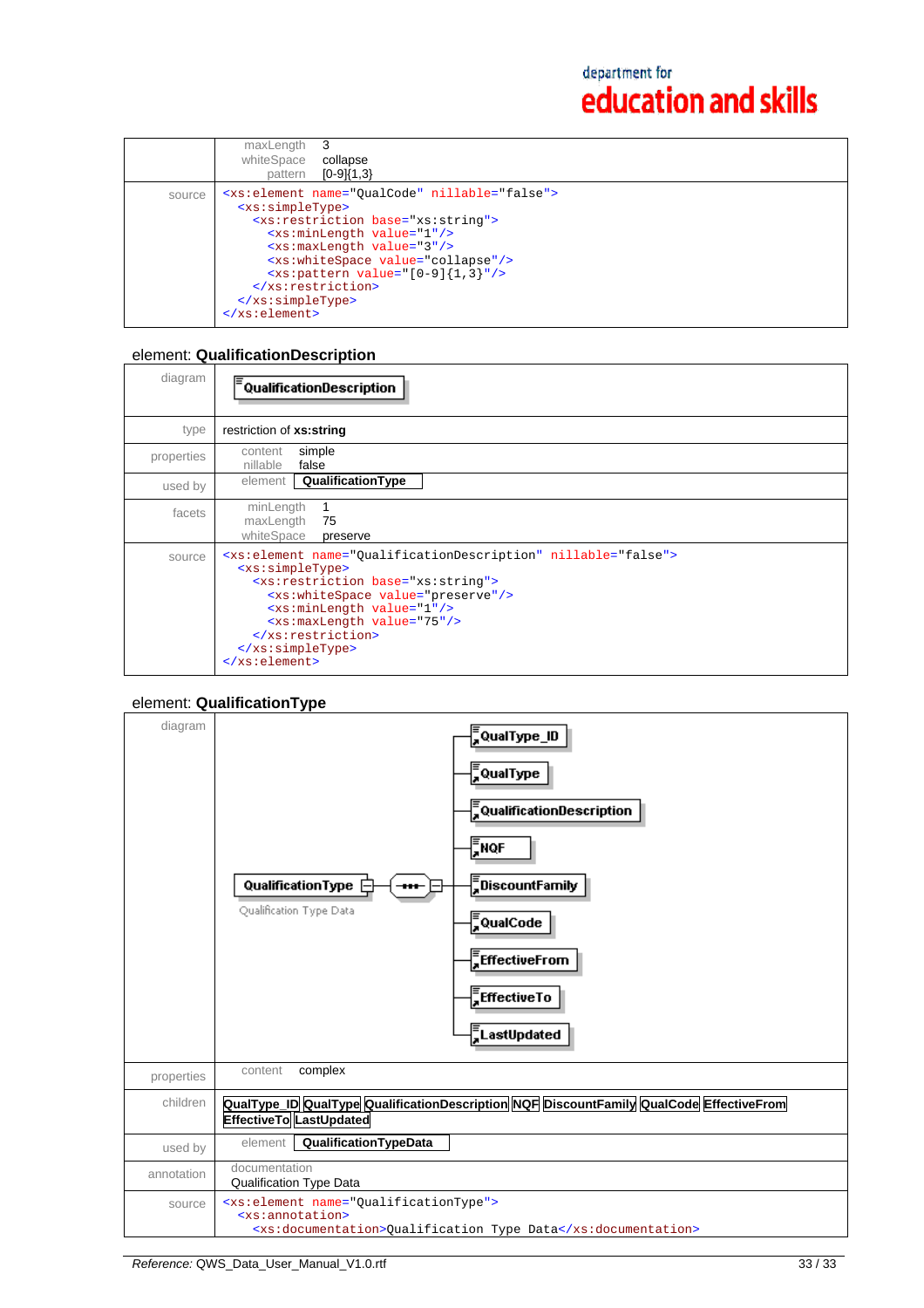| <xs:complextype></xs:complextype>                        |
|----------------------------------------------------------|
| <xs:sequence></xs:sequence>                              |
| <xs:element ref="0ualType ID"></xs:element>              |
| <xs:element ref="0ualType"></xs:element>                 |
| <xs:element ref="QualificationDescription"></xs:element> |
| <xs:element ref="NOF"></xs:element>                      |
| <xs:element ref="DiscountFamily"></xs:element>           |
| <xs:element ref="0ualCode"></xs:element>                 |
| <xs:element ref="EffectiveFrom"></xs:element>            |
| <xs:element ref="EffectiveTo"></xs:element>              |
| <xs:element ref="LastUpdated"></xs:element>              |
| $\langle xs : \text{sequence} \rangle$                   |
|                                                          |
| $\langle x s : \text{element} \rangle$                   |

## element: **QualificationTypeData**

| diagram    | QualificationTypeData <b>□</b><br>$\frac{1}{2}$ QualificationType $\dot{\boxplus}$<br>$-$<br>1…∞<br>Qualification Type Data                                                                                                                                                                                       |
|------------|-------------------------------------------------------------------------------------------------------------------------------------------------------------------------------------------------------------------------------------------------------------------------------------------------------------------|
| properties | complex<br>content                                                                                                                                                                                                                                                                                                |
| children   | QualificationType                                                                                                                                                                                                                                                                                                 |
| used by    | element<br><b>Message</b>                                                                                                                                                                                                                                                                                         |
| source     | <xs:element name="QualificationTypeData"><br/><xs:complextype><br/><xs:sequence><br/><xs:element maxoccurs="unbounded" ref="QualificationType"></xs:element><br/><math>\langle xs : \text{sequence} \rangle</math><br/></xs:sequence></xs:complextype><br/><math>\langle xs : element \rangle</math></xs:element> |

## element: **QualType**

| diagram    | <sup>:</sup> QualType                                                                                                                                                                                                                                                                                                                                                                                                       |
|------------|-----------------------------------------------------------------------------------------------------------------------------------------------------------------------------------------------------------------------------------------------------------------------------------------------------------------------------------------------------------------------------------------------------------------------------|
| type       | restriction of xs:string                                                                                                                                                                                                                                                                                                                                                                                                    |
| properties | simple<br>content<br>false<br>nillable                                                                                                                                                                                                                                                                                                                                                                                      |
| used by    | QualificationType<br>element                                                                                                                                                                                                                                                                                                                                                                                                |
| facets     | minLength<br>maxLength<br>-3<br>whiteSpace<br>collapse<br>$[0-9A-Z]{1,3}$<br>pattern                                                                                                                                                                                                                                                                                                                                        |
| source     | <xs:element name="QualType" nillable="false"><br/><xs:simpletype><br/><xs:restriction base="xs:string"><br/><xs:minlength value="1"></xs:minlength><br/><xs:maxlength value="3"></xs:maxlength><br/><xs:whitespace value="collapse"></xs:whitespace><br/><math>~x</math>s: pattern value="[0-9A-Z]{1,3}"/&gt;<br/></xs:restriction><br/></xs:simpletype><br/><math>\langle x s : \text{element} \rangle</math></xs:element> |

## element: **QualType\_ID**

| diagram    | ⊫<br>QualType_ID                                                                |
|------------|---------------------------------------------------------------------------------|
| type       | xs:integer                                                                      |
| properties | simple<br>content<br>nillable<br>false                                          |
| used by    | QualificationType<br>element                                                    |
| source     | <xs:element name="QualType_ID" nillable="false" type="xs:integer"></xs:element> |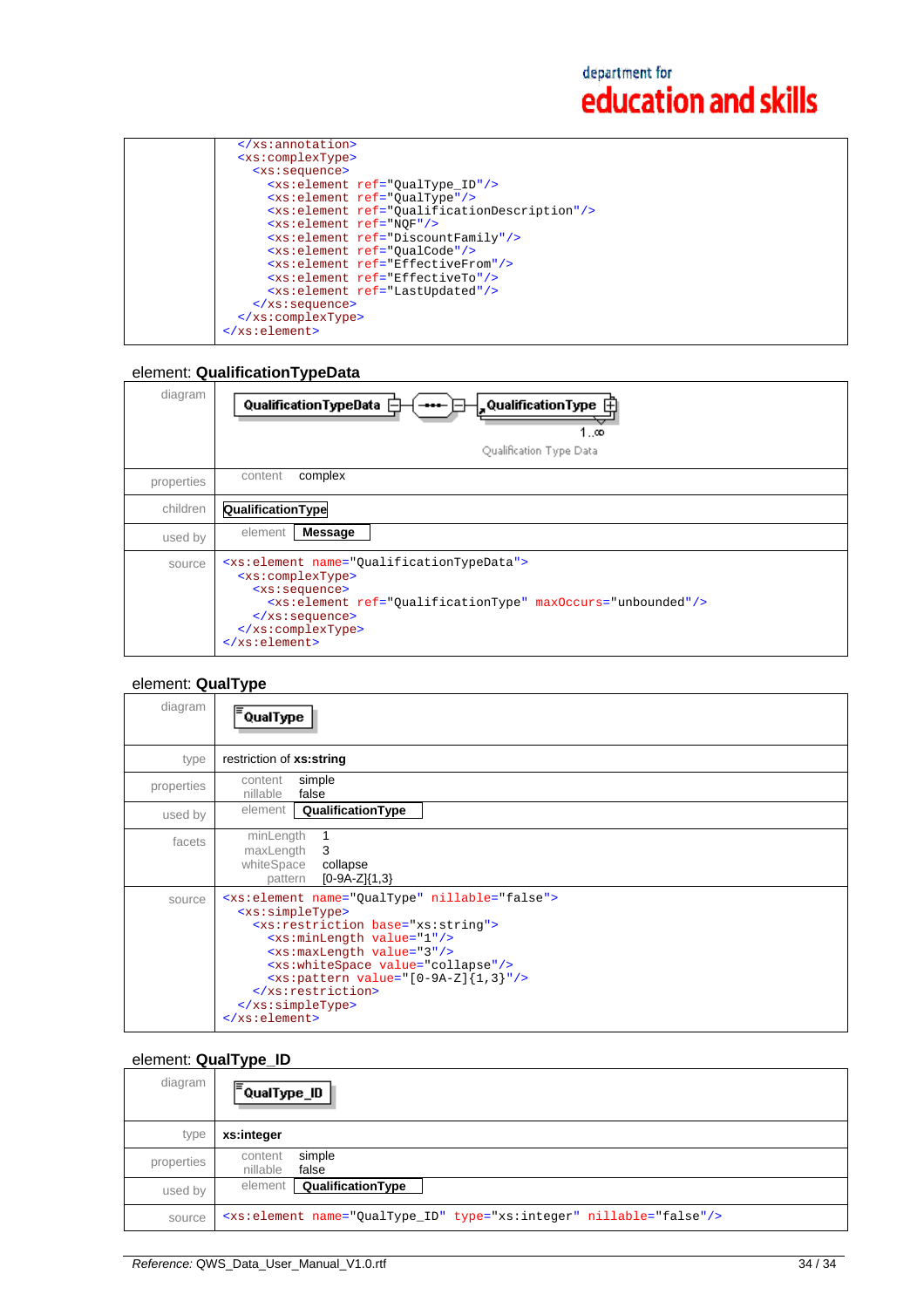## element: **Version**

| diagram    | <b>Version</b>                                                                                                                                                                                                                                                                    |
|------------|-----------------------------------------------------------------------------------------------------------------------------------------------------------------------------------------------------------------------------------------------------------------------------------|
| type       | restriction of xs:string                                                                                                                                                                                                                                                          |
| properties | simple<br>content<br>nillable<br>false                                                                                                                                                                                                                                            |
| used by    | Header<br>element                                                                                                                                                                                                                                                                 |
| facets     | $[0-9]{1,2}$ . $[0-9][0-9a-z]{0,2}$<br>pattern                                                                                                                                                                                                                                    |
| source     | <xs:element name="Version" nillable="false"><br/><xs:simpletype><br/><xs:restriction base="xs:string"><br/><xs:pattern value="[0-9]{1,2}\.[0-9][0-9a-z]{0,2}"></xs:pattern><br/></xs:restriction><br/></xs:simpletype><br/><math>\langle xs : element \rangle</math></xs:element> |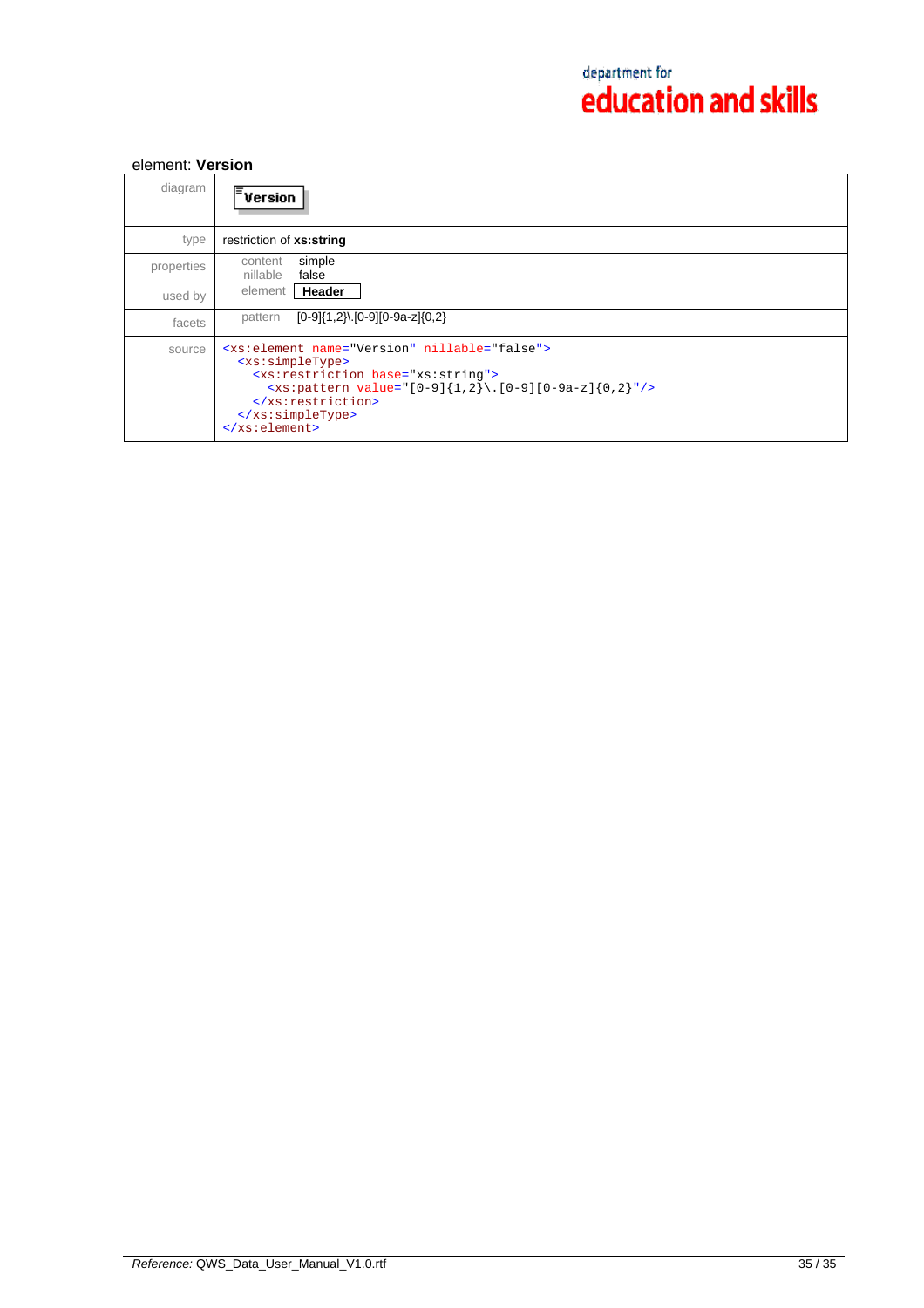## **4.4 QAN\_DiscCode\_V1.1.xsd**



## **Figure 4: QAN\_DiscCode\_V1.1 - Message Structure**

| Elements                   |
|----------------------------|
| <b>DateTime</b>            |
| <b>DiscCode</b>            |
| DiscCode ID                |
| <b>DiscCodeDescription</b> |
| <b>DiscountCode</b>        |
| <b>DiscountCodeData</b>    |
| <b>EffectiveFrom</b>       |
| <b>EffectiveTo</b>         |
| <b>FileContent</b>         |
| Header                     |
| LastUpdated                |
| Map                        |
| <b>Message</b>             |
| SSFT1                      |
| SSFT <sub>2</sub>          |
| Version                    |

#### element: **DateTime**

| diagram    | $\overline{F}_{\text{DateTime}}$                                              |
|------------|-------------------------------------------------------------------------------|
| type       | xs:dateTime                                                                   |
| properties | simple<br>content<br>nillable<br>false                                        |
| used by    | Header<br>element                                                             |
| source     | <xs:element name="DateTime" nillable="false" type="xs:dateTime"></xs:element> |

### element: **DiscCode**

diagram <sup>:</sup>DiscCode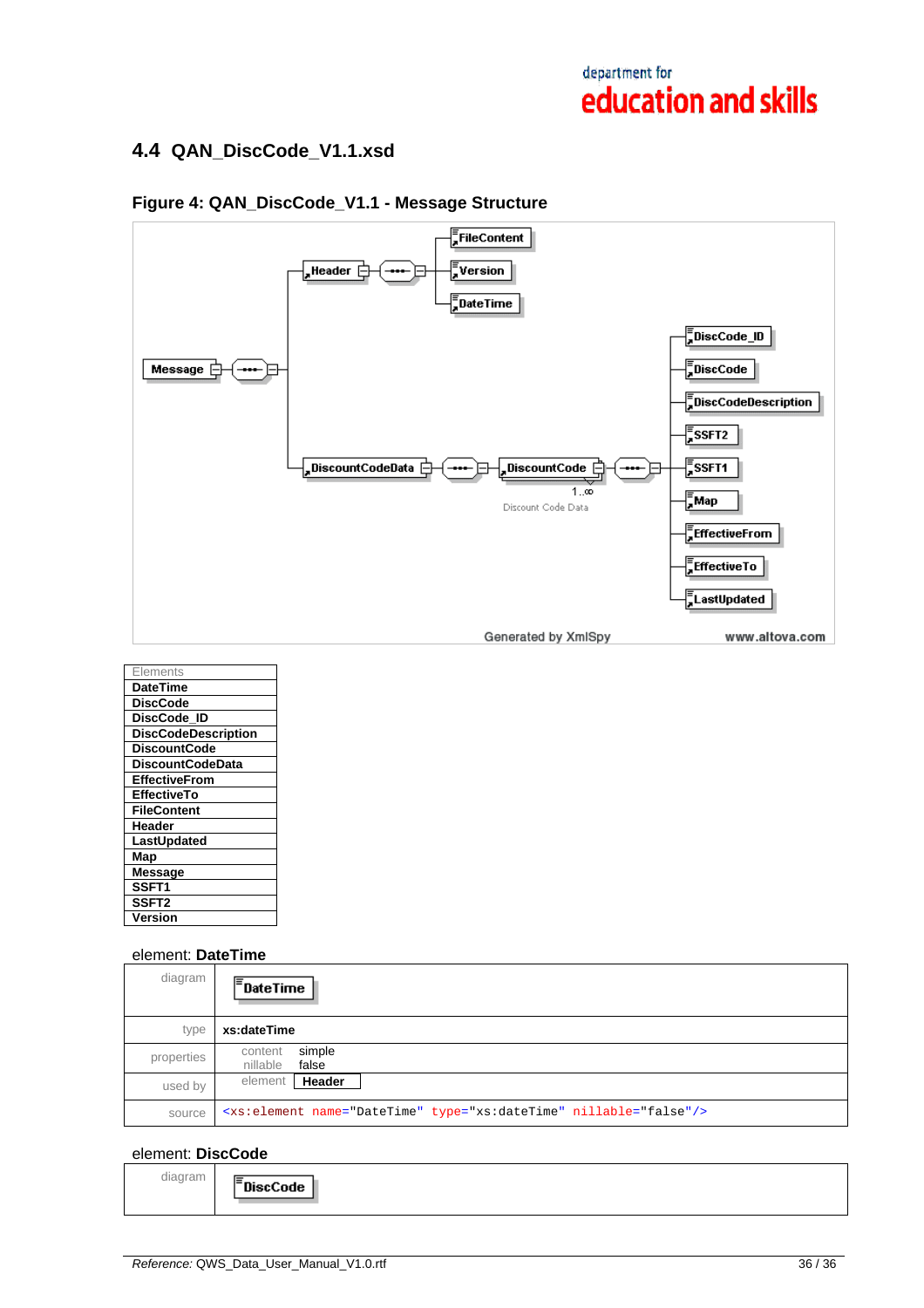| type       | restriction of xs:string                                                                                                                                                                                                                                                                                                                                                                                                                 |
|------------|------------------------------------------------------------------------------------------------------------------------------------------------------------------------------------------------------------------------------------------------------------------------------------------------------------------------------------------------------------------------------------------------------------------------------------------|
| properties | simple<br>content<br>nillable<br>false                                                                                                                                                                                                                                                                                                                                                                                                   |
| used by    | <b>DiscountCode</b><br>element                                                                                                                                                                                                                                                                                                                                                                                                           |
| facets     | 2<br>minLength<br>maxLength<br>4<br>whiteSpace<br>collapse<br>$([0-9]\{4\})$ $([A-Z]\{2\} [0-9A-Za-z]\{0,2\})$<br>pattern                                                                                                                                                                                                                                                                                                                |
| source     | <xs:element name="DiscCode" nillable="false"><br/><xs:simpletype><br/><xs: base="xs: string" restriction=""><br/><xs:minlength value="2"></xs:minlength><br/><xs:maxlength value="4"></xs:maxlength><br/><xs:whitespace value="collapse"></xs:whitespace><br/><xs:pattern value="([0-9]{4}) ([A-Z]{2}[0-9A-Za-z]{0,2})"></xs:pattern><br/><br/></xs:></xs:simpletype><br/><math>\langle x s : \text{element} \rangle</math></xs:element> |

## element: **DiscCode\_ID**

| diagram    | $\mathsf{F}_{\mathsf{DiscCode\_ID}}$                                            |
|------------|---------------------------------------------------------------------------------|
| type       | xs:integer                                                                      |
| properties | simple<br>content<br>nillable<br>false                                          |
| used by    | <b>DiscountCode</b><br>element                                                  |
| source     | <xs:element name="DiscCode_ID" nillable="false" type="xs:integer"></xs:element> |

## element: **DiscCodeDescription**

| diagram    | DiscCodeDescription -                                                                                                                                                                                                                                                                                                                                                    |
|------------|--------------------------------------------------------------------------------------------------------------------------------------------------------------------------------------------------------------------------------------------------------------------------------------------------------------------------------------------------------------------------|
| type       | restriction of xs:string                                                                                                                                                                                                                                                                                                                                                 |
| properties | simple<br>content<br>nillable<br>false                                                                                                                                                                                                                                                                                                                                   |
| used by    | <b>DiscountCode</b><br>element                                                                                                                                                                                                                                                                                                                                           |
| facets     | minLength<br>maxLength<br>60<br>whiteSpace<br>preserve                                                                                                                                                                                                                                                                                                                   |
| source     | <xs:element name="DiscCodeDescription" nillable="false"><br/><xs:simpletype><br/><xs: base="xs: string" restriction=""><br/><xs:whitespace value="preserve"></xs:whitespace><br/><xs:minlength value="1"></xs:minlength><br/><xs:maxlength value="60"></xs:maxlength><br/><br/></xs:></xs:simpletype><br/><math>\langle x s : \text{element} \rangle</math></xs:element> |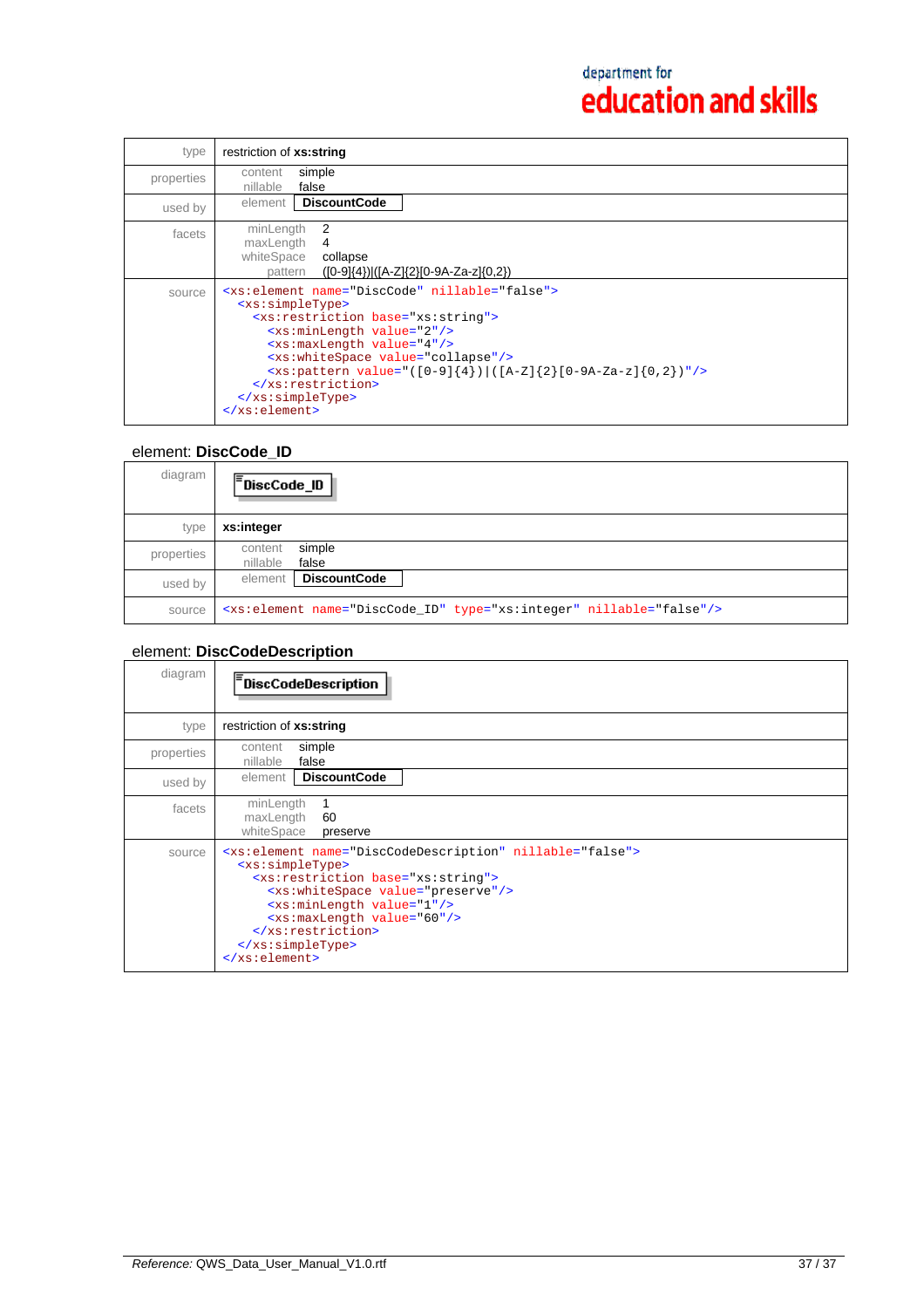

### element: **DiscountCode**

#### element: **DiscountCodeData**

| diagram    | DiscountCodeData <b>F</b><br>, DiscountCode $\boxplus$<br>$\begin{array}{c} \textbf{-}\textbf{***} \end{array}$<br>1…∞<br>Discount Code Data                                                                                                                                                                                                             |
|------------|----------------------------------------------------------------------------------------------------------------------------------------------------------------------------------------------------------------------------------------------------------------------------------------------------------------------------------------------------------|
| properties | complex<br>content                                                                                                                                                                                                                                                                                                                                       |
| children   | <b>DiscountCode</b>                                                                                                                                                                                                                                                                                                                                      |
| used by    | Message<br>element                                                                                                                                                                                                                                                                                                                                       |
| source     | <xs:element name="DiscountCodeData"><br/><xs:complextype><br/><xs:sequence><br/><xs:element_ref="discountcode"_maxoccurs="unbounded"></xs:element_ref="discountcode"_maxoccurs="unbounded"><br/><math>\langle xs : \text{sequence} \rangle</math><br/></xs:sequence></xs:complextype><br/><math>\langle x s : \text{element} \rangle</math></xs:element> |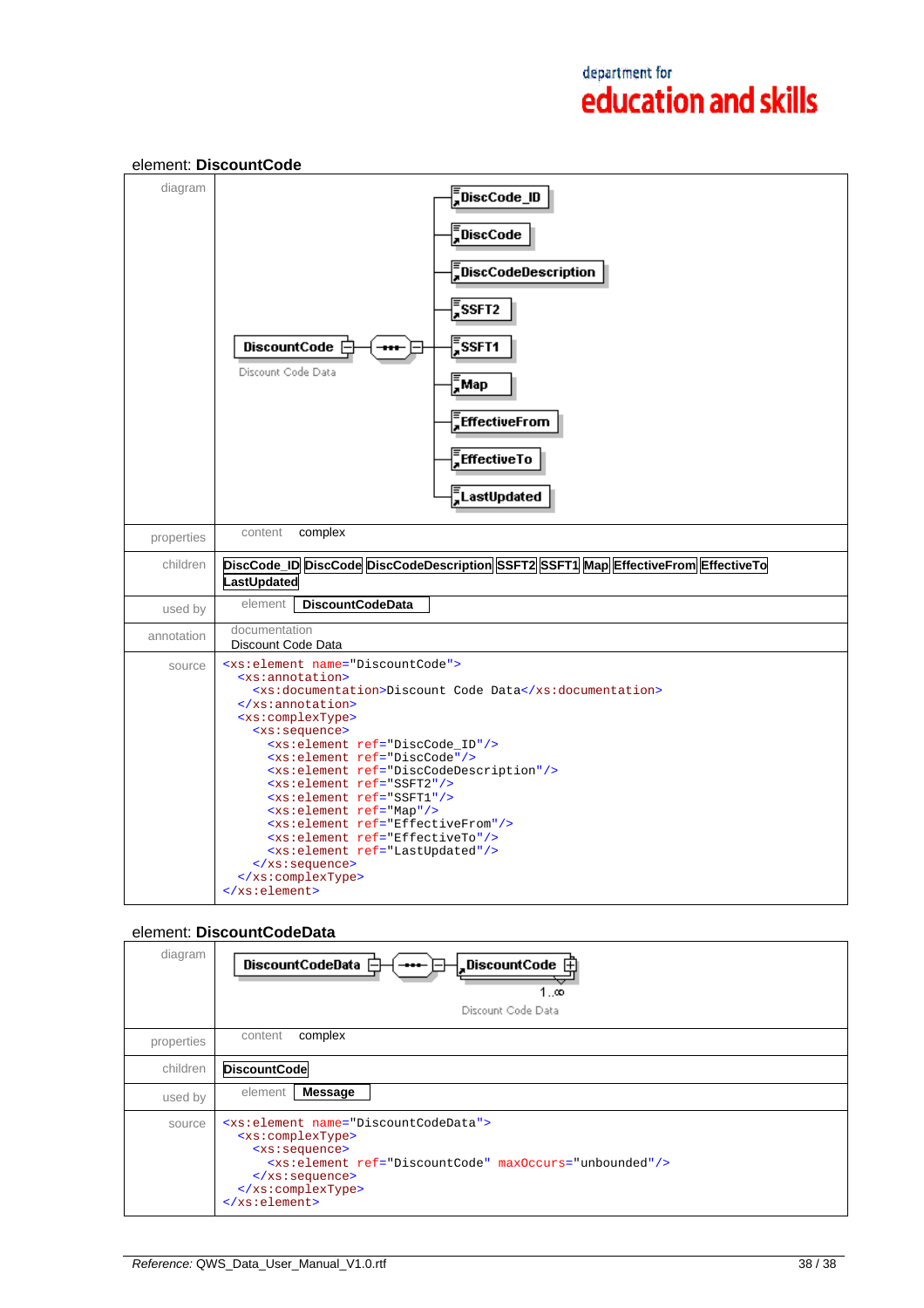## element: **EffectiveFrom**

| diagram    | $E$ FffectiveFrom                                                              |
|------------|--------------------------------------------------------------------------------|
| type       | xs:date                                                                        |
| properties | simple<br>content<br>nillable<br>false                                         |
| used by    | <b>DiscountCode</b><br>element                                                 |
| source     | <xs:element name="EffectiveFrom" nillable="false" type="xs:date"></xs:element> |

### element: **EffectiveTo**

| diagram    | $\mathsf{F}_{\mathsf{EffectiveTo}}$                                          |
|------------|------------------------------------------------------------------------------|
| type       | xs:date                                                                      |
| properties | simple<br>content<br>false<br>nillable                                       |
| used by    | DiscountCode<br>element                                                      |
| source     | <xs:element name="EffectiveTo" nillable="false" type="xs:date"></xs:element> |

### element: **FileContent**

| diagram    | <sup>'</sup> FileContent                                                                                                                                                                                                                                                                                                                                          |
|------------|-------------------------------------------------------------------------------------------------------------------------------------------------------------------------------------------------------------------------------------------------------------------------------------------------------------------------------------------------------------------|
| type       | restriction of xs:string                                                                                                                                                                                                                                                                                                                                          |
| properties | simple<br>content<br>false<br>nillable                                                                                                                                                                                                                                                                                                                            |
| used by    | element   Header                                                                                                                                                                                                                                                                                                                                                  |
| facets     | minLength<br>maxLength<br>255<br>whiteSpace<br>preserve                                                                                                                                                                                                                                                                                                           |
| source     | <xs:element name="FileContent" nillable="false"><br/><xs:simpletype><br/><xs: base="xs: string" restriction=""><br/><xs:whitespace value="preserve"></xs:whitespace><br/><xs:minlength value="1"></xs:minlength><br/><xs:maxlength value="255"></xs:maxlength><br/><br/></xs:></xs:simpletype><br/><math>\langle x s : \text{element} \rangle</math></xs:element> |

## element: **Header**

| diagram    | FileContent<br>$\frac{1}{2}$ Version<br>Header<br>$\bf{m}$<br>$\frac{1}{2}$ DateTime                                                                                                                                                                                                                         |
|------------|--------------------------------------------------------------------------------------------------------------------------------------------------------------------------------------------------------------------------------------------------------------------------------------------------------------|
| properties | complex<br>content                                                                                                                                                                                                                                                                                           |
| children   | <b>FileContent Version DateTime</b>                                                                                                                                                                                                                                                                          |
| used by    | element<br><b>Message</b>                                                                                                                                                                                                                                                                                    |
| source     | <xs:element name="Header"><br/><xs:complextype><br/><xs:sequence><br/><xs:element ref="FileContent"></xs:element><br/><xs:element ref="Version"></xs:element><br/><xs:element ref="DateTime"></xs:element><br/><math>\langle xs : \text{sequence} \rangle</math></xs:sequence></xs:complextype></xs:element> |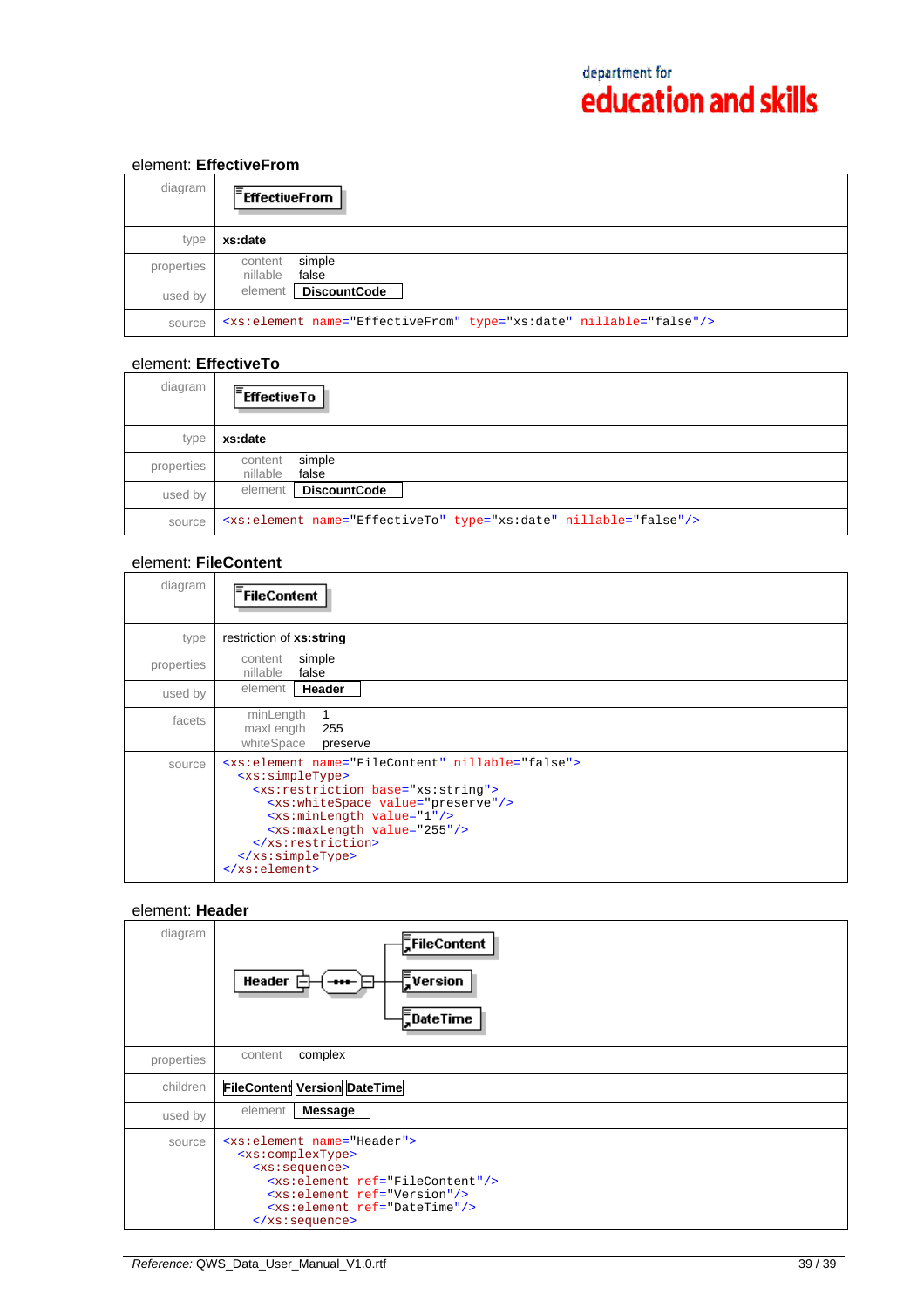</xs:complexType> </xs:element>

## element: **LastUpdated**

| diagram    | lΞ.<br>LastUpdated                                                           |
|------------|------------------------------------------------------------------------------|
| type       | xs:date                                                                      |
| properties | simple<br>content<br>nillable<br>false                                       |
| used by    | <b>DiscountCode</b><br>element                                               |
| source     | <xs:element name="LastUpdated" nillable="false" type="xs:date"></xs:element> |

### element: **Map**

| diagram    | Map                                                                                                                                                                                                                                                                                                                                                                                                                                                      |
|------------|----------------------------------------------------------------------------------------------------------------------------------------------------------------------------------------------------------------------------------------------------------------------------------------------------------------------------------------------------------------------------------------------------------------------------------------------------------|
| type       | restriction of xs:string                                                                                                                                                                                                                                                                                                                                                                                                                                 |
| properties | simple<br>content<br>false<br>nillable                                                                                                                                                                                                                                                                                                                                                                                                                   |
| used by    | <b>DiscountCode</b><br>element                                                                                                                                                                                                                                                                                                                                                                                                                           |
| facets     | length<br>4<br>whiteSpace<br>collapse<br>enumeration <b>LDCS</b><br>enumeration <b>LEAP</b><br>enumeration<br>ldcs                                                                                                                                                                                                                                                                                                                                       |
| source     | <xs:element name="Map" nillable="false"><br/><xs:simpletype><br/><xs:restriction base="xs:string"><br/><xs:length value="4"></xs:length><br/><xs:whitespace value="collapse"></xs:whitespace><br/><xs:enumeration value="LDCS"></xs:enumeration><br/><xs:enumeration value="LEAP"></xs:enumeration><br/><xs:enumeration value="ldcs"></xs:enumeration><br/></xs:restriction><br/></xs:simpletype><br/><math>\langle x s :</math>element&gt;</xs:element> |

### element: **Message**

| diagram    | $\frac{1}{2}$ Header $\oplus$<br>Message<br>$-$<br>,DiscountCodeData 由                                                                                                                                                                                                                                                  |
|------------|-------------------------------------------------------------------------------------------------------------------------------------------------------------------------------------------------------------------------------------------------------------------------------------------------------------------------|
| properties | complex<br>content                                                                                                                                                                                                                                                                                                      |
| children   | <b>Header DiscountCodeData</b>                                                                                                                                                                                                                                                                                          |
| source     | <xs:element name="Message"><br/><xs:complextype><br/><xs:sequence><br/><xs:element ref="Header"></xs:element><br/><xs:element ref="DiscountCodeData"></xs:element><br/><math>\langle xs : \text{sequence} \rangle</math><br/></xs:sequence></xs:complextype><br/><math>\langle xs : element \rangle</math></xs:element> |

## element: **SSFT1**

| diagram    | $\overline{\mathsf{F}}$ SSFT1          |
|------------|----------------------------------------|
| type       | restriction of xs:string               |
| properties | simple<br>content<br>false<br>nillable |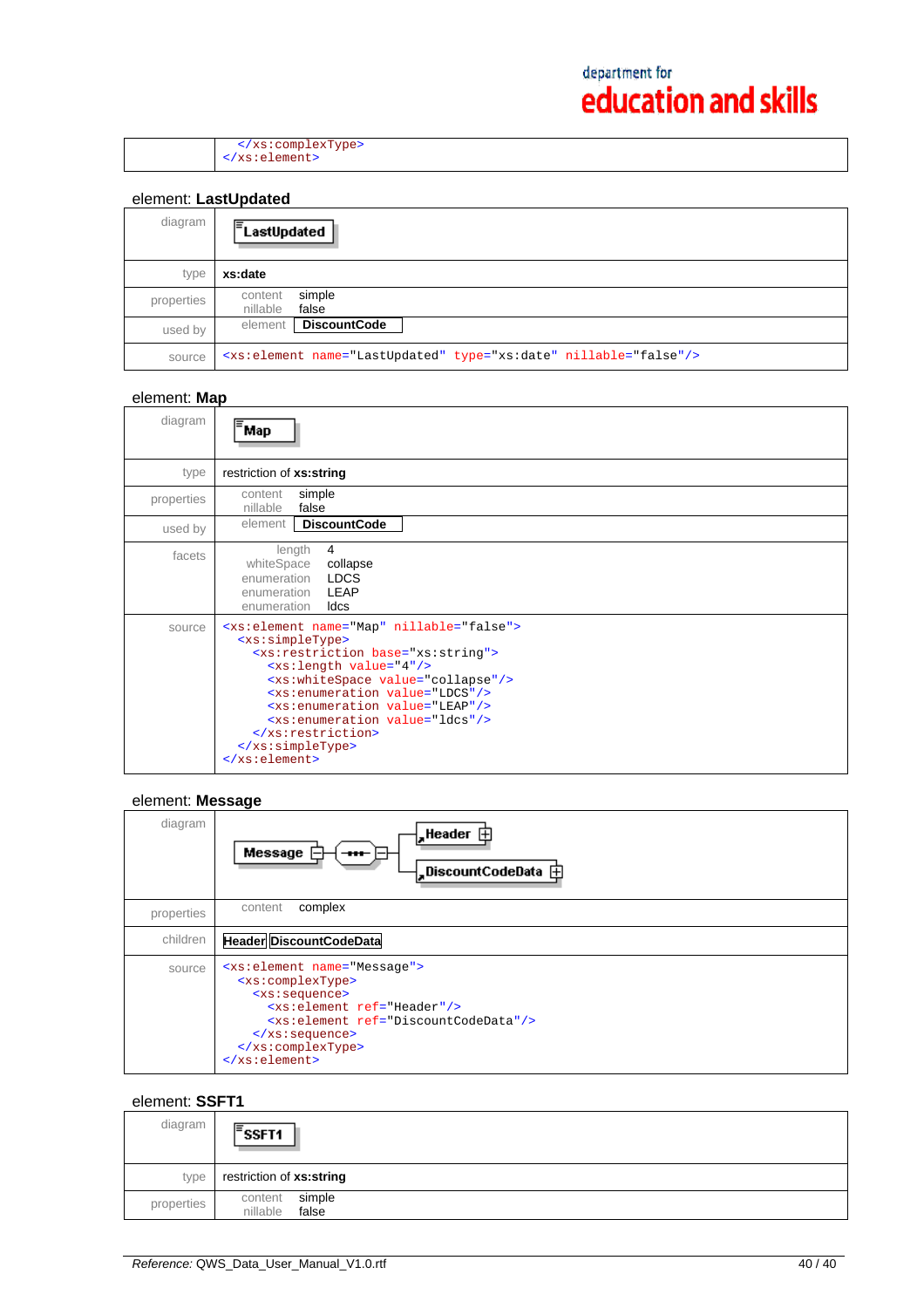| used by | <b>DiscountCode</b><br>element                                                                 |
|---------|------------------------------------------------------------------------------------------------|
| facets  | minLength<br>$\mathbf{1}$<br>$\overline{2}$<br>maxLength                                       |
|         | whiteSpace<br>collapse<br>$[0-9]{1,2}$<br>pattern                                              |
|         | enumeration<br>1                                                                               |
|         | 2<br>enumeration<br>3<br>enumeration                                                           |
|         | enumeration<br>4                                                                               |
|         | 5<br>enumeration                                                                               |
|         | enumeration<br>6                                                                               |
|         | $\overline{7}$<br>enumeration                                                                  |
|         | 8<br>enumeration                                                                               |
|         | 9<br>enumeration                                                                               |
|         | 10<br>enumeration                                                                              |
|         | 11<br>enumeration                                                                              |
|         | 12<br>enumeration                                                                              |
|         | 13<br>enumeration                                                                              |
|         | enumeration<br>14                                                                              |
|         | 15<br>enumeration                                                                              |
|         | $\Omega$<br>enumeration                                                                        |
| source  | <xs:element name="SSFT1" nillable="false"></xs:element>                                        |
|         | <xs:simpletype></xs:simpletype>                                                                |
|         | <xs:restriction base="xs:string"><br/><xs:minlength value="1"></xs:minlength></xs:restriction> |
|         | <xs:maxlength value="2"></xs:maxlength>                                                        |
|         | <xs:whitespace value="collapse"></xs:whitespace>                                               |
|         | $\langle xs:pattern value=' [0-9] \{1,2\} " \rangle$                                           |
|         | <xs:enumeration value="1"></xs:enumeration>                                                    |
|         | <xs:enumeration value="2"></xs:enumeration>                                                    |
|         | <xs:enumeration value="3"></xs:enumeration>                                                    |
|         | <xs:enumeration value="4"></xs:enumeration>                                                    |
|         | <xs:enumeration value="5"></xs:enumeration><br><xs:enumeration value="6"></xs:enumeration>     |
|         | <xs:enumeration value="7"></xs:enumeration>                                                    |
|         | <xs:enumeration value="8"></xs:enumeration>                                                    |
|         | <xs:enumeration value="9"></xs:enumeration>                                                    |
|         | <xs:enumeration value="10"></xs:enumeration>                                                   |
|         | <xs:enumeration value="11"></xs:enumeration>                                                   |
|         | <xs:enumeration value="12"></xs:enumeration>                                                   |
|         | <xs:enumeration value="13"></xs:enumeration>                                                   |
|         | <xs:enumeration value="14"></xs:enumeration><br><xs:enumeration value="15"></xs:enumeration>   |
|         | <xs:enumeration value="0"></xs:enumeration>                                                    |
|         |                                                                                                |
|         |                                                                                                |
|         |                                                                                                |

## element: **SSFT2**

| diagram    | 'SSFT2                                                                                                                                                                                                                                                                                                                                                                                                                                                  |
|------------|---------------------------------------------------------------------------------------------------------------------------------------------------------------------------------------------------------------------------------------------------------------------------------------------------------------------------------------------------------------------------------------------------------------------------------------------------------|
| type       | restriction of xs:string                                                                                                                                                                                                                                                                                                                                                                                                                                |
| properties | simple<br>content<br>nillable<br>false                                                                                                                                                                                                                                                                                                                                                                                                                  |
| used by    | <b>DiscountCode</b><br>element                                                                                                                                                                                                                                                                                                                                                                                                                          |
| facets     | 3<br>minLength<br>maxLength<br>4<br>whiteSpace<br>collapse<br>$[0-9]\{1,2\}$ . $[0-9]\{1,2\}$<br>pattern                                                                                                                                                                                                                                                                                                                                                |
| source     | <xs:element name="SSFT2" nillable="false"><br/><xs:simpletype><br/><xs:restriction base="xs:string"><br/><xs:minlength value="3"></xs:minlength><br/><xs:maxlength value="4"></xs:maxlength><br/><xs:whitespace value="collapse"></xs:whitespace><br/><xs:pattern value="&lt;math&gt;[0-9]{1,2}\.\ [0-9]{1,2}&lt;/math&gt;"></xs:pattern><br/></xs:restriction><br/></xs:simpletype><br/><math>\langle x s : \text{element} \rangle</math></xs:element> |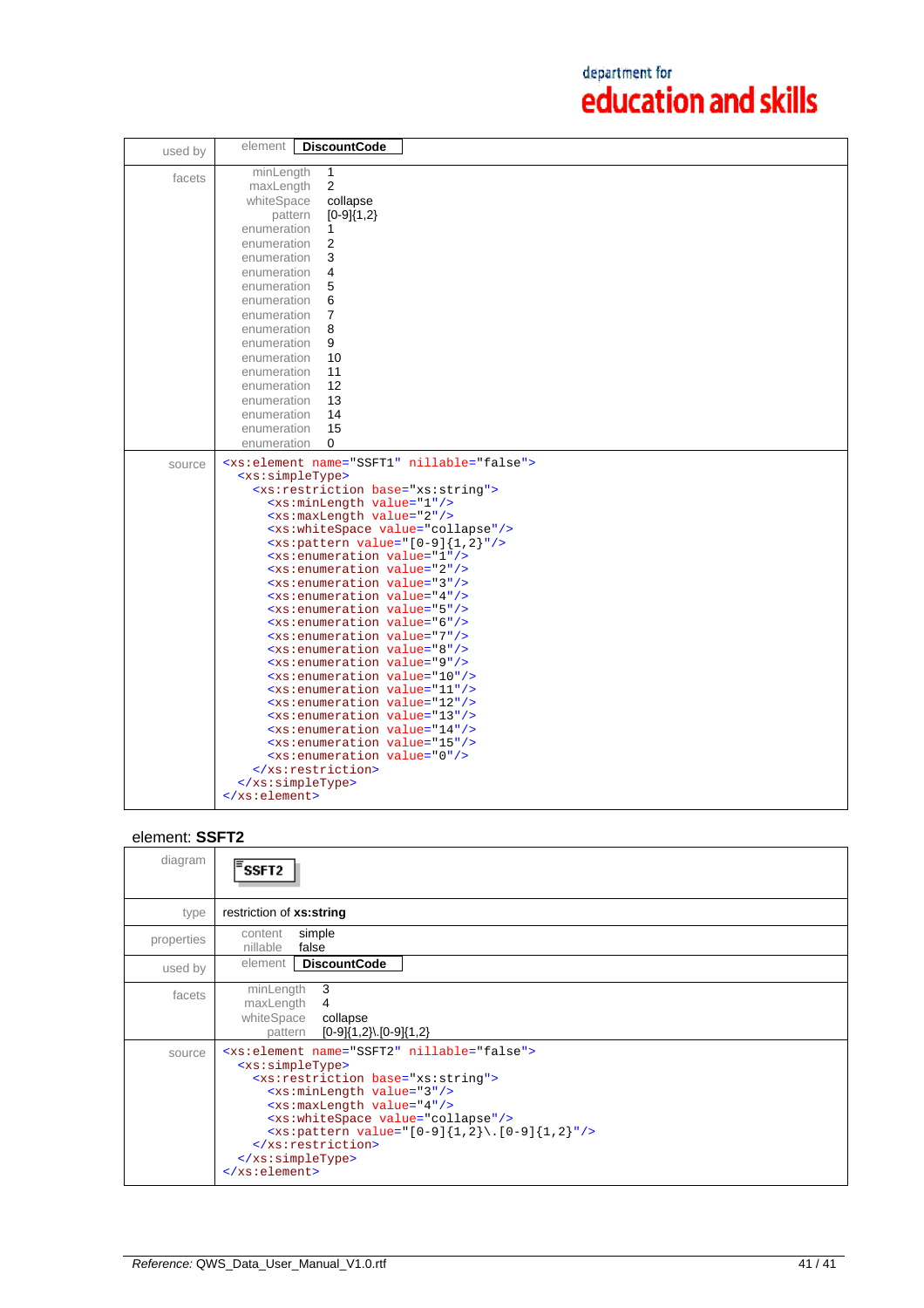## element: **Version**

| diagram    | <b>Version</b>                                                                                                                                                                                                                                                                    |
|------------|-----------------------------------------------------------------------------------------------------------------------------------------------------------------------------------------------------------------------------------------------------------------------------------|
| type       | restriction of xs:string                                                                                                                                                                                                                                                          |
| properties | simple<br>content<br>nillable<br>false                                                                                                                                                                                                                                            |
| used by    | Header<br>element                                                                                                                                                                                                                                                                 |
| facets     | $[0-9]{1,2}$ . $[0-9][0-9a-z]{0,2}$<br>pattern                                                                                                                                                                                                                                    |
| source     | <xs:element name="Version" nillable="false"><br/><xs:simpletype><br/><xs:restriction base="xs:string"><br/><xs:pattern value="[0-9]{1,2}\.[0-9][0-9a-z]{0,2}"></xs:pattern><br/></xs:restriction><br/></xs:simpletype><br/><math>\langle xs : element \rangle</math></xs:element> |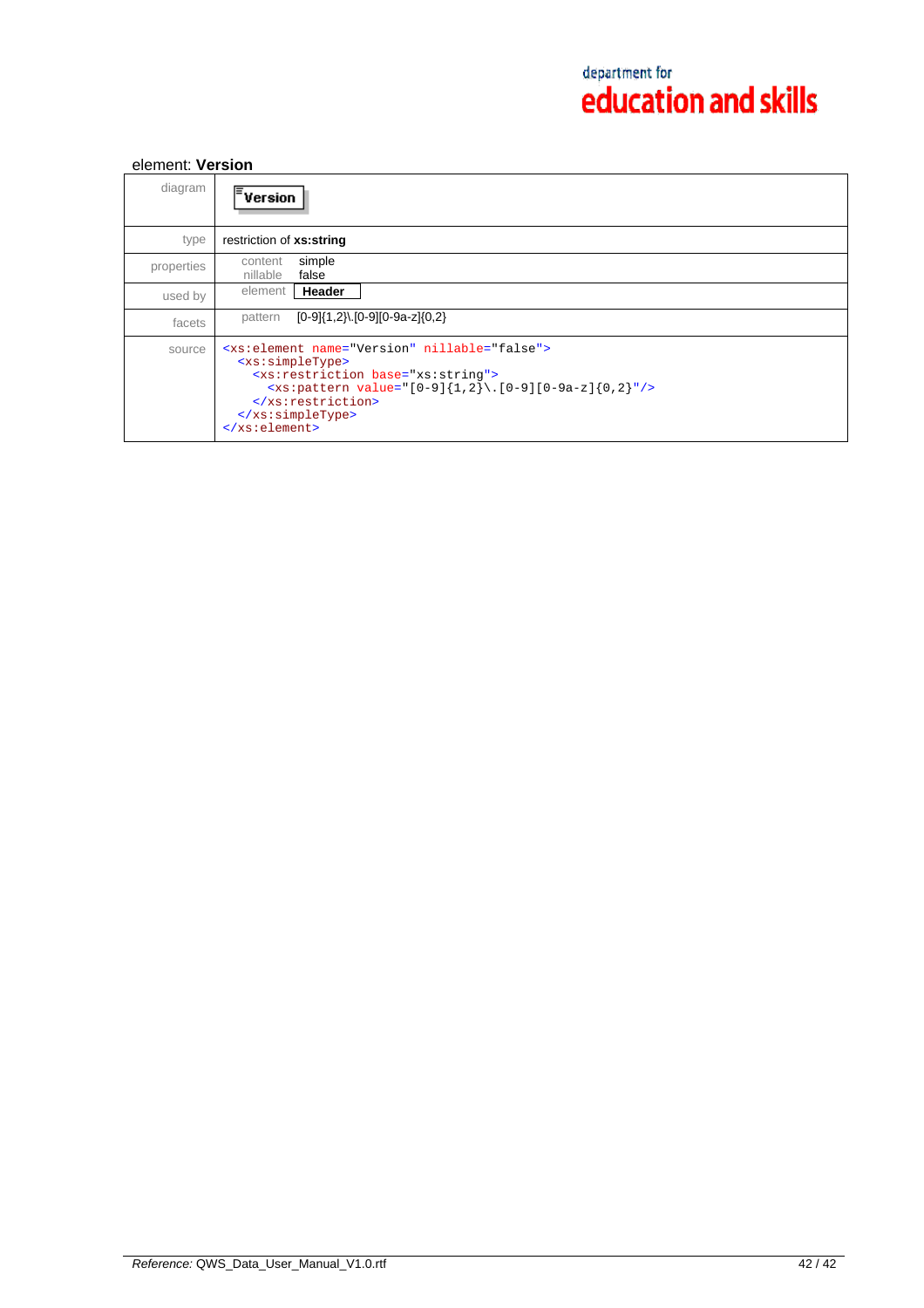## **4.5 QAN\_SSFT2\_V1.1.xsd**



## **Figure 5: QAN\_SSFT2\_V1.1 - Message Structure**

| Elements                |
|-------------------------|
| <b>DateTime</b>         |
| <b>EffectiveFrom</b>    |
| <b>EffectiveTo</b>      |
| <b>FileContent</b>      |
| Header                  |
| LastUpdated             |
| <b>Message</b>          |
| SectorSubjectTier2      |
| SectorSubjectTier2Data  |
| SSFT <sub>1</sub>       |
| <b>SSFT1Description</b> |
| SSFT <sub>2</sub>       |
| <b>SSFT2 ID</b>         |
| <b>SSFT2Description</b> |
| Version                 |

### element: **DateTime**

| diagram    | $\mathsf{F}_{\mathsf{DateTime}}$                                              |
|------------|-------------------------------------------------------------------------------|
| type       | xs:dateTime                                                                   |
| properties | simple<br>content<br>nillable<br>false                                        |
| used by    | Header<br>element                                                             |
| source     | <xs:element name="DateTime" nillable="false" type="xs:dateTime"></xs:element> |

## element: **EffectiveFrom**

| diagram    | $F$ EffectiveFrom                      |
|------------|----------------------------------------|
| type       | xs:date                                |
| properties | simple<br>content<br>nillable<br>false |
| used by    | SectorSubjectTier2<br>element          |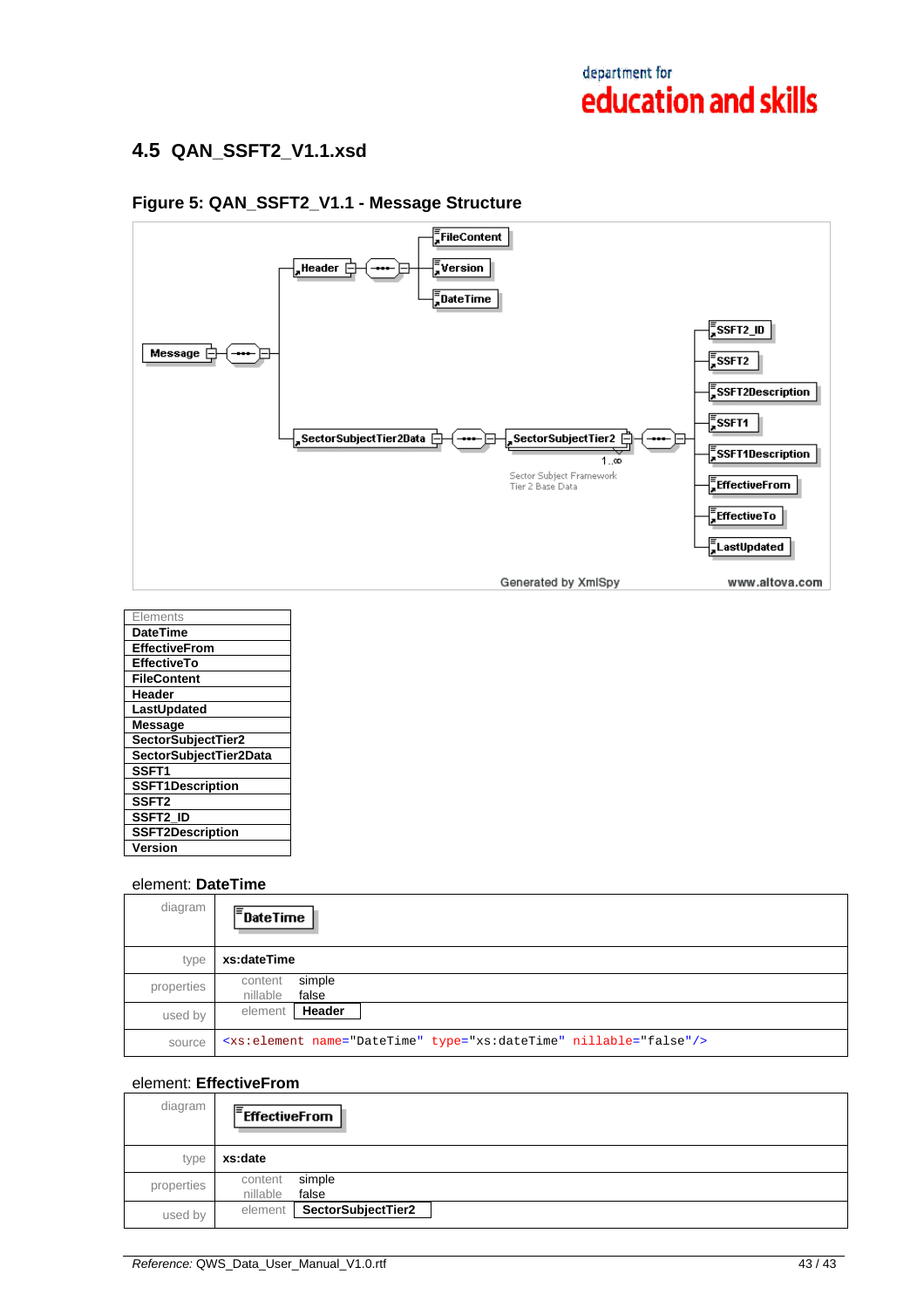source <xs:element name="EffectiveFrom" type="xs:date" nillable="false"/>

### element: **EffectiveTo**

| diagram    | $F$ Effective To                                                             |
|------------|------------------------------------------------------------------------------|
| type       | xs:date                                                                      |
| properties | simple<br>content<br>nillable<br>false                                       |
| used by    | element   SectorSubjectTier2                                                 |
| source     | <xs:element name="EffectiveTo" nillable="false" type="xs:date"></xs:element> |

## element: **FileContent**

| diagram    | $\bar{=}$ FileContent                                                                                                                                                                                                                                                                                                                                                   |
|------------|-------------------------------------------------------------------------------------------------------------------------------------------------------------------------------------------------------------------------------------------------------------------------------------------------------------------------------------------------------------------------|
| type       | restriction of xs:string                                                                                                                                                                                                                                                                                                                                                |
| properties | simple<br>content<br>nillable<br>false                                                                                                                                                                                                                                                                                                                                  |
| used by    | Header<br>element                                                                                                                                                                                                                                                                                                                                                       |
| facets     | minLength<br>maxLength<br>255<br>whiteSpace<br>preserve                                                                                                                                                                                                                                                                                                                 |
| source     | <xs:element name="FileContent" nillable="false"><br/><xs:simpletype><br/><xs:restriction base="xs:string"><br/><xs:whitespace value="preserve"></xs:whitespace><br/><xs:minlength value="1"></xs:minlength><br/><xs:maxlength value="255"></xs:maxlength><br/></xs:restriction><br/></xs:simpletype><br/><math>\langle x s : \text{element} \rangle</math></xs:element> |

## element: **Header**

| diagram    | FileContent<br>$\frac{1}{s}$ Version<br><b>Header</b><br>$-$<br>$\frac{1}{2}$ DateTime                                                                                                                                                                                                                         |
|------------|----------------------------------------------------------------------------------------------------------------------------------------------------------------------------------------------------------------------------------------------------------------------------------------------------------------|
| properties | complex<br>content                                                                                                                                                                                                                                                                                             |
| children   | <b>FileContent Version DateTime</b>                                                                                                                                                                                                                                                                            |
| used by    | <b>Message</b><br>element                                                                                                                                                                                                                                                                                      |
| source     | <xs:element name="Header"><br/><xs:complextype><br/><xs:sequence><br/><xs:element ref="FileContent"></xs:element><br/><xs:element ref="Version"></xs:element><br/><xs:element ref="DateTime"></xs:element><br/></xs:sequence><br/></xs:complextype><br/><math>\langle xs : element \rangle</math></xs:element> |

## element: **LastUpdated**

| diagram    | E.<br>LastUpdated                      |
|------------|----------------------------------------|
| type       | xs:date                                |
| properties | simple<br>content<br>false<br>nillable |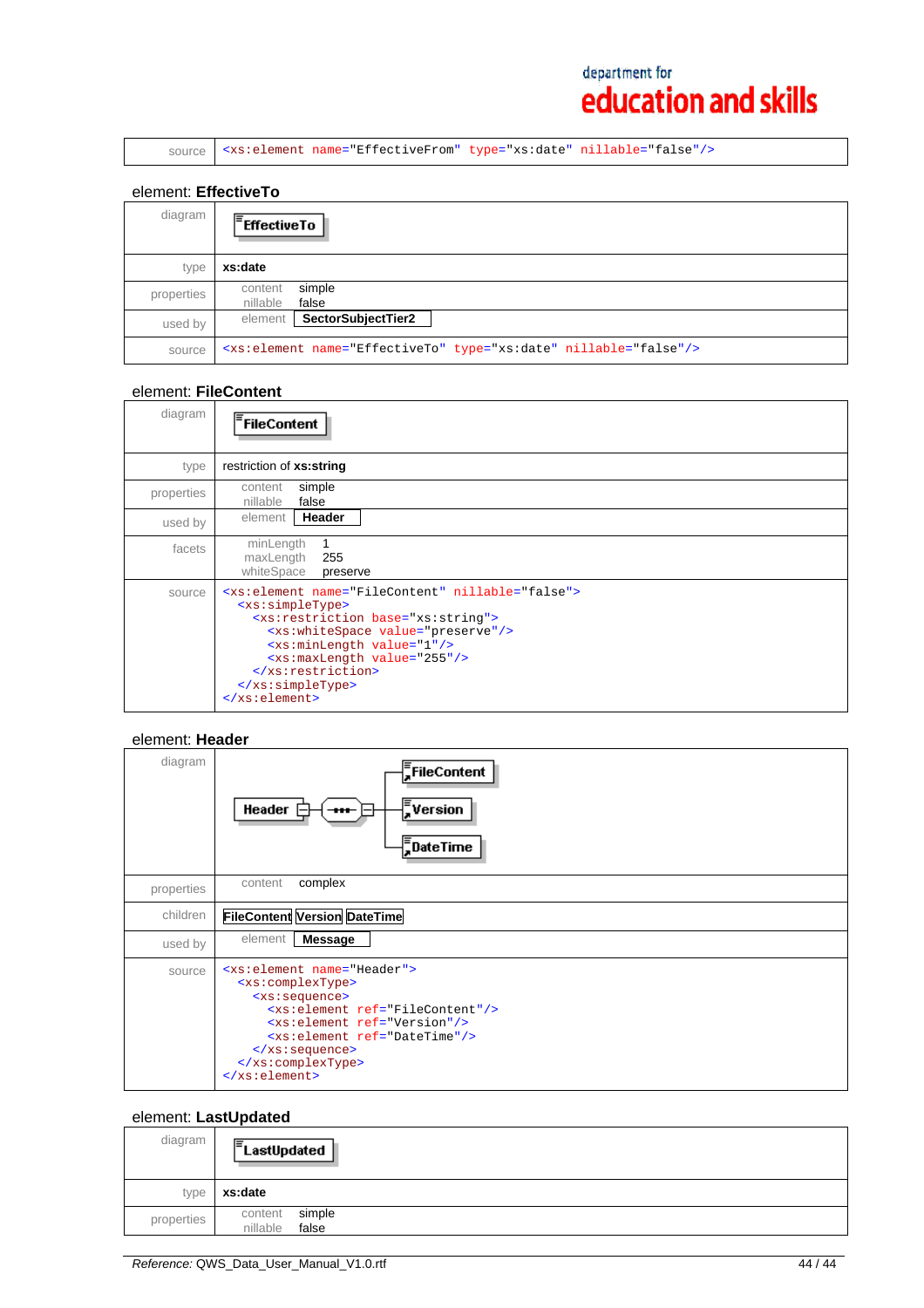| used by | SectorSubjectTier2<br>element                                                |
|---------|------------------------------------------------------------------------------|
| source  | <xs:element name="LastUpdated" nillable="false" type="xs:date"></xs:element> |

## element: **Message**

| diagram    | ,Header ⊞<br>Message<br>$-$                                                                                                                                                                                                                                                                                                           |
|------------|---------------------------------------------------------------------------------------------------------------------------------------------------------------------------------------------------------------------------------------------------------------------------------------------------------------------------------------|
| properties | complex<br>content                                                                                                                                                                                                                                                                                                                    |
| children   | Header SectorSubjectTier2Data                                                                                                                                                                                                                                                                                                         |
| source     | <xs:element name="Message"><br/><xs:complextype><br/><xs:sequence><br/><xs:element ref="Header"></xs:element><br/><xs:element ref="SectorSubjectTier2Data"></xs:element><br/><math>\langle xs : \text{sequence} \rangle</math><br/></xs:sequence></xs:complextype><br/><math>\langle x s : \text{element} \rangle</math></xs:element> |

## element: **SectorSubjectTier2**

| diagram    | ,<br>Ssft2_id<br>$\bar{z}$ SSFT2<br>$\frac{1}{2}$ SSFT2Description<br><b>F</b> SSFT1<br>SectorSubjectTier2 <b><del>□</del></b><br>$\frac{1}{2}$ SSFT1Description<br>Sector Subject Framework<br>Tier 2 Base Data<br>EffectiveFrom<br>EffectiveTo<br>_<br>_<br>LastUpdated                                                                                                                                                                                                                                                                                                                                                                                                                                           |
|------------|---------------------------------------------------------------------------------------------------------------------------------------------------------------------------------------------------------------------------------------------------------------------------------------------------------------------------------------------------------------------------------------------------------------------------------------------------------------------------------------------------------------------------------------------------------------------------------------------------------------------------------------------------------------------------------------------------------------------|
| properties | complex<br>content                                                                                                                                                                                                                                                                                                                                                                                                                                                                                                                                                                                                                                                                                                  |
| children   | SSFT2_ID SSFT2 SSFT2Description SSFT1 SSFT1Description EffectiveFrom EffectiveTo LastUpdated                                                                                                                                                                                                                                                                                                                                                                                                                                                                                                                                                                                                                        |
| used by    | element<br>SectorSubjectTier2Data                                                                                                                                                                                                                                                                                                                                                                                                                                                                                                                                                                                                                                                                                   |
| annotation | documentation<br>Sector Subject Framework Tier 2 Base Data                                                                                                                                                                                                                                                                                                                                                                                                                                                                                                                                                                                                                                                          |
| source     | <xs:element name="SectorSubjectTier2"><br/><xs:annotation><br/><xs:documentation>Sector Subject Framework Tier 2 Base Data</xs:documentation><br/></xs:annotation><br/><xs:complextype><br/><xs:sequence><br/><xs:element ref="SSFT2 ID"></xs:element><br/><xs:element ref="SSFT2"></xs:element><br/><xs:element ref="SSFT2Description"></xs:element><br/><xs:element ref="SSFT1"></xs:element><br/><xs:element ref="SSFT1Description"></xs:element><br/><xs:element ref="EffectiveFrom"></xs:element><br/><xs:element ref="EffectiveTo"></xs:element><br/><xs:element ref="LastUpdated"></xs:element><br/><math>\langle x s : \text{sequence} \rangle</math><br/></xs:sequence></xs:complextype><br/></xs:element> |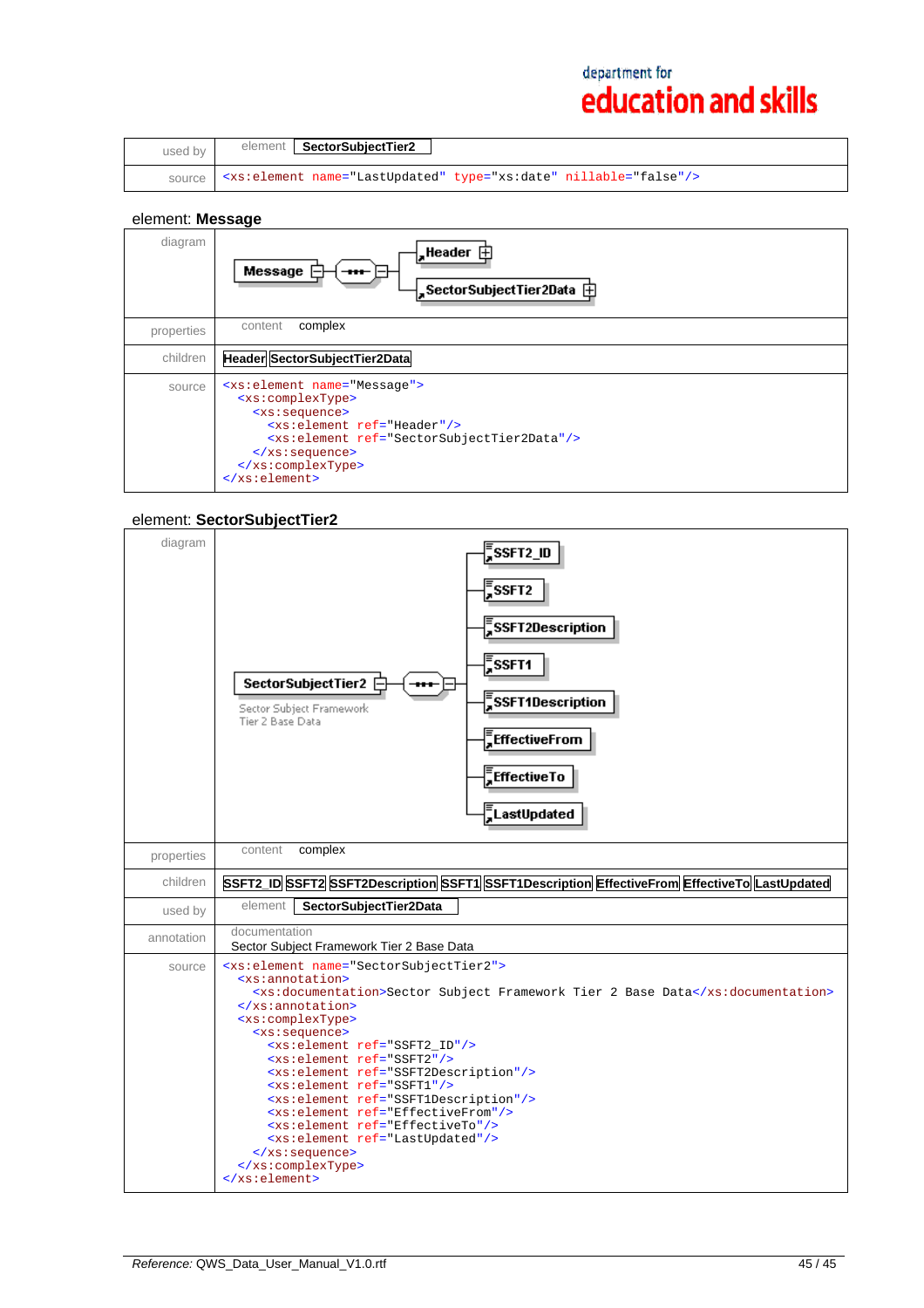#### diagram SectorSubjectTier2 SectorSubjectTier2Data <del>|</del> ١Ŧ  $1\ldots$ Sector Subject Framework Tier 2 Base Data properties content complex children **SectorSubjectTier2**  used by element **Message**  source <xs:element name="SectorSubjectTier2Data"> <xs:complexType> <xs:sequence> <xs:element ref="SectorSubjectTier2" maxOccurs="unbounded"/> </xs:sequence> </xs:complexType> </xs:element>

## element: **SectorSubjectTier2Data**

## element: **SSFT1**

| diagram    | SSFT1                                                                                                                                                                                                                                                                                                                                                                                                                                                                                                                                                                                                                                                                                                                                                                                                                                                                                                                                                                                                                                                                                                                                                      |
|------------|------------------------------------------------------------------------------------------------------------------------------------------------------------------------------------------------------------------------------------------------------------------------------------------------------------------------------------------------------------------------------------------------------------------------------------------------------------------------------------------------------------------------------------------------------------------------------------------------------------------------------------------------------------------------------------------------------------------------------------------------------------------------------------------------------------------------------------------------------------------------------------------------------------------------------------------------------------------------------------------------------------------------------------------------------------------------------------------------------------------------------------------------------------|
| type       | restriction of xs:string                                                                                                                                                                                                                                                                                                                                                                                                                                                                                                                                                                                                                                                                                                                                                                                                                                                                                                                                                                                                                                                                                                                                   |
| properties | simple<br>content<br>false<br>nillable                                                                                                                                                                                                                                                                                                                                                                                                                                                                                                                                                                                                                                                                                                                                                                                                                                                                                                                                                                                                                                                                                                                     |
| used by    | SectorSubjectTier2<br>element                                                                                                                                                                                                                                                                                                                                                                                                                                                                                                                                                                                                                                                                                                                                                                                                                                                                                                                                                                                                                                                                                                                              |
| facets     | 1<br>minLength<br>2<br>maxLength<br>whiteSpace<br>collapse<br>pattern<br>$[0-9]{1,2}$<br>enumeration<br>1<br>enumeration<br>2<br>enumeration<br>3<br>enumeration<br>4<br>5<br>enumeration<br>enumeration<br>6<br>enumeration<br>7<br>8<br>enumeration<br>enumeration<br>9<br>enumeration<br>10<br>enumeration<br>11<br>12<br>enumeration<br>13<br>enumeration<br>14<br>enumeration<br>15<br>enumeration<br>enumeration<br>0                                                                                                                                                                                                                                                                                                                                                                                                                                                                                                                                                                                                                                                                                                                                |
| source     | <xs:element name="SSFT1" nillable="false"><br/><xs:simpletype><br/><xs:restriction base="xs:string"><br/><xs:minlength value="1"></xs:minlength><br/><xs:maxlength value="2"></xs:maxlength><br/><xs:whitespace value="collapse"></xs:whitespace><br/><math>\{xs:\phi\}</math> value="[0-9]{1,2}"/&gt;<br/><xs:enumeration value="1"></xs:enumeration><br/><xs:enumeration value="2"></xs:enumeration><br/><xs:enumeration value="3"></xs:enumeration><br/><xs:enumeration value="4"></xs:enumeration><br/><xs:enumeration value="5"></xs:enumeration><br/><xs:enumeration value="6"></xs:enumeration><br/><xs:enumeration value="7"></xs:enumeration><br/><xs:enumeration value="8"></xs:enumeration><br/><xs:enumeration value="9"></xs:enumeration><br/><xs:enumeration value="10"></xs:enumeration><br/><xs:enumeration value="11"></xs:enumeration><br/><xs:enumeration value="12"></xs:enumeration><br/><xs:enumeration value="13"></xs:enumeration><br/><xs:enumeration value="14"></xs:enumeration><br/><xs:enumeration value="15"></xs:enumeration><br/><xs:enumeration value="0"></xs:enumeration></xs:restriction></xs:simpletype></xs:element> |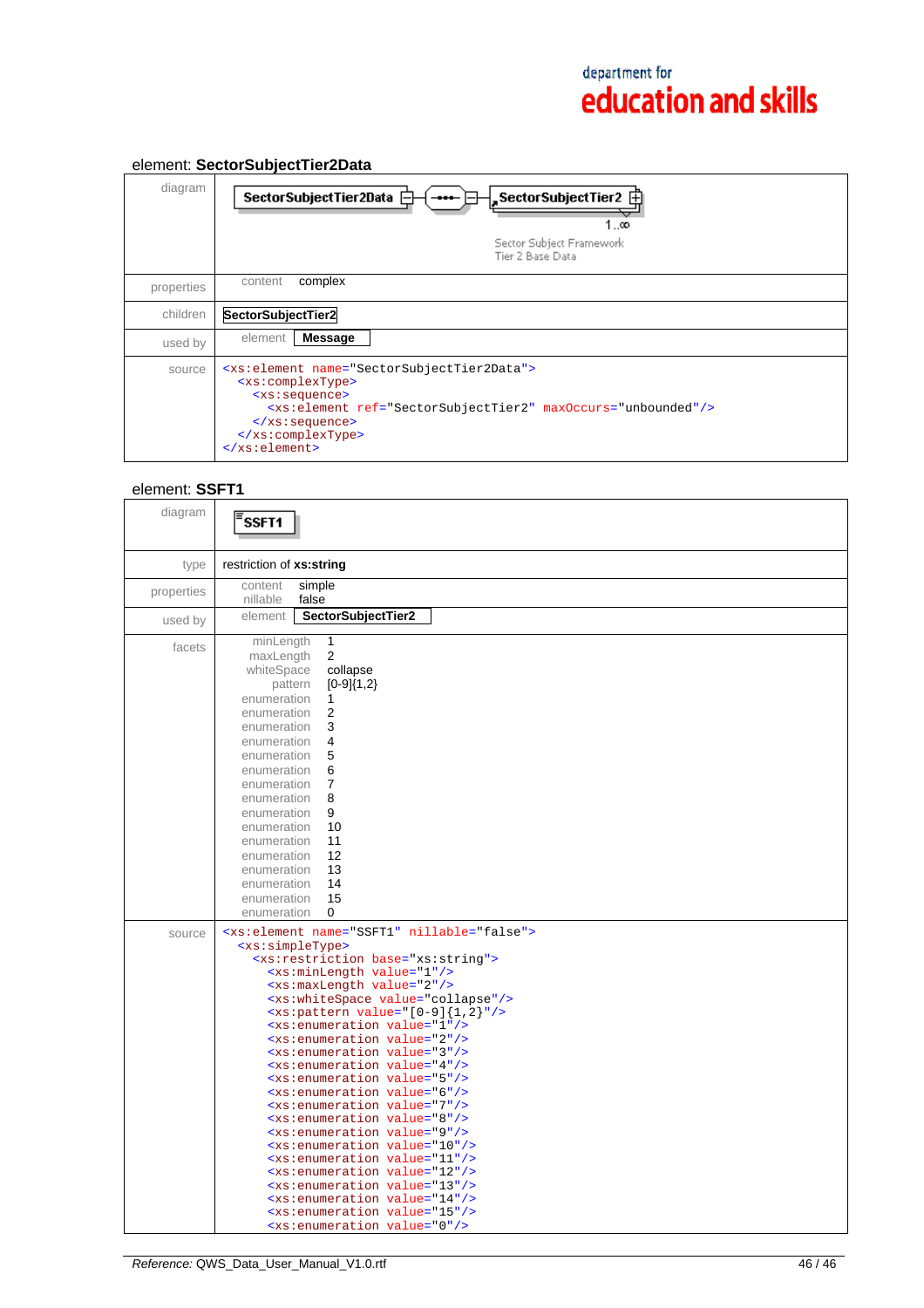</xs:restriction> </xs:simpleType> </xs:element>

### element: **SSFT1Description**

| diagram    | SSFT1Description                                                                                                                                                                                                                                                                                                                                                                                                                                                                                                                                                                                                                                                                                                                                                                                                                                                                                                                                                                                                                                                                                                                                                                                                                                                                                                                                                                                                                                                                                                                                                                                                                                                                                                                                                                                                                                                                                                                                                                                                                                                                                                                                                                                                                                                                                                                                                                                                                                                                    |
|------------|-------------------------------------------------------------------------------------------------------------------------------------------------------------------------------------------------------------------------------------------------------------------------------------------------------------------------------------------------------------------------------------------------------------------------------------------------------------------------------------------------------------------------------------------------------------------------------------------------------------------------------------------------------------------------------------------------------------------------------------------------------------------------------------------------------------------------------------------------------------------------------------------------------------------------------------------------------------------------------------------------------------------------------------------------------------------------------------------------------------------------------------------------------------------------------------------------------------------------------------------------------------------------------------------------------------------------------------------------------------------------------------------------------------------------------------------------------------------------------------------------------------------------------------------------------------------------------------------------------------------------------------------------------------------------------------------------------------------------------------------------------------------------------------------------------------------------------------------------------------------------------------------------------------------------------------------------------------------------------------------------------------------------------------------------------------------------------------------------------------------------------------------------------------------------------------------------------------------------------------------------------------------------------------------------------------------------------------------------------------------------------------------------------------------------------------------------------------------------------------|
| type       | restriction of xs:string                                                                                                                                                                                                                                                                                                                                                                                                                                                                                                                                                                                                                                                                                                                                                                                                                                                                                                                                                                                                                                                                                                                                                                                                                                                                                                                                                                                                                                                                                                                                                                                                                                                                                                                                                                                                                                                                                                                                                                                                                                                                                                                                                                                                                                                                                                                                                                                                                                                            |
| properties | content<br>simple<br>nillable<br>false                                                                                                                                                                                                                                                                                                                                                                                                                                                                                                                                                                                                                                                                                                                                                                                                                                                                                                                                                                                                                                                                                                                                                                                                                                                                                                                                                                                                                                                                                                                                                                                                                                                                                                                                                                                                                                                                                                                                                                                                                                                                                                                                                                                                                                                                                                                                                                                                                                              |
| used by    | SectorSubjectTier2<br>element                                                                                                                                                                                                                                                                                                                                                                                                                                                                                                                                                                                                                                                                                                                                                                                                                                                                                                                                                                                                                                                                                                                                                                                                                                                                                                                                                                                                                                                                                                                                                                                                                                                                                                                                                                                                                                                                                                                                                                                                                                                                                                                                                                                                                                                                                                                                                                                                                                                       |
| facets     | minLength<br>1<br>50<br>maxLength<br>whiteSpace<br>preserve<br>Health. Public Services and Care<br>enumeration<br>Science and Mathematics<br>enumeration<br>Agriculture, Horticulture and Animal Care<br>enumeration<br>Engineering and Manufacturing Technologies<br>enumeration<br>Construction, Planning and the Built Environment<br>enumeration<br>Information and Communication Technology<br>enumeration<br><b>Retail and Commercial Enterprise</b><br>enumeration<br>Leisure, Travel and Tourism<br>enumeration<br>Arts, Media and Publishing<br>enumeration                                                                                                                                                                                                                                                                                                                                                                                                                                                                                                                                                                                                                                                                                                                                                                                                                                                                                                                                                                                                                                                                                                                                                                                                                                                                                                                                                                                                                                                                                                                                                                                                                                                                                                                                                                                                                                                                                                                |
|            | History, Philosophy and Theology<br>enumeration<br>Social Sciences<br>enumeration<br>Languages, Literature and Culture<br>enumeration<br><b>Education and Training</b><br>enumeration<br>Preparation for Life and Work<br>enumeration<br>Business, Administration and Law<br>enumeration<br>Unknown<br>enumeration                                                                                                                                                                                                                                                                                                                                                                                                                                                                                                                                                                                                                                                                                                                                                                                                                                                                                                                                                                                                                                                                                                                                                                                                                                                                                                                                                                                                                                                                                                                                                                                                                                                                                                                                                                                                                                                                                                                                                                                                                                                                                                                                                                  |
| source     | <xs:element name="SSFT1Description" nillable="false"><br/><xs:simpletype><br/><xs:annotation><br/><xs:documentation><br/>"SSFT1", "SST1Description"<br/>"1", "Health, Public Services and Care"<br/>"2", "Science and Mathematics"<br/>"3", "Agriculture, Horticulture and Animal Care"<br/>"4", "Engineering and Manufacturing Technologies"<br/>"5", "Construction, Planning and the Built Environment"<br/>"6", "Information and Communication Technology"<br/>"7", "Retail and Commercial Enterprise"<br/>"8", "Leisure, Travel and Tourism"<br/>"9", "Arts, Media and Publishing"<br/>"10", "History, Philosophy and Theology"<br/>"11", "Social Sciences"<br/>"12", "Languages, Literature and Culture"<br/>"13", "Education and Training"<br/>"14", "Preparation for Life and Work"<br/>"15", "Business, Administration and Law"<br/>"0", "Unknown"<br/></xs:documentation><br/><math>\langle x \rangle</math> : annotation&gt;<br/><xs:restriction base="xs:string"><br/><xs:whitespace value="preserve"></xs:whitespace><br/><xs:minlength value="1"></xs:minlength><br/><xs:maxlength value="50"></xs:maxlength><br/><xs:enumeration value="Health, Public Services and Care"></xs:enumeration><br/><xs:enumeration value="Science and Mathematics"></xs:enumeration><br/><xs:enumeration value="Agriculture, Horticulture and Animal Care"></xs:enumeration><br/><xs:enumeration value="Engineering and Manufacturing Technologies"></xs:enumeration><br/><xs:enumeration value="Construction, Planning and the Built Environment"></xs:enumeration><br/><xs:enumeration value="Information and Communication Technology"></xs:enumeration><br/><xs:enumeration value="Retail and Commercial Enterprise"></xs:enumeration><br/><xs:enumeration value="Leisure, Travel and Tourism"></xs:enumeration><br/><xs:enumeration value="Arts, Media and Publishing"></xs:enumeration><br/><xs:enumeration value="History, Philosophy and Theology"></xs:enumeration><br/><xs:enumeration value="Social Sciences"></xs:enumeration><br/><xs:enumeration value="Languages, Literature and Culture"></xs:enumeration><br/><xs:enumeration value="Education and Training"></xs:enumeration><br/><xs:enumeration value="Preparation for Life and Work"></xs:enumeration><br/><xs:enumeration value="Business, Administration and Law"></xs:enumeration><br/><xs:enumeration value="Unknown"></xs:enumeration><br/></xs:restriction><br/></xs:annotation></xs:simpletype></xs:element> |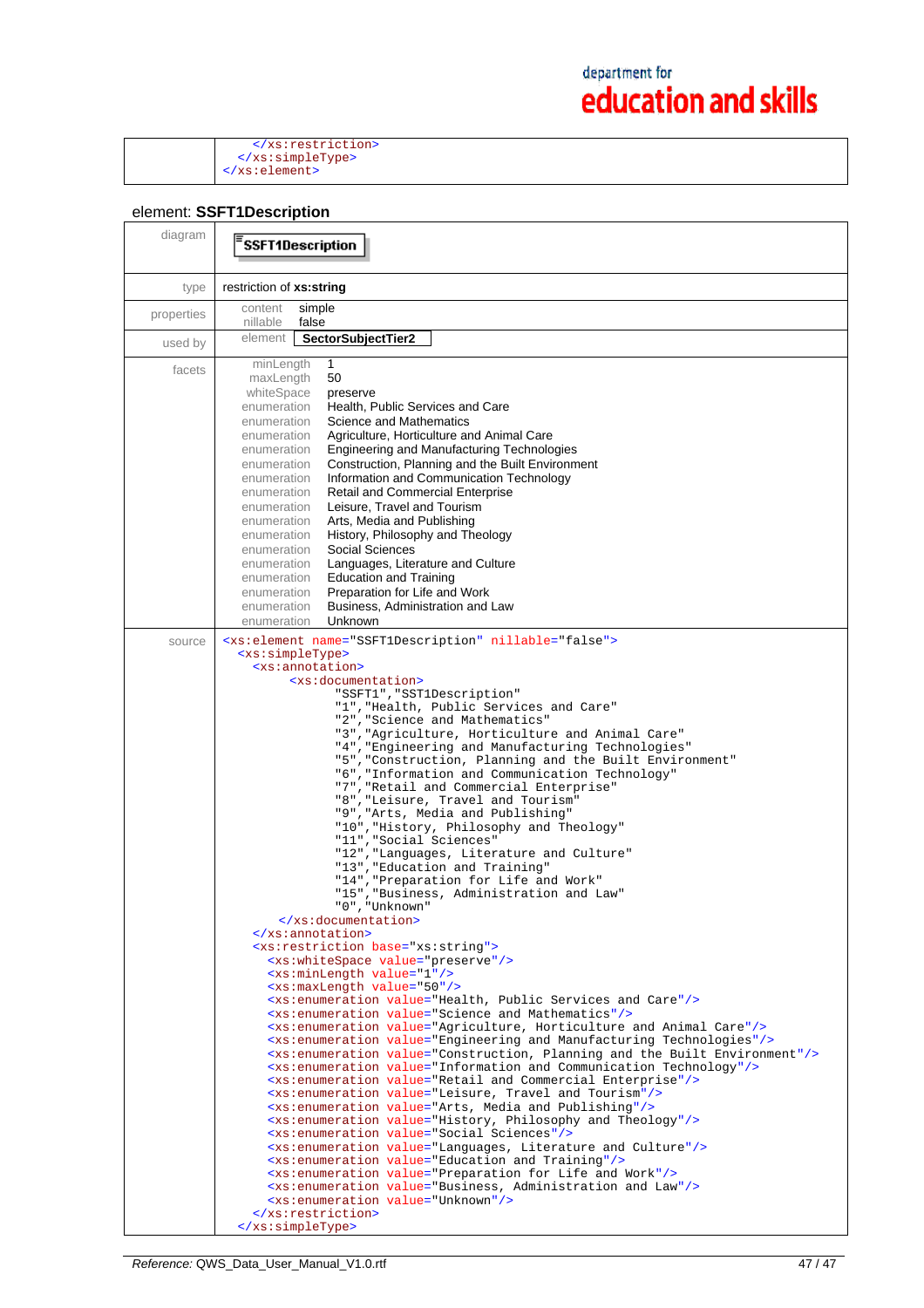</xs:element>

element: **SSFT2**

| diagram    | 'SSFT2                                                                                                                                                                                                                                                                                                                                                                                                                                                  |
|------------|---------------------------------------------------------------------------------------------------------------------------------------------------------------------------------------------------------------------------------------------------------------------------------------------------------------------------------------------------------------------------------------------------------------------------------------------------------|
| type       | restriction of xs:string                                                                                                                                                                                                                                                                                                                                                                                                                                |
| properties | simple<br>content<br>nillable<br>false                                                                                                                                                                                                                                                                                                                                                                                                                  |
| used by    | element<br>SectorSubjectTier2                                                                                                                                                                                                                                                                                                                                                                                                                           |
| facets     | 3<br>minLength<br>maxLength<br>4<br>whiteSpace<br>collapse<br>$[0-9]{1,2}$ . $[0-9]{1,2}$<br>pattern                                                                                                                                                                                                                                                                                                                                                    |
| source     | <xs:element name="SSFT2" nillable="false"><br/><xs:simpletype><br/><xs:restriction base="xs:string"><br/><xs:minlength value="3"></xs:minlength><br/><xs:maxlength value="4"></xs:maxlength><br/><xs:whitespace value="collapse"></xs:whitespace><br/><xs:pattern value="&lt;math&gt;[0-9]{1,2}\.\ [0-9]{1,2}&lt;/math&gt;"></xs:pattern><br/></xs:restriction><br/></xs:simpletype><br/><math>\langle x s : \text{element} \rangle</math></xs:element> |

### element: **SSFT2\_ID**

| diagram    | $\mathsf{F}_{\mathsf{SSFT2\_ID}}$                                            |
|------------|------------------------------------------------------------------------------|
| type       | xs:integer                                                                   |
| properties | simple<br>content<br>nillable<br>false                                       |
| used by    | SectorSubjectTier2<br>element                                                |
| source     | <xs:element name="SSFT2_ID" nillable="false" type="xs:integer"></xs:element> |

## element: **SSFT2Description**

| diagram    | <b>SSFT2Description</b>                                                                                                                                                                                                                                                                                                                                             |
|------------|---------------------------------------------------------------------------------------------------------------------------------------------------------------------------------------------------------------------------------------------------------------------------------------------------------------------------------------------------------------------|
| type       | restriction of xs:string                                                                                                                                                                                                                                                                                                                                            |
| properties | simple<br>content<br>nillable<br>false                                                                                                                                                                                                                                                                                                                              |
| used by    | SectorSubjectTier2<br>element                                                                                                                                                                                                                                                                                                                                       |
| facets     | minLength<br>maxLength<br>55<br>whiteSpace<br>preserve                                                                                                                                                                                                                                                                                                              |
| source     | <xs:element name="SSFT2Description" nillable="false"><br/><xs:simpletype><br/><xs:restriction base="xs:string"><br/><xs:whitespace value="preserve"></xs:whitespace><br/><xs:minlength value="1"></xs:minlength><br/><xs:maxlength value="55"></xs:maxlength><br/></xs:restriction><br/></xs:simpletype><br/><math>\langle xs : element \rangle</math></xs:element> |

#### element: **Version**

| diagram    | $\bar{z}$ Version                      |
|------------|----------------------------------------|
| type       | restriction of xs:string               |
| properties | simple<br>content<br>false<br>nillable |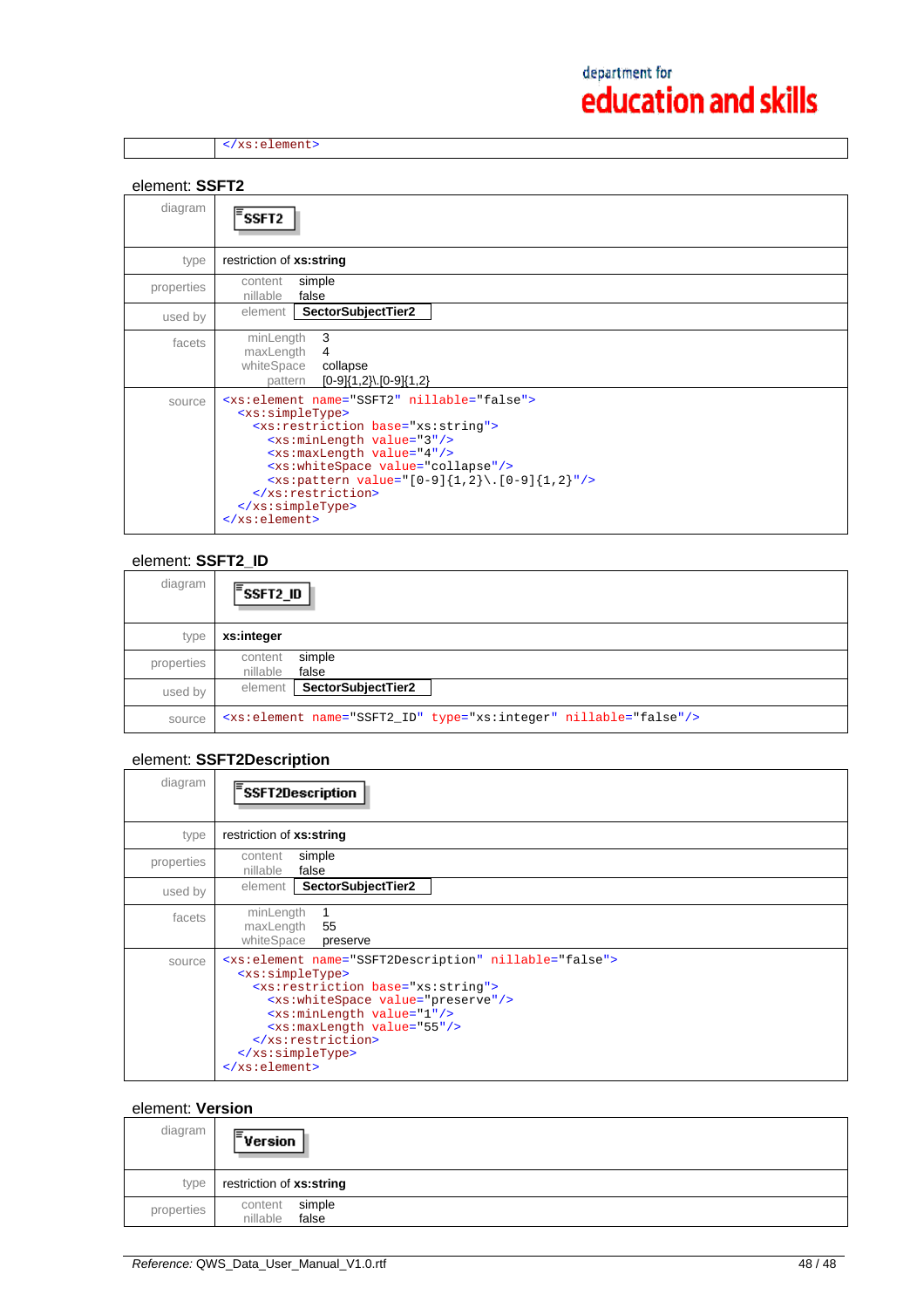| used by | Header<br>element                                                                                                                                                                                                                                                                                                        |
|---------|--------------------------------------------------------------------------------------------------------------------------------------------------------------------------------------------------------------------------------------------------------------------------------------------------------------------------|
| facets  | [0-9]{1,2}\.[0-9][0-9a-z]{0,2}<br>pattern                                                                                                                                                                                                                                                                                |
| source  | <xs:element name="Version" nillable="false"><br/><xs:simpletype><br/><xs: base="xs: string" restriction=""><br/><xs:pattern value="[0-9]{1,2}\.[0-9][0-9a-z]{0,2}"></xs:pattern><br/><br/><math>\langle x s : simpleType \rangle</math><br/><math>\langle xs : element \rangle</math></xs:></xs:simpletype></xs:element> |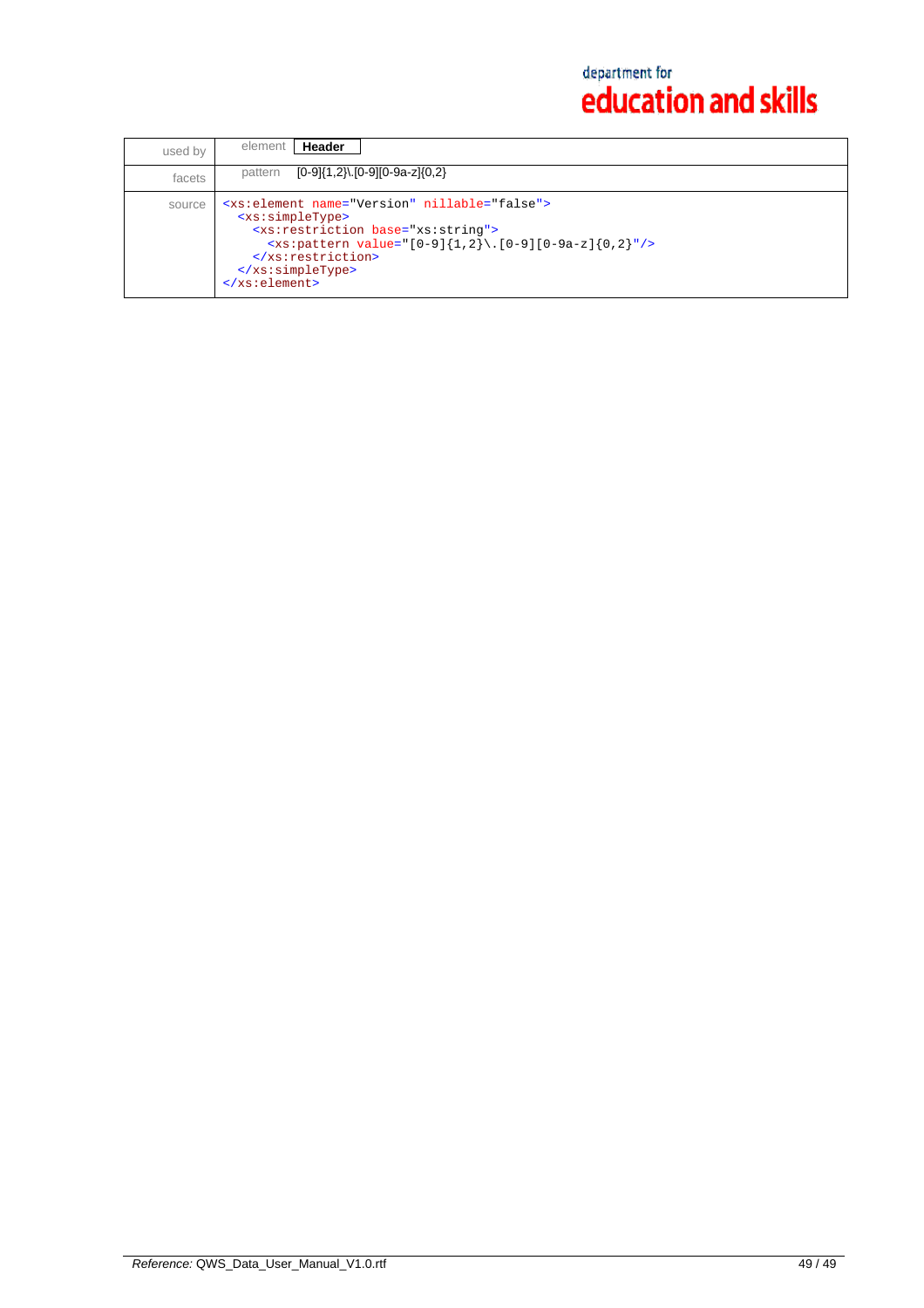## **4.6 QAN\_SSFT1\_V1.1.xsd**

#### $\sqrt{\frac{2}{3}}$ FileContent  $\frac{1}{2}$ Version , Header  $\overline{\ominus}$ 闩  $\frac{1}{2}$ DateTime  $\sqrt{\frac{1}{2}}$ ssft1\_id $\sqrt{\frac{1}{2}}$ Message  $\equiv$  $\sqrt{\frac{2}{5}}$ SSFT1  $\frac{1}{2}$ SSFT1Description "SectorSubjectTier1Data SectorSubjectTier1 口 ⊏  $\frac{1}{4}$ EffectiveFrom 1. $\infty$ Sector Subject Framework<br>Tier 1 Base Data  $\frac{1}{\sqrt{2}}$  Effective To  $\frac{1}{\sqrt{2}}$ LastUpdated Generated by XmlSpy www.altova.com

## **Figure 6: QAN\_SSFT1\_V1.1 - Message Structure**

| Elements                |
|-------------------------|
| <b>DateTime</b>         |
| <b>EffectiveFrom</b>    |
| <b>EffectiveTo</b>      |
| <b>FileContent</b>      |
| Header                  |
| LastUpdated             |
| <b>Message</b>          |
| SectorSubjectTier1      |
| SectorSubjectTier1Data  |
| SSFT1                   |
| SSFT1 ID                |
| <b>SSFT1Description</b> |
| Version                 |

## element: **DateTime**

| diagram    | $\sqrt{\frac{2}{3}}$ DateTime                                                 |
|------------|-------------------------------------------------------------------------------|
| type       | xs:dateTime                                                                   |
| properties | simple<br>content<br>nillable<br>false                                        |
| used by    | Header<br>element                                                             |
| source     | <xs:element name="DateTime" nillable="false" type="xs:dateTime"></xs:element> |

### element: **EffectiveFrom**

| diagram    | $F$ EffectiveFrom                                                              |
|------------|--------------------------------------------------------------------------------|
| type       | xs:date                                                                        |
| properties | simple<br>content<br>nillable<br>false                                         |
| used by    | SectorSubjectTier1<br>element                                                  |
| source     | <xs:element name="EffectiveFrom" nillable="false" type="xs:date"></xs:element> |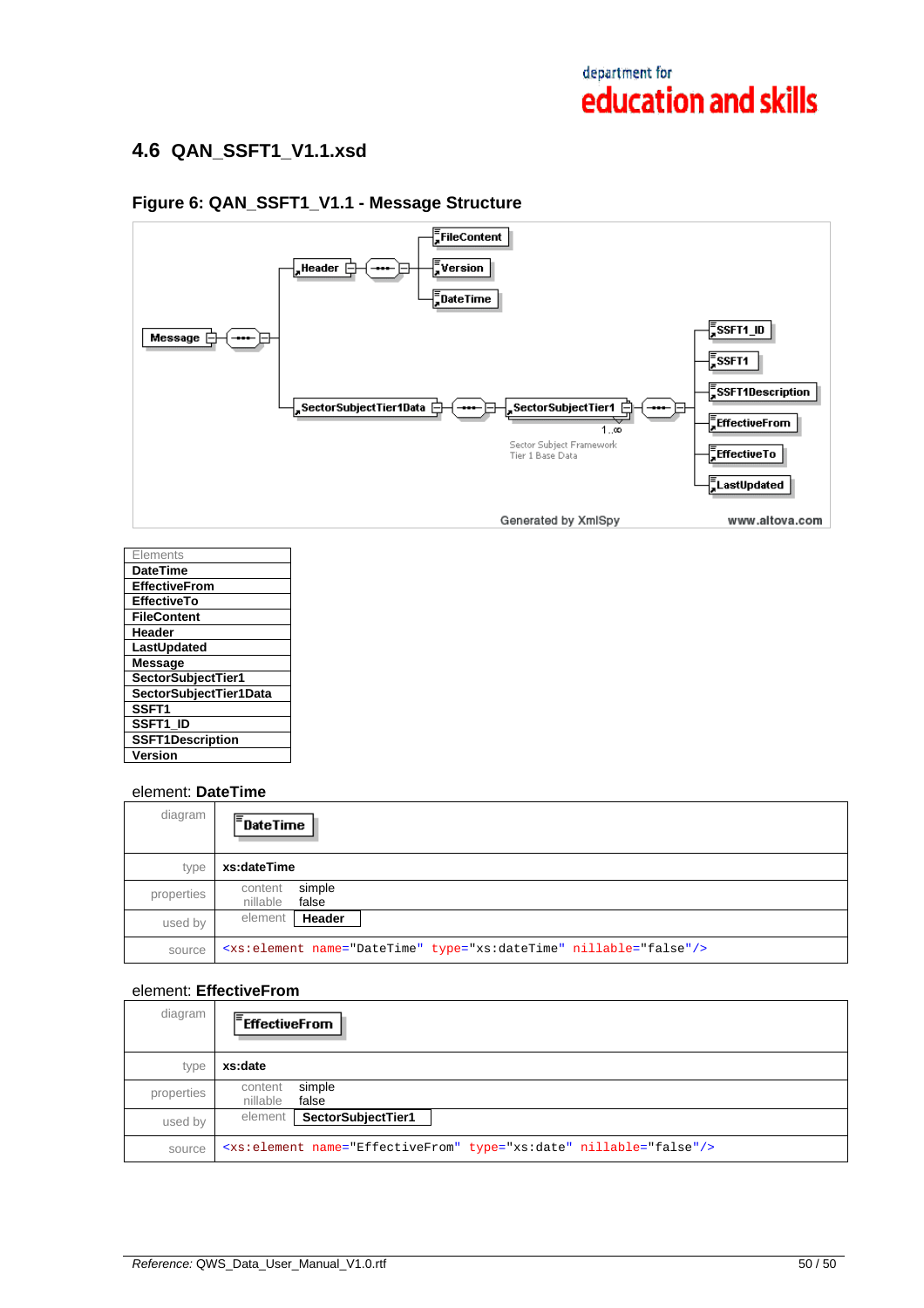## element: **EffectiveTo**

| diagram    | <b>Effective To</b>                                                          |
|------------|------------------------------------------------------------------------------|
| type       | xs:date                                                                      |
| properties | simple<br>content<br>nillable<br>false                                       |
| used by    | SectorSubjectTier1<br>element                                                |
| source     | <xs:element name="EffectiveTo" nillable="false" type="xs:date"></xs:element> |

### element: **FileContent**

| diagram    | <sup>:</sup> FileContent                                                                                                                                                                                                                                                                                                                                                |
|------------|-------------------------------------------------------------------------------------------------------------------------------------------------------------------------------------------------------------------------------------------------------------------------------------------------------------------------------------------------------------------------|
| type       | restriction of xs:string                                                                                                                                                                                                                                                                                                                                                |
| properties | simple<br>content<br>false<br>nillable                                                                                                                                                                                                                                                                                                                                  |
| used by    | Header<br>element                                                                                                                                                                                                                                                                                                                                                       |
| facets     | minLength<br>maxLength<br>255<br>whiteSpace<br>preserve                                                                                                                                                                                                                                                                                                                 |
| source     | <xs:element name="FileContent" nillable="false"><br/><xs:simpletype><br/><xs:restriction base="xs:string"><br/><xs:whitespace value="preserve"></xs:whitespace><br/><xs:minlength value="1"></xs:minlength><br/><xs:maxlength value="255"></xs:maxlength><br/></xs:restriction><br/></xs:simpletype><br/><math>\langle x s : \text{element} \rangle</math></xs:element> |

### element: **Header**

| diagram    | FileContent<br>$\sqrt{\frac{1}{n}}$ Version<br>Header $\mathsf{F}$<br>$\bf{H}$<br>$\bar{=}$ DateTime                                                                                                                                                                                                                    |
|------------|-------------------------------------------------------------------------------------------------------------------------------------------------------------------------------------------------------------------------------------------------------------------------------------------------------------------------|
| properties | complex<br>content                                                                                                                                                                                                                                                                                                      |
| children   | <b>FileContent Version DateTime</b>                                                                                                                                                                                                                                                                                     |
| used by    | <b>Message</b><br>element                                                                                                                                                                                                                                                                                               |
| source     | <xs:element name="Header"><br/><xs:complextype><br/><xs:sequence><br/><xs:element ref="FileContent"></xs:element><br/><xs:element ref="Version"></xs:element><br/><xs:element ref="DateTime"></xs:element><br/><math>\langle x s : \text{sequence} \rangle</math><br/></xs:sequence></xs:complextype><br/></xs:element> |

## element: **LastUpdated**

| diagram    | $E$ LastUpdated                        |
|------------|----------------------------------------|
| type       | xs:date                                |
| properties | simple<br>content<br>nillable<br>false |
| used by    | SectorSubjectTier1<br>element          |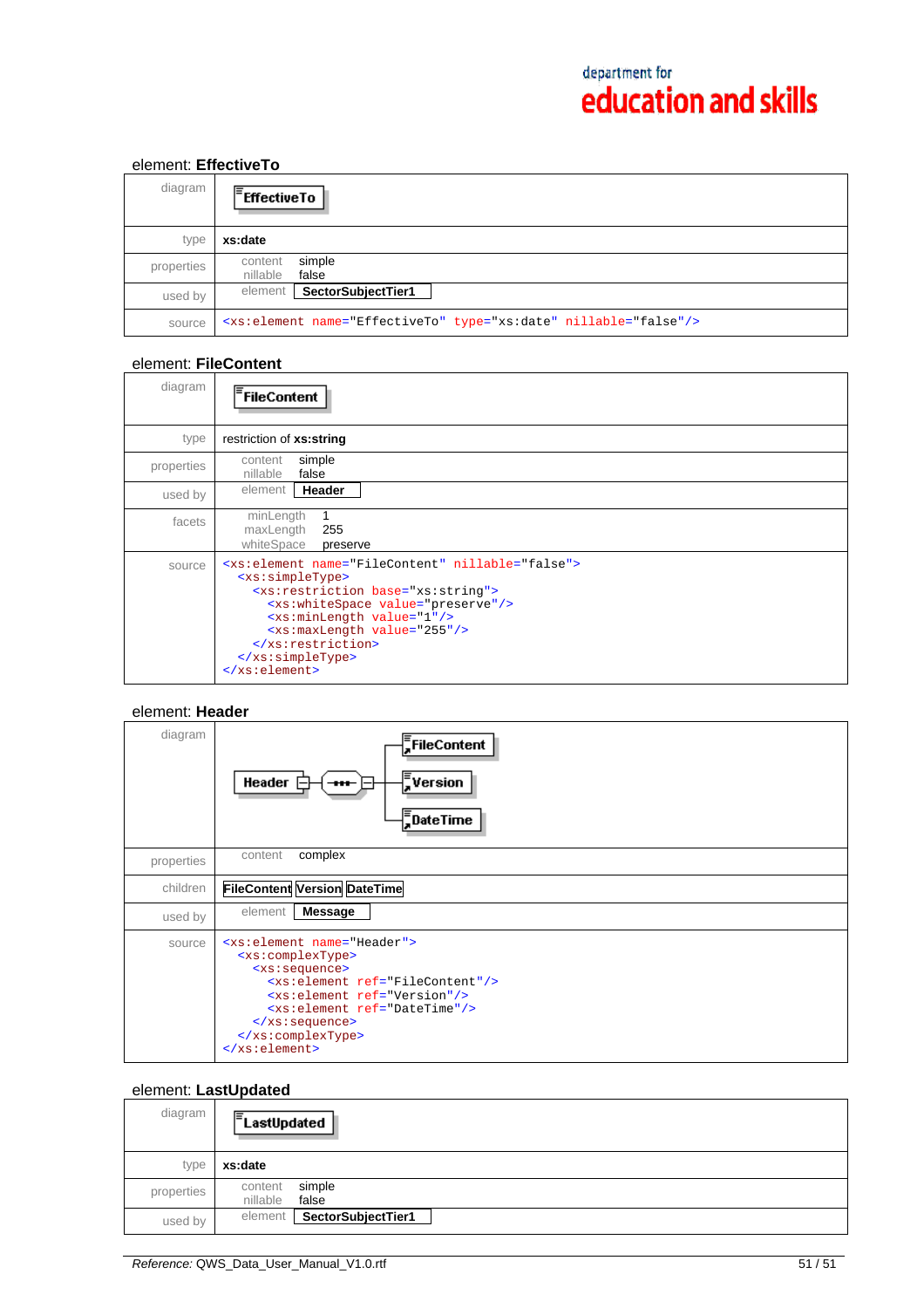|  |  |  |  | source   <xs:element name="LastUpdated" nillable="false" type="xs:date"></xs:element> |  |
|--|--|--|--|---------------------------------------------------------------------------------------|--|
|--|--|--|--|---------------------------------------------------------------------------------------|--|

#### element: **Message**

| diagram    | Message<br>$\blacksquare$                                                                                                                                                                                                                                                                                                             |
|------------|---------------------------------------------------------------------------------------------------------------------------------------------------------------------------------------------------------------------------------------------------------------------------------------------------------------------------------------|
| properties | complex<br>content                                                                                                                                                                                                                                                                                                                    |
| children   | Header SectorSubjectTier1Data                                                                                                                                                                                                                                                                                                         |
| source     | <xs:element name="Message"><br/><xs:complextype><br/><xs:sequence><br/><xs:element ref="Header"></xs:element><br/><xs:element ref="SectorSubjectTier1Data"></xs:element><br/><math>\langle xs : \text{sequence} \rangle</math><br/></xs:sequence></xs:complextype><br/><math>\langle x s : \text{element} \rangle</math></xs:element> |

# element: **SectorSubjectTier1**

| diagram    | _<br>_SSFT1_ID<br>$\bar{z}$ ssft1<br>$\frac{1}{4}$ SSFT1Description<br>SectorSubjectTier1 <b>E</b><br>EffectiveFrom<br>Sector Subject Framework<br>Tier 1 Base Data<br>EffectiveTo<br>ELastUpdated                                                                                                                                                                                                                                                                                                                                                                                                                  |
|------------|---------------------------------------------------------------------------------------------------------------------------------------------------------------------------------------------------------------------------------------------------------------------------------------------------------------------------------------------------------------------------------------------------------------------------------------------------------------------------------------------------------------------------------------------------------------------------------------------------------------------|
| properties | complex<br>content                                                                                                                                                                                                                                                                                                                                                                                                                                                                                                                                                                                                  |
| children   | SSFT1_ID SSFT1 SSFT1Description EffectiveFrom EffectiveTo LastUpdated                                                                                                                                                                                                                                                                                                                                                                                                                                                                                                                                               |
| used by    | SectorSubjectTier1Data<br>element                                                                                                                                                                                                                                                                                                                                                                                                                                                                                                                                                                                   |
| annotation | documentation<br>Sector Subject Framework Tier 1 Base Data                                                                                                                                                                                                                                                                                                                                                                                                                                                                                                                                                          |
| source     | <xs:element name="SectorSubjectTier1"><br/><xs:annotation><br/><xs:documentation>Sector Subject Framework Tier 1 Base Data</xs:documentation><br/></xs:annotation><br/><xs:complextype><br/><xs:sequence><br/><xs:element ref="SSFT1 ID"></xs:element><br/><xs:element ref="SSFT1"></xs:element><br/><xs:element ref="SSFT1Description"></xs:element><br/><xs:element ref="EffectiveFrom"></xs:element><br/><xs:element ref="EffectiveTo"></xs:element><br/><xs:element ref="LastUpdated"></xs:element><br/><math>\langle xs : \text{sequence} \rangle</math><br/></xs:sequence></xs:complextype><br/></xs:element> |

## element: **SectorSubjectTier1Data**

| diagram    | SectorSubjectTier1Data 白------ 日---SectorSubjectTier1 由<br>1…∞ |
|------------|----------------------------------------------------------------|
|            | Sector Subject Framework<br>Tier 1 Base Data                   |
| properties | complex<br>content                                             |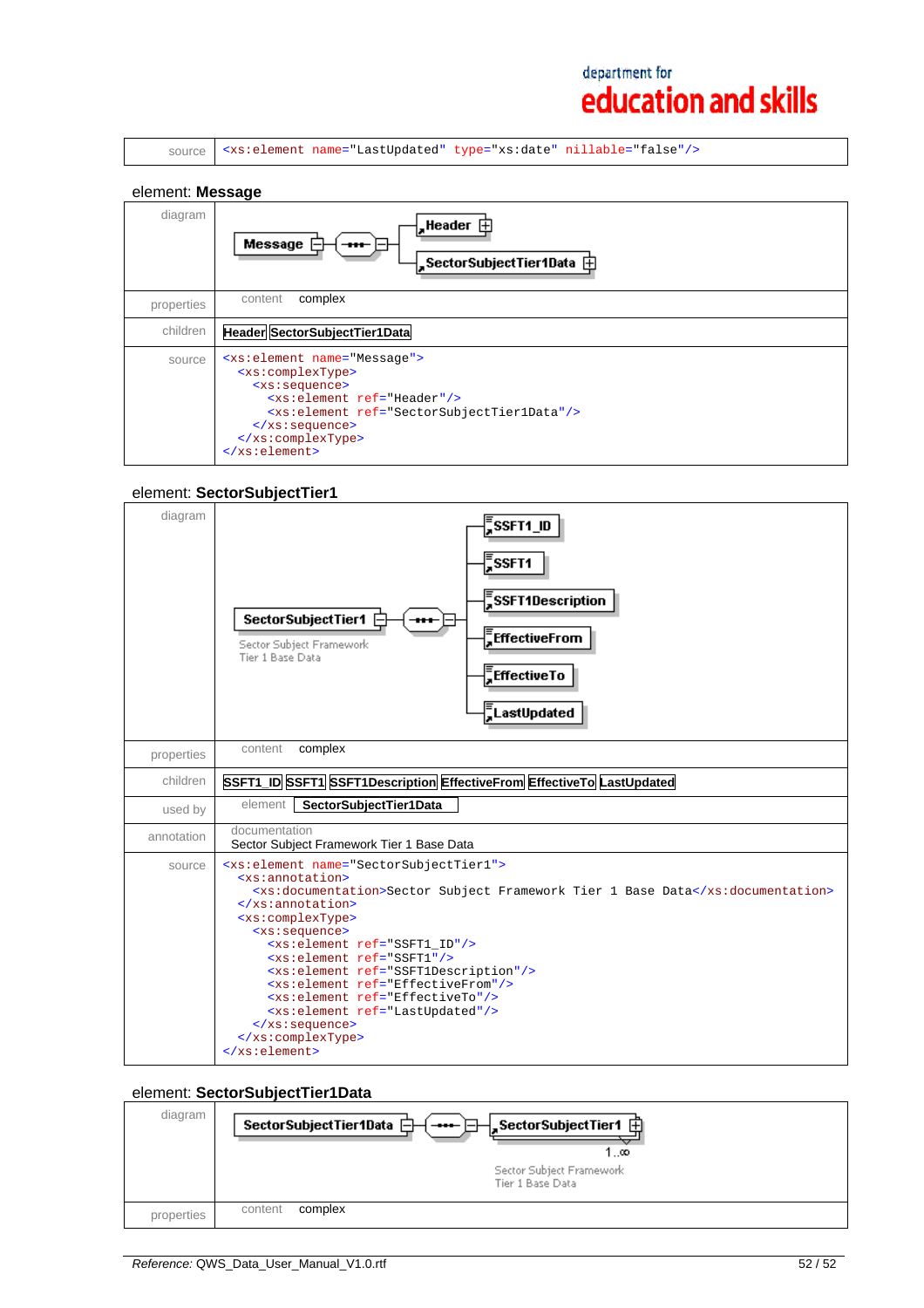| children | SectorSubjectTier1                                                                                                                                                                                                                                                                                                          |
|----------|-----------------------------------------------------------------------------------------------------------------------------------------------------------------------------------------------------------------------------------------------------------------------------------------------------------------------------|
| used by  | Message<br>element                                                                                                                                                                                                                                                                                                          |
| source   | <xs:element name="SectorSubjectTier1Data"><br/><xs:complextype><br/><xs:sequence><br/><xs:element maxoccurs="unbounded" ref="SectorSubjectTier1"></xs:element><br/><math>\langle xs : \text{sequence} \rangle</math><br/></xs:sequence></xs:complextype><br/><math>\langle x s : \text{element} \rangle</math></xs:element> |

# element: **SSFT1**

| diagram    | SSFT <sub>1</sub>                                                                                                                                                                                                                                                                                                                                                                                                                                                                                                                                                                                                                                                                                                                                                                                                                                                                                                                                                                                                                                                                                                                                                                          |
|------------|--------------------------------------------------------------------------------------------------------------------------------------------------------------------------------------------------------------------------------------------------------------------------------------------------------------------------------------------------------------------------------------------------------------------------------------------------------------------------------------------------------------------------------------------------------------------------------------------------------------------------------------------------------------------------------------------------------------------------------------------------------------------------------------------------------------------------------------------------------------------------------------------------------------------------------------------------------------------------------------------------------------------------------------------------------------------------------------------------------------------------------------------------------------------------------------------|
| type       | restriction of xs:string                                                                                                                                                                                                                                                                                                                                                                                                                                                                                                                                                                                                                                                                                                                                                                                                                                                                                                                                                                                                                                                                                                                                                                   |
| properties | simple<br>content<br>false<br>nillable                                                                                                                                                                                                                                                                                                                                                                                                                                                                                                                                                                                                                                                                                                                                                                                                                                                                                                                                                                                                                                                                                                                                                     |
| used by    | element<br>SectorSubjectTier1                                                                                                                                                                                                                                                                                                                                                                                                                                                                                                                                                                                                                                                                                                                                                                                                                                                                                                                                                                                                                                                                                                                                                              |
| facets     | minLength<br>$\mathbf{1}$<br>2<br>maxLength<br>collapse<br>whiteSpace<br>$[0-9]{1,2}$<br>pattern<br>enumeration<br>$\mathbf{1}$<br>2<br>enumeration<br>3<br>enumeration<br>4<br>enumeration<br>5<br>enumeration<br>6<br>enumeration<br>$\overline{7}$<br>enumeration<br>8<br>enumeration<br>9<br>enumeration<br>10<br>enumeration<br>enumeration<br>11<br>12<br>enumeration<br>13<br>enumeration<br>14<br>enumeration<br>15<br>enumeration<br>enumeration<br>$\Omega$                                                                                                                                                                                                                                                                                                                                                                                                                                                                                                                                                                                                                                                                                                                      |
| source     | <xs:element name="SSFT1" nillable="false"><br/><xs:simpletype><br/><xs:restriction base="xs:string"><br/><xs:minlength value="1"></xs:minlength><br/><xs:maxlength value="2"></xs:maxlength><br/><xs:whitespace value="collapse"></xs:whitespace><br/><math><xs< math="">: pattern value="[0-9]{1,2}"/&gt;<br/><xs:enumeration value="1"></xs:enumeration><br/><xs:enumeration value="2"></xs:enumeration><br/><xs:enumeration value="3"></xs:enumeration><br/><xs:enumeration value="4"></xs:enumeration><br/><xs:enumeration value="5"></xs:enumeration><br/><xs:enumeration value="6"></xs:enumeration><br/><xs:enumeration value="7"></xs:enumeration><br/><xs:enumeration value="8"></xs:enumeration><br/><xs:enumeration value="9"></xs:enumeration><br/><xs:enumeration value="10"></xs:enumeration><br/><xs:enumeration value="11"></xs:enumeration><br/><xs:enumeration value="12"></xs:enumeration><br/><xs:enumeration value="13"></xs:enumeration><br/><xs:enumeration value="14"></xs:enumeration><br/><xs:enumeration value="15"></xs:enumeration><br/><xs:enumeration value="0"></xs:enumeration><br/></xs<></math></xs:restriction><br/></xs:simpletype><br/></xs:element> |

## element: **SSFT1\_ID**

| diagram | $\bar{z}$ ssft1_id<br>I. |
|---------|--------------------------|
| type    | xs:integer               |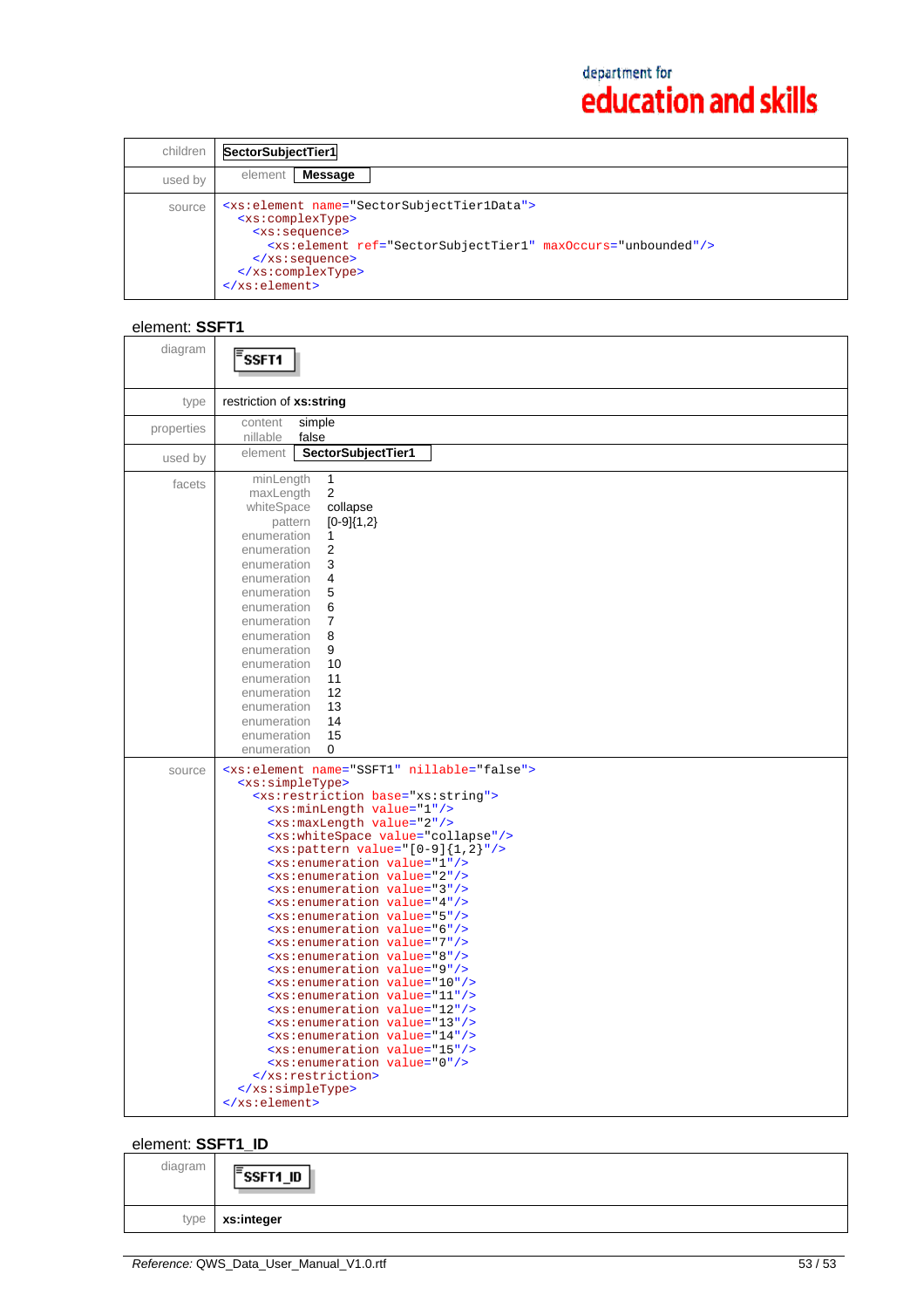| properties | content<br>nillable | simple<br>false                                                              |  |
|------------|---------------------|------------------------------------------------------------------------------|--|
| used by    | element             | SectorSubjectTier1                                                           |  |
| source     |                     | <xs:element name="SSFT1_ID" nillable="false" type="xs:integer"></xs:element> |  |

# element: **SSFT1Description**

| diagram    | <b>SSFT1Description</b>                                                                                                                                                                                                                                                                                                                                                                                                                                                                                                                                                                                                                                                                                                                                                                                                                                                                                                                                                                                                                                                                                                                                                                                                                                                                                                                                                                                                                                                                                                                                                                                                                                                                                                                                                                                                                                                                                                                                                                                                                                                                                                                                                                                                                                                         |  |
|------------|---------------------------------------------------------------------------------------------------------------------------------------------------------------------------------------------------------------------------------------------------------------------------------------------------------------------------------------------------------------------------------------------------------------------------------------------------------------------------------------------------------------------------------------------------------------------------------------------------------------------------------------------------------------------------------------------------------------------------------------------------------------------------------------------------------------------------------------------------------------------------------------------------------------------------------------------------------------------------------------------------------------------------------------------------------------------------------------------------------------------------------------------------------------------------------------------------------------------------------------------------------------------------------------------------------------------------------------------------------------------------------------------------------------------------------------------------------------------------------------------------------------------------------------------------------------------------------------------------------------------------------------------------------------------------------------------------------------------------------------------------------------------------------------------------------------------------------------------------------------------------------------------------------------------------------------------------------------------------------------------------------------------------------------------------------------------------------------------------------------------------------------------------------------------------------------------------------------------------------------------------------------------------------|--|
| type       | restriction of xs:string                                                                                                                                                                                                                                                                                                                                                                                                                                                                                                                                                                                                                                                                                                                                                                                                                                                                                                                                                                                                                                                                                                                                                                                                                                                                                                                                                                                                                                                                                                                                                                                                                                                                                                                                                                                                                                                                                                                                                                                                                                                                                                                                                                                                                                                        |  |
| properties | simple<br>content<br>nillable<br>false                                                                                                                                                                                                                                                                                                                                                                                                                                                                                                                                                                                                                                                                                                                                                                                                                                                                                                                                                                                                                                                                                                                                                                                                                                                                                                                                                                                                                                                                                                                                                                                                                                                                                                                                                                                                                                                                                                                                                                                                                                                                                                                                                                                                                                          |  |
| used by    | element<br>SectorSubjectTier1                                                                                                                                                                                                                                                                                                                                                                                                                                                                                                                                                                                                                                                                                                                                                                                                                                                                                                                                                                                                                                                                                                                                                                                                                                                                                                                                                                                                                                                                                                                                                                                                                                                                                                                                                                                                                                                                                                                                                                                                                                                                                                                                                                                                                                                   |  |
| facets     | minLength<br>1<br>maxLength<br>50<br>whiteSpace<br>preserve<br>Health, Public Services and Care<br>enumeration<br>enumeration<br>Science and Mathematics<br>Agriculture, Horticulture and Animal Care<br>enumeration<br>Engineering and Manufacturing Technologies<br>enumeration<br>Construction, Planning and the Built Environment<br>enumeration<br>Information and Communication Technology<br>enumeration<br><b>Retail and Commercial Enterprise</b><br>enumeration<br>Leisure, Travel and Tourism<br>enumeration<br>Arts, Media and Publishing<br>enumeration<br>History, Philosophy and Theology<br>enumeration<br>Social Sciences<br>enumeration                                                                                                                                                                                                                                                                                                                                                                                                                                                                                                                                                                                                                                                                                                                                                                                                                                                                                                                                                                                                                                                                                                                                                                                                                                                                                                                                                                                                                                                                                                                                                                                                                       |  |
|            | Languages, Literature and Culture<br>enumeration<br><b>Education and Training</b><br>enumeration<br>Preparation for Life and Work<br>enumeration<br>Business, Administration and Law<br>enumeration<br>enumeration<br>Unknown                                                                                                                                                                                                                                                                                                                                                                                                                                                                                                                                                                                                                                                                                                                                                                                                                                                                                                                                                                                                                                                                                                                                                                                                                                                                                                                                                                                                                                                                                                                                                                                                                                                                                                                                                                                                                                                                                                                                                                                                                                                   |  |
| source     | <xs:element name="SSFT1Description" nillable="false"><br/><xs:simpletype><br/><xs:annotation><br/><xs:documentation><br/>"SSFT1", "SST1Description"<br/>"1", "Health, Public Services and Care"<br/>"2", "Science and Mathematics"<br/>"3", "Agriculture, Horticulture and Animal Care"<br/>"4", "Engineering and Manufacturing Technologies"<br/>"5", "Construction, Planning and the Built Environment"<br/>"6", "Information and Communication Technology"<br/>"7", "Retail and Commercial Enterprise"<br/>"8", "Leisure, Travel and Tourism"<br/>"9", "Arts, Media and Publishing"<br/>"10", "History, Philosophy and Theology"<br/>"11", "Social Sciences"<br/>"12", "Languages, Literature and Culture"<br/>"13", "Education and Training"<br/>"14", "Preparation for Life and Work"<br/>"15", "Business, Administration and Law"<br/>"0", "Unknown"<br/></xs:documentation><br/></xs:annotation><br/><xs: base="xs: string" restriction=""><br/><xs:whitespace value="preserve"></xs:whitespace><br/><xs:minlength value="1"></xs:minlength><br/><xs:maxlength value="50"></xs:maxlength><br/><xs:enumeration value="Health, Public Services and Care"></xs:enumeration><br/><xs:enumeration value="Science and Mathematics"></xs:enumeration><br/><xs:enumeration value="Agriculture, Horticulture and Animal Care"></xs:enumeration><br/><xs:enumeration value="Engineering and Manufacturing Technologies"></xs:enumeration><br/><xs:enumeration value="Construction, Planning and the Built Environment"></xs:enumeration><br/><xs:enumeration value="Information and Communication Technology"></xs:enumeration><br/><xs:enumeration value="Retail and Commercial Enterprise"></xs:enumeration><br/><xs:enumeration value="Leisure, Travel and Tourism"></xs:enumeration><br/><xs:enumeration value="Arts, Media and Publishing"></xs:enumeration><br/><xs:enumeration value="History, Philosophy and Theology"></xs:enumeration><br/><xs:enumeration value="Social Sciences"></xs:enumeration><br/><xs:enumeration value="Languages, Literature and Culture"></xs:enumeration><br/><xs:enumeration value="Education and Training"></xs:enumeration><br/><xs:enumeration value="Preparation for Life and Work"></xs:enumeration></xs:></xs:simpletype></xs:element> |  |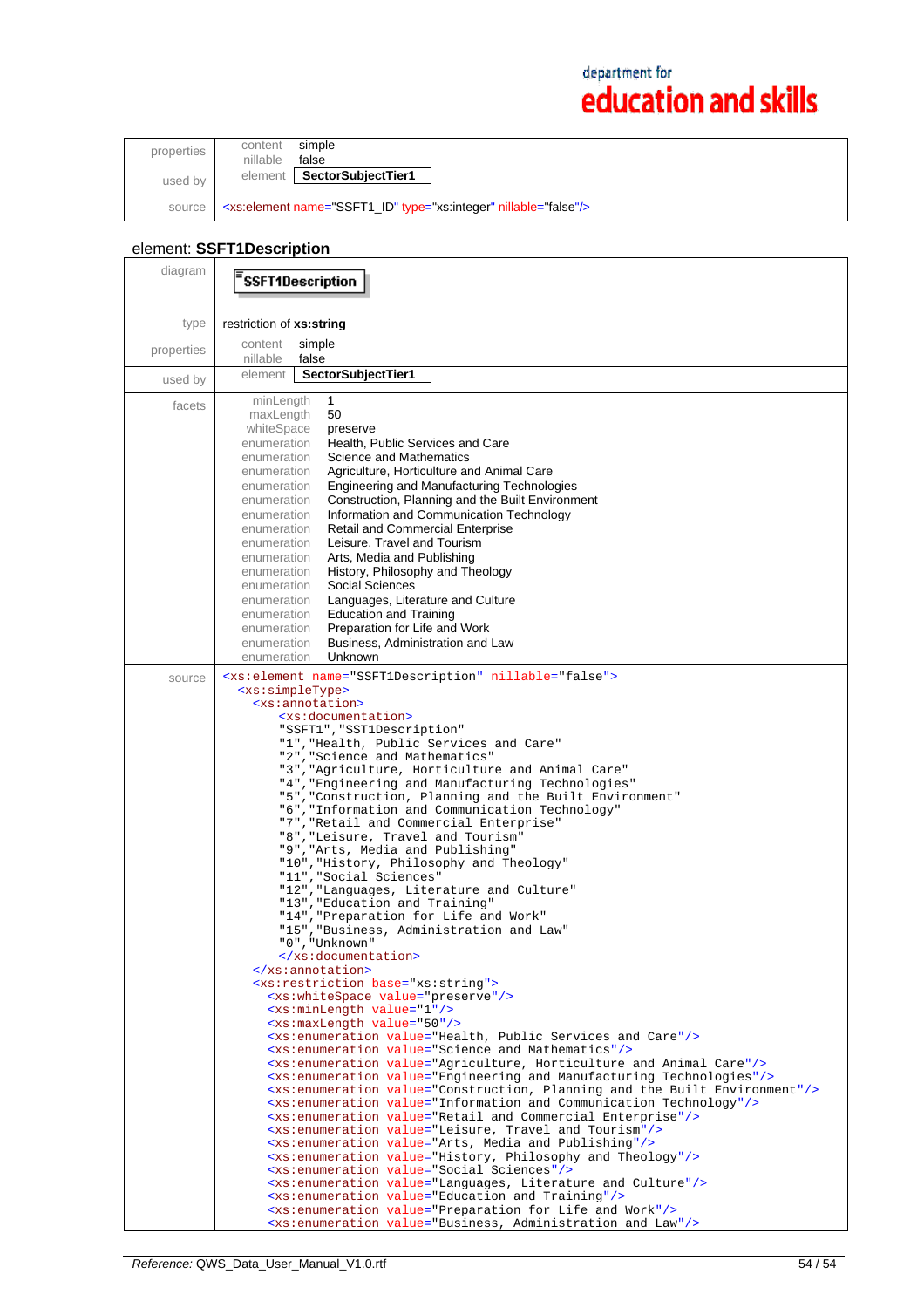|                                        | <xs:enumeration value="Unknown"></xs:enumeration> |
|----------------------------------------|---------------------------------------------------|
| $\langle x \rangle$ /xs: restriction>  |                                                   |
| $\langle x s : simpleType \rangle$     |                                                   |
| $\langle x s : \text{element} \rangle$ |                                                   |

## element: **Version**

| diagram    | $\mathsf{\bar{F}_{Version}}$                                                                                                                                                                                                                          |
|------------|-------------------------------------------------------------------------------------------------------------------------------------------------------------------------------------------------------------------------------------------------------|
| type       | restriction of xs:string                                                                                                                                                                                                                              |
| properties | simple<br>content<br>false<br>nillable                                                                                                                                                                                                                |
| used by    | Header<br>element                                                                                                                                                                                                                                     |
| facets     | $[0-9]{1,2}$ . $[0-9][0-9a-z]{0,2}$<br>pattern                                                                                                                                                                                                        |
| source     | <xs:element name="Version" nillable="false"><br/><xs:simpletype><br/><xs:restriction base="xs:string"><br/><math>\langle x s :</math>pattern value="[0-9]{1,2}\.[0-9][0-9a-z]{0,2}"/&gt;<br/></xs:restriction><br/></xs:simpletype><br/></xs:element> |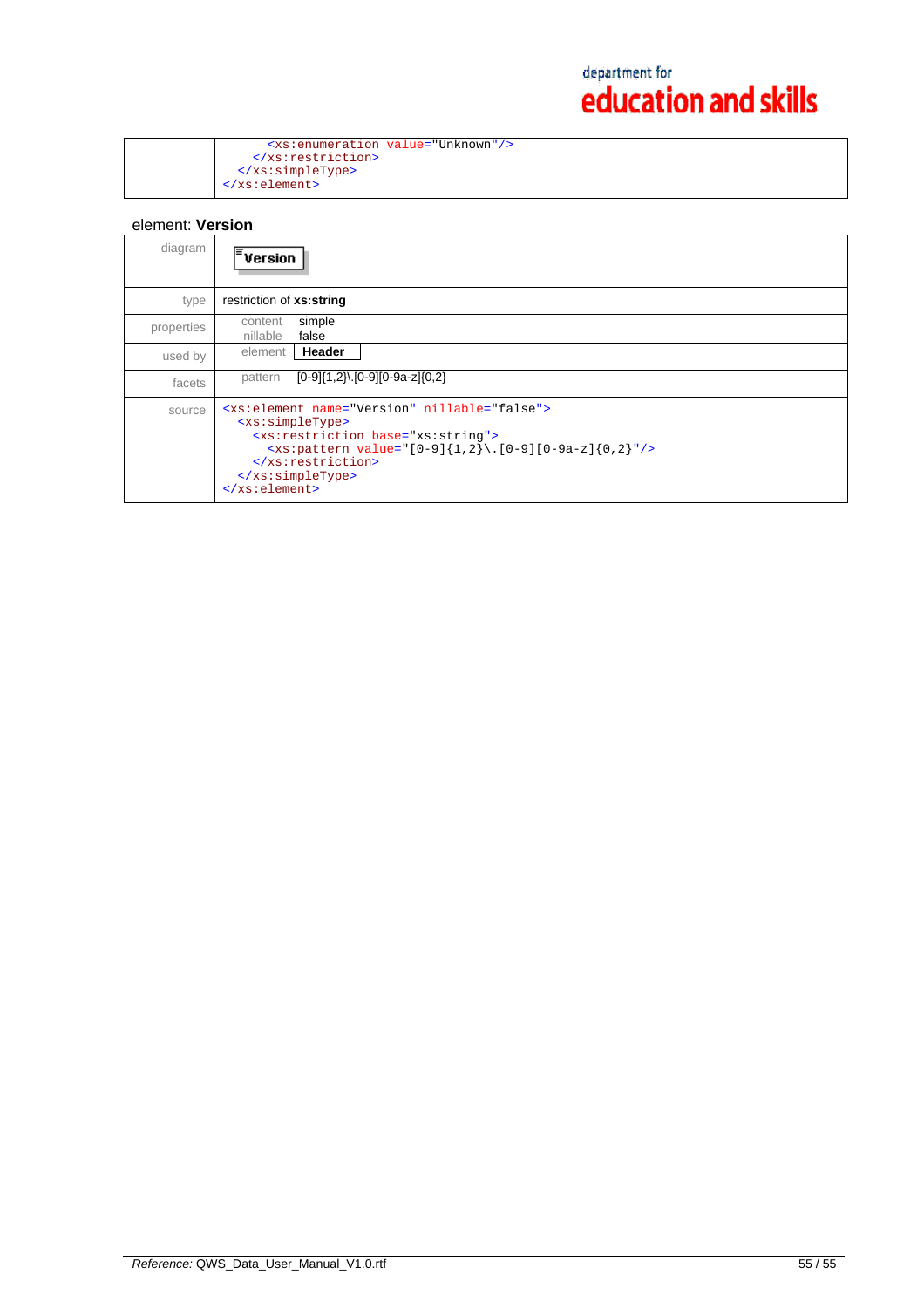## **4.7 QAN\_Map\_V1.0.xsd**

## **Figure 7: QAN\_Map\_V1.0 - Message Structure**



| Elements              |
|-----------------------|
| <b>DateTime</b>       |
| <b>EffectiveFrom</b>  |
| <b>EffectiveTo</b>    |
| <b>FileContent</b>    |
| Header                |
| LastUpdated           |
| Map                   |
| Map_ID                |
| <b>MapData</b>        |
| <b>MapDescription</b> |
| <b>MappingData</b>    |
| <b>Message</b>        |
| Version               |

### element: **DateTime**

| diagram    | $\overline{=}$ DateTime                                                       |
|------------|-------------------------------------------------------------------------------|
| type       | xs:dateTime                                                                   |
| properties | simple<br>content<br>false<br>nillable                                        |
| used by    | element   Header                                                              |
| source     | <xs:element name="DateTime" nillable="false" type="xs:dateTime"></xs:element> |

## element: **EffectiveFrom**

| diagram    | $E$ FffectiveFrom                                                              |
|------------|--------------------------------------------------------------------------------|
| type       | xs:date                                                                        |
| properties | simple<br>content<br>nillable<br>false                                         |
| used by    | <b>MapData</b><br>element                                                      |
| source     | <xs:element name="EffectiveFrom" nillable="false" type="xs:date"></xs:element> |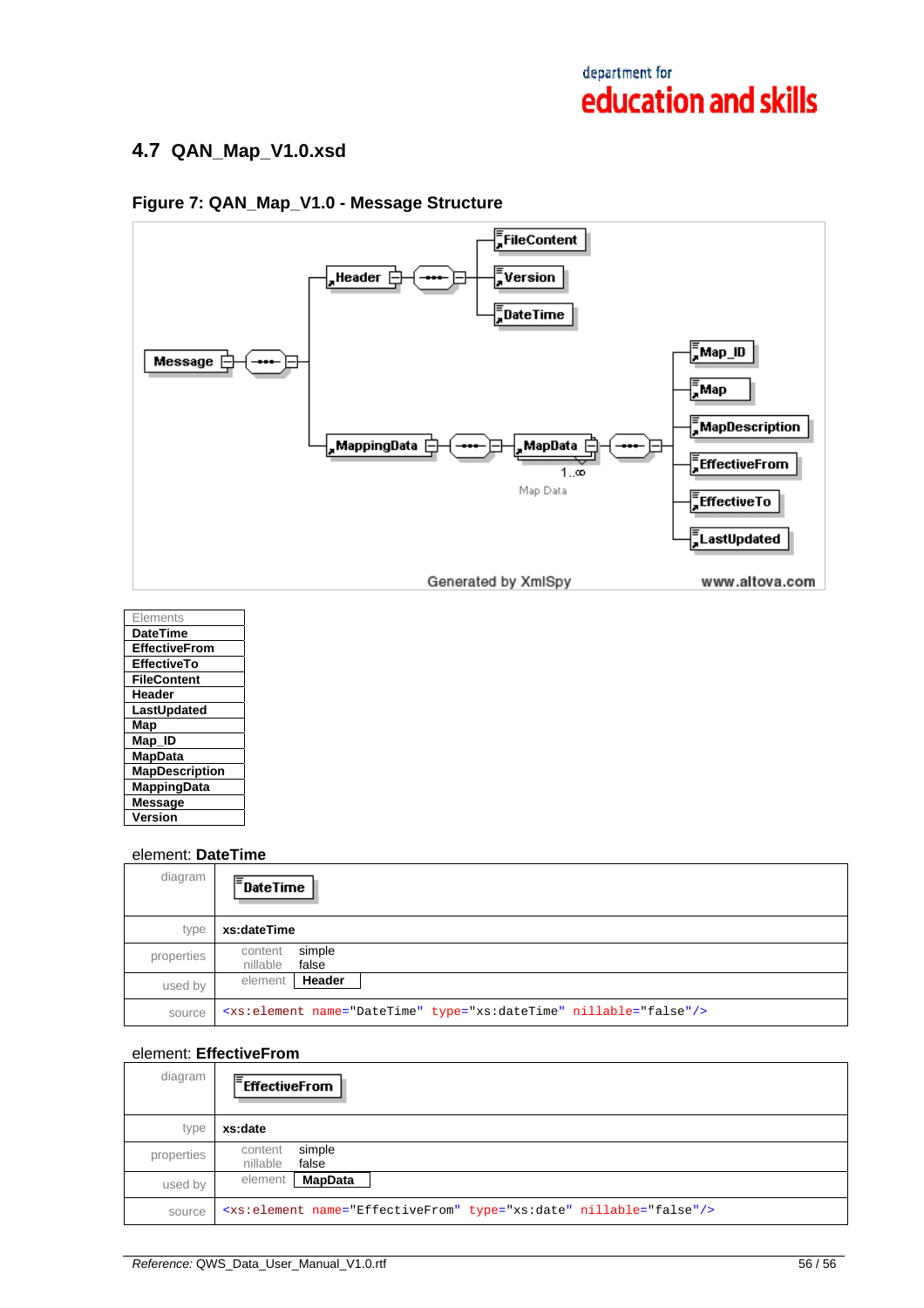## element: **EffectiveTo**

| diagram    | $F$ Effective To                                                             |
|------------|------------------------------------------------------------------------------|
| type       | xs:date                                                                      |
| properties | simple<br>content<br>nillable<br>false                                       |
| used by    | <b>MapData</b><br>element                                                    |
| source     | <xs:element name="EffectiveTo" nillable="false" type="xs:date"></xs:element> |

### element: **FileContent**

| diagram    | <sup>=</sup> FileContent                                                                                                                                                                                                                                                                                                                                          |
|------------|-------------------------------------------------------------------------------------------------------------------------------------------------------------------------------------------------------------------------------------------------------------------------------------------------------------------------------------------------------------------|
| type       | restriction of xs:string                                                                                                                                                                                                                                                                                                                                          |
| properties | simple<br>content<br>false<br>nillable                                                                                                                                                                                                                                                                                                                            |
| used by    | Header<br>element                                                                                                                                                                                                                                                                                                                                                 |
| facets     | minLength<br>maxLength<br>255<br>whiteSpace<br>preserve                                                                                                                                                                                                                                                                                                           |
| source     | <xs:element name="FileContent" nillable="false"><br/><xs:simpletype><br/><xs: base="xs: string" restriction=""><br/><xs:whitespace value="preserve"></xs:whitespace><br/><xs:minlength value="1"></xs:minlength><br/><xs:maxlength value="255"></xs:maxlength><br/><br/></xs:></xs:simpletype><br/><math>\langle x s : \text{element} \rangle</math></xs:element> |

### element: **Header**

| diagram    | FileContent<br>$\sqrt{\frac{1}{n}}$ Version<br>Header $\mathsf{F}$<br>$\bf{H}$<br>$\bar{=}$ DateTime                                                                                                                                                                                                                    |
|------------|-------------------------------------------------------------------------------------------------------------------------------------------------------------------------------------------------------------------------------------------------------------------------------------------------------------------------|
| properties | complex<br>content                                                                                                                                                                                                                                                                                                      |
| children   | <b>FileContent Version DateTime</b>                                                                                                                                                                                                                                                                                     |
| used by    | <b>Message</b><br>element                                                                                                                                                                                                                                                                                               |
| source     | <xs:element name="Header"><br/><xs:complextype><br/><xs:sequence><br/><xs:element ref="FileContent"></xs:element><br/><xs:element ref="Version"></xs:element><br/><xs:element ref="DateTime"></xs:element><br/><math>\langle x s : \text{sequence} \rangle</math><br/></xs:sequence></xs:complextype><br/></xs:element> |

## element: **LastUpdated**

| diagram    | $E$ LastUpdated                        |
|------------|----------------------------------------|
| type       | xs:date                                |
| properties | simple<br>content<br>nillable<br>false |
| used by    | <b>MapData</b><br>element              |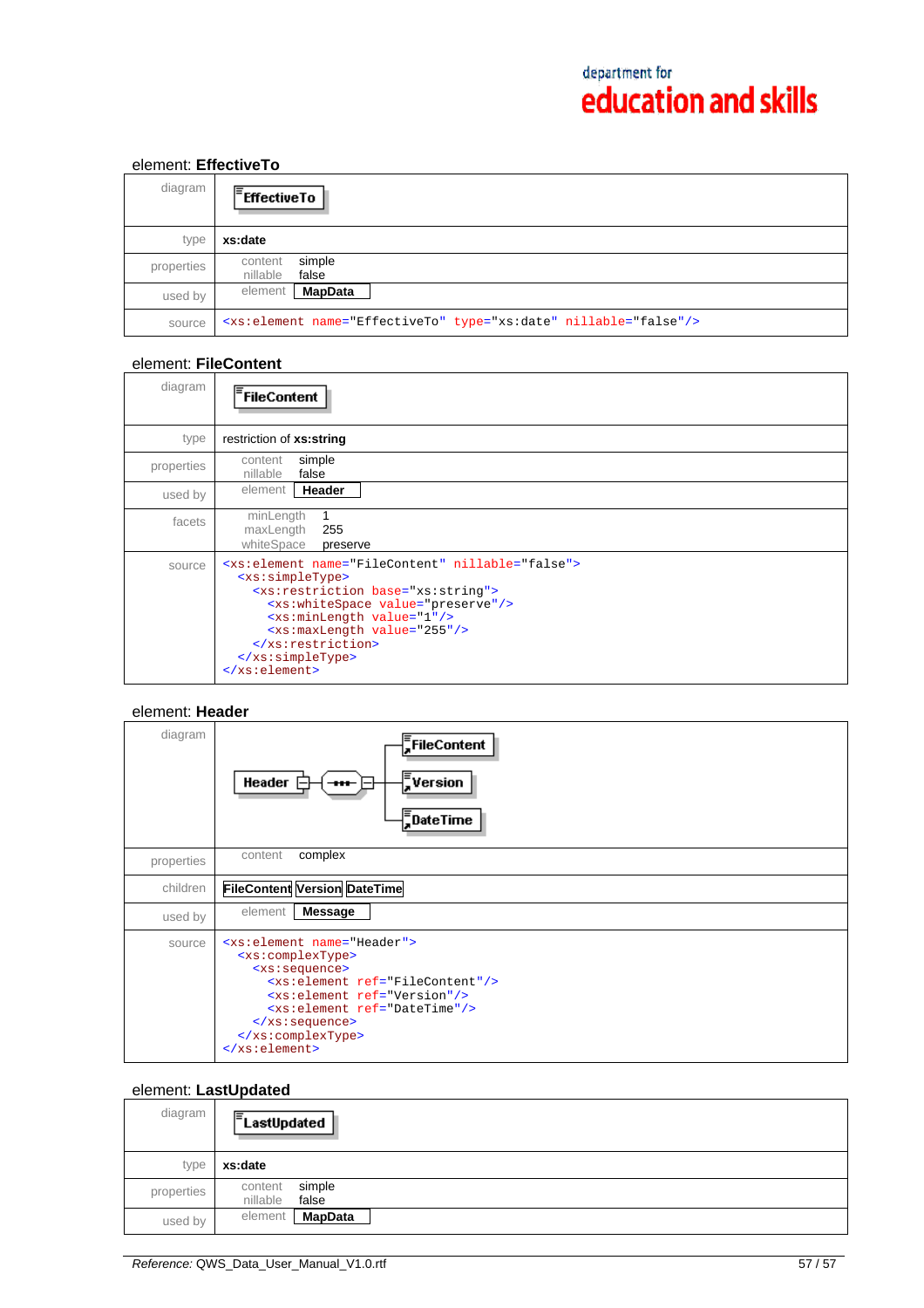source <xs:element name="LastUpdated" type="xs:date" nillable="false"/>

### element : **Map**

| diagram    | Map                                                                                                                                                                                                                                                                                                                                                                                                                                                          |
|------------|--------------------------------------------------------------------------------------------------------------------------------------------------------------------------------------------------------------------------------------------------------------------------------------------------------------------------------------------------------------------------------------------------------------------------------------------------------------|
| type       | restriction of xs:string                                                                                                                                                                                                                                                                                                                                                                                                                                     |
| properties | simple<br>content<br>nillable<br>false                                                                                                                                                                                                                                                                                                                                                                                                                       |
| used by    | <b>MapData</b><br>element                                                                                                                                                                                                                                                                                                                                                                                                                                    |
| facets     | 4<br>length<br>whiteSpace<br>collapse<br><b>LDCS</b><br>enumeration<br>LEAP<br>enumeration<br>Idcs<br>enumeration                                                                                                                                                                                                                                                                                                                                            |
| source     | <xs:element name="Map" nillable="false"><br/><xs:simpletype><br/><xs:restriction base="xs:string"><br/><xs:length value="4"></xs:length><br/><xs:whitespace value="collapse"></xs:whitespace><br/><xs:enumeration value="LDCS"></xs:enumeration><br/><xs:enumeration value="LEAP"></xs:enumeration><br/><xs:enumeration value="ldcs"></xs:enumeration><br/></xs:restriction><br/></xs:simpletype><br/><math>\langle xs : element \rangle</math></xs:element> |

### element: **Map\_ID**

| diagram    | $\overline{\overline{\phantom{a}}}$ Map_ID                                 |
|------------|----------------------------------------------------------------------------|
| type       | xs:integer                                                                 |
| properties | simple<br>content<br>nillable<br>false                                     |
| used by    | <b>MapData</b><br>element                                                  |
| source     | <xs:element name="Map_ID" nillable="false" type="xs:integer"></xs:element> |

## element : **MapData**

| diagram    | ∦<br>, Map_ID<br>$\frac{1}{2}$ Map<br>$\frac{1}{2}$ MapDescription<br>MapData<br><br>$\frac{F}{s}$ Effective From<br>Map Data<br>$\frac{1}{4}$ EffectiveTo<br><b>E</b> LastUpdated                        |
|------------|-----------------------------------------------------------------------------------------------------------------------------------------------------------------------------------------------------------|
| properties | complex<br>content                                                                                                                                                                                        |
| children   | Map_ID Map MapDescription EffectiveFrom EffectiveTo LastUpdated                                                                                                                                           |
| used by    | <b>MappingData</b><br>element                                                                                                                                                                             |
| annotation | documentation<br>Map Data                                                                                                                                                                                 |
| source     | <xs:element name="MapData"><br/><xs:annotation><br/><xs:documentation>Map Data</xs:documentation><br/></xs:annotation><br/><xs:complextype><br/><xs:sequence></xs:sequence></xs:complextype></xs:element> |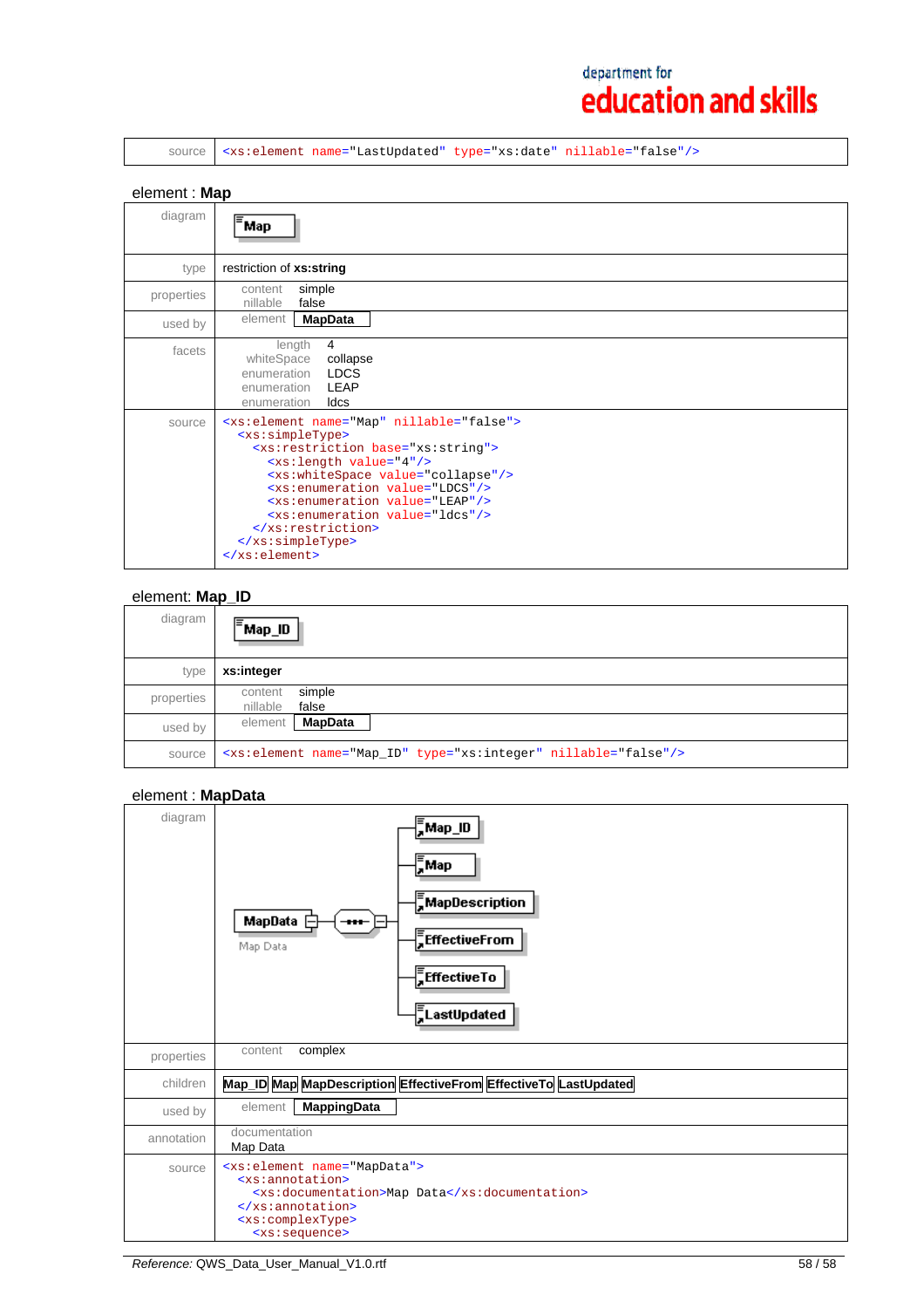|                                        | <xs:element ref="Map_ID"></xs:element>         |
|----------------------------------------|------------------------------------------------|
|                                        | <xs:element ref="Map"></xs:element>            |
|                                        | <xs:element ref="MapDescription"></xs:element> |
|                                        | <xs:element ref="EffectiveFrom"></xs:element>  |
|                                        | <xs:element ref="EffectiveTo"></xs:element>    |
|                                        | <xs:element ref="LastUpdated"></xs:element>    |
| $\langle xs : \text{sequence} \rangle$ |                                                |
|                                        |                                                |
|                                        |                                                |
|                                        |                                                |

## element : **MapDescription**

| diagram    | <b>MapDescription</b>                                                                                                                                                                                                                                                                                                                                                                                                                                                                                                                                                                                                                                                                                                                                                                                                                                                                                                                            |
|------------|--------------------------------------------------------------------------------------------------------------------------------------------------------------------------------------------------------------------------------------------------------------------------------------------------------------------------------------------------------------------------------------------------------------------------------------------------------------------------------------------------------------------------------------------------------------------------------------------------------------------------------------------------------------------------------------------------------------------------------------------------------------------------------------------------------------------------------------------------------------------------------------------------------------------------------------------------|
| type       | restriction of xs:string                                                                                                                                                                                                                                                                                                                                                                                                                                                                                                                                                                                                                                                                                                                                                                                                                                                                                                                         |
| properties | simple<br>content<br>nillable<br>false                                                                                                                                                                                                                                                                                                                                                                                                                                                                                                                                                                                                                                                                                                                                                                                                                                                                                                           |
| used by    | element<br><b>MapData</b>                                                                                                                                                                                                                                                                                                                                                                                                                                                                                                                                                                                                                                                                                                                                                                                                                                                                                                                        |
| facets     | minLength<br>$\mathbf{1}$<br>40<br>maxLength<br>whiteSpace<br>preserve<br>enumeration LearnDirect Classification System Coding<br>enumeration SCAAT General Qualifications Coding<br><b>Temporary LDCS Coding</b><br>enumeration                                                                                                                                                                                                                                                                                                                                                                                                                                                                                                                                                                                                                                                                                                                 |
| source     | <xs:element name="MapDescription" nillable="false"><br/><xs:simpletype><br/><xs:annotation><br/><xs:documentation><br/>"Map", "MapDescription"<br/>"LDCS", "LearnDirect Classification System Coding"<br/>"LEAP", "SCAAT General Qualifications Coding"<br/>"ldcs", "SCAAT General Qualifications Coding"<br/><math>\langle x s :</math>documentation&gt;<br/><math>\langle x \rangle</math> xs: annotation&gt;<br/><xs:restriction base="xs:string"><br/><xs:whitespace value="preserve"></xs:whitespace><br/><xs:minlength value="1"></xs:minlength><br/><xs:maxlength value="40"></xs:maxlength><br/><xs:enumeration value="LearnDirect Classification System Coding"></xs:enumeration><br/><xs:enumeration value="SCAAT General Qualifications Coding"></xs:enumeration><br/><xs:enumeration value="Temporary LDCS Coding"></xs:enumeration><br/></xs:restriction><br/></xs:documentation></xs:annotation></xs:simpletype><br/></xs:element> |

## element : **MappingData**

| diagram    | ,MapData ⊞<br>MappingData<br><br>1…∞<br>Map Data                                                                                                                                                                                                                                                      |
|------------|-------------------------------------------------------------------------------------------------------------------------------------------------------------------------------------------------------------------------------------------------------------------------------------------------------|
| properties | complex<br>content                                                                                                                                                                                                                                                                                    |
| children   | <b>MapData</b>                                                                                                                                                                                                                                                                                        |
| used by    | element<br><b>Message</b>                                                                                                                                                                                                                                                                             |
| source     | <xs:element name="MappingData"><br/><xs:complextype><br/><xs:sequence><br/><xs:element maxoccurs="unbounded" ref="MapData"></xs:element><br/><math>\langle xs : \text{sequence} \rangle</math><br/></xs:sequence></xs:complextype><br/><math>\langle x s : \text{element} \rangle</math></xs:element> |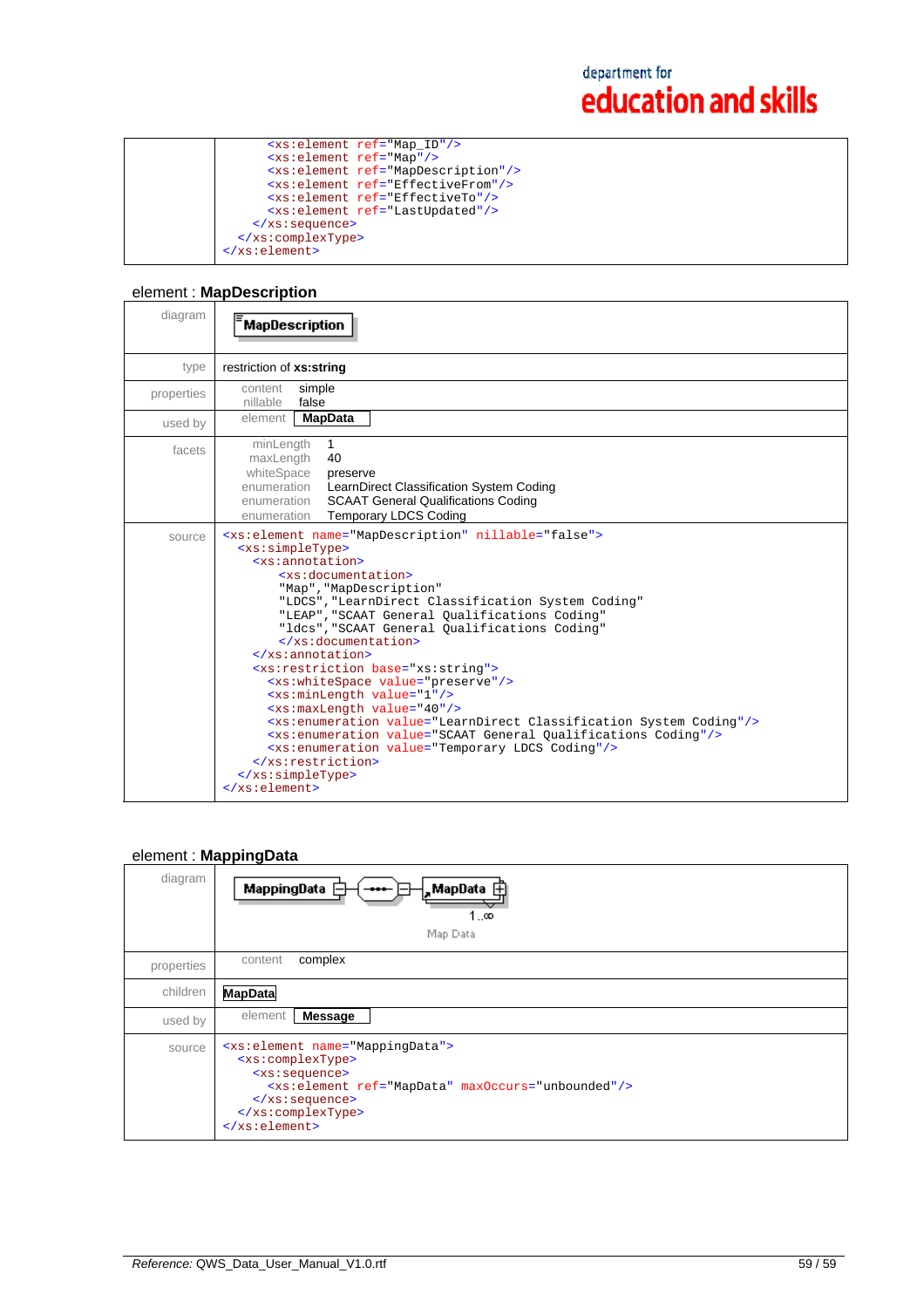| element: Message |                                                                                                                                                                                                                                                                                                                    |
|------------------|--------------------------------------------------------------------------------------------------------------------------------------------------------------------------------------------------------------------------------------------------------------------------------------------------------------------|
| diagram          | $\parallel$ , Header $\Box$<br>Message<br>$\blacksquare$                                                                                                                                                                                                                                                           |
| properties       | complex<br>content                                                                                                                                                                                                                                                                                                 |
| children         | <b>Header MappingData</b>                                                                                                                                                                                                                                                                                          |
| source           | <xs:element name="Message"><br/><xs:complextype><br/><xs:sequence><br/><xs:element ref="Header"></xs:element><br/><xs:element ref="MappingData"></xs:element><br/><math>\langle xs : \text{sequence} \rangle</math><br/></xs:sequence></xs:complextype><br/><math>\langle xs : element \rangle</math></xs:element> |

## element: **Version**

| diagram    | $\varepsilon$ version                                                                                                                                                                                                                                                             |
|------------|-----------------------------------------------------------------------------------------------------------------------------------------------------------------------------------------------------------------------------------------------------------------------------------|
| type       | restriction of xs:string                                                                                                                                                                                                                                                          |
| properties | simple<br>content<br>false<br>nillable                                                                                                                                                                                                                                            |
| used by    | Header<br>element                                                                                                                                                                                                                                                                 |
| facets     | $[0-9]{1,2}$ .[0-9][0-9a-z]{0,2}<br>pattern                                                                                                                                                                                                                                       |
| source     | <xs:element name="Version" nillable="false"><br/><xs:simpletype><br/><xs:restriction base="xs:string"><br/><xs:pattern value="[0-9]{1,2}\.[0-9][0-9a-z]{0,2}"></xs:pattern><br/></xs:restriction><br/></xs:simpletype><br/><math>\langle xs : element \rangle</math></xs:element> |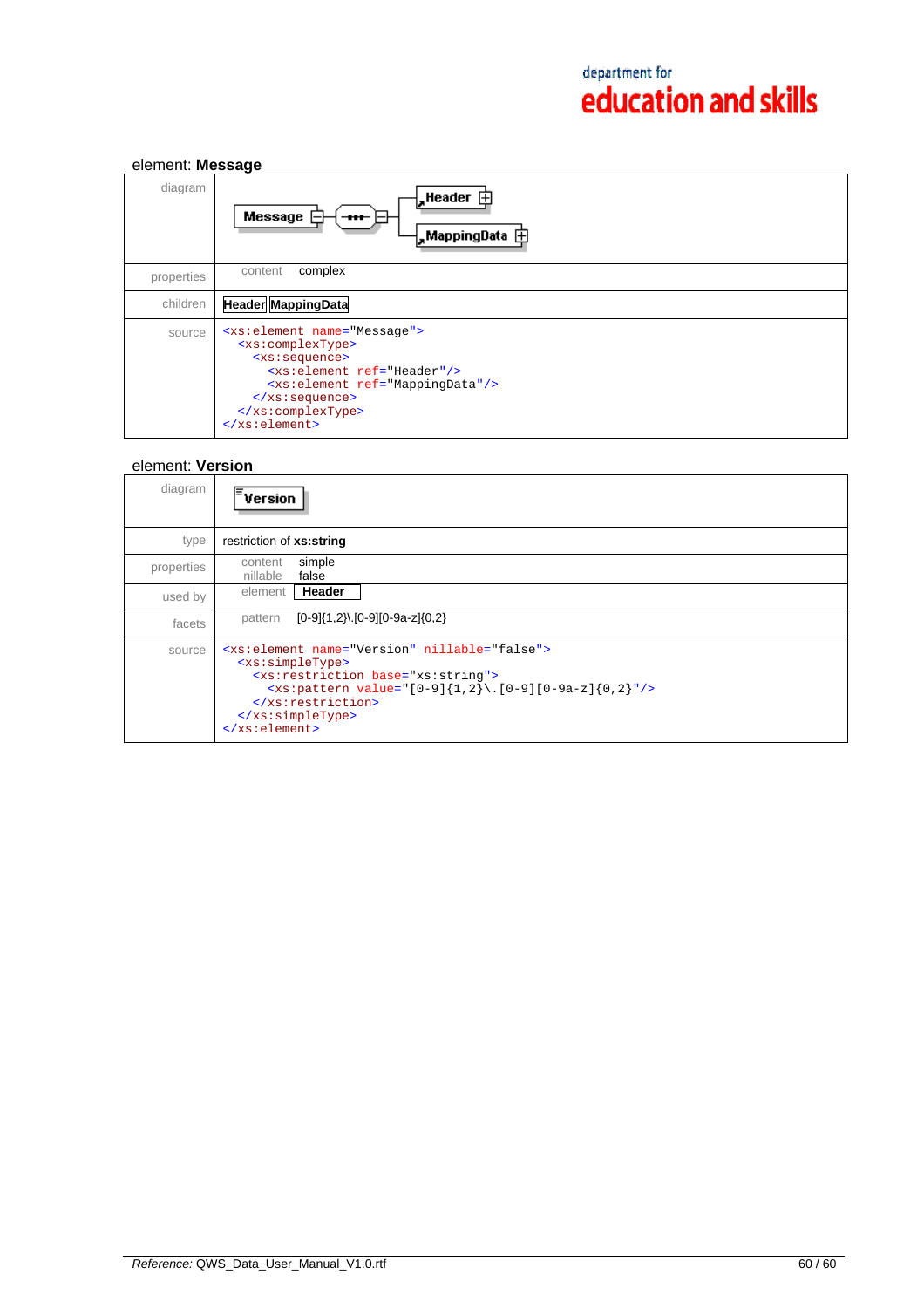## **4.8 QAN\_QualTypePoints\_V1.2.xsd**



## **Figure 8: QAN\_QualTypePoints\_V1.2 - Message Structure**

| Flements                       |
|--------------------------------|
| <b>DateTime</b>                |
| FileContent                    |
| <b>GradePoints</b>             |
| Header                         |
| Message                        |
| QCA Pts                        |
| QualGrade                      |
| <b>QualificationTypePoints</b> |
| QualType_ID                    |
| <b>UCAS Pts</b>                |
| Version                        |

### element: **DateTime**

| diagram    | $\mathsf{F}_{\mathsf{DateTime}}$                                              |
|------------|-------------------------------------------------------------------------------|
| type       | xs:dateTime                                                                   |
| properties | simple<br>content<br>nillable<br>false                                        |
| used by    | Header<br>element                                                             |
| source     | <xs:element name="DateTime" nillable="false" type="xs:dateTime"></xs:element> |

### element: **FileContent**

| diagram    | FileContent                                                                                                                                                                                                                                                                                                 |
|------------|-------------------------------------------------------------------------------------------------------------------------------------------------------------------------------------------------------------------------------------------------------------------------------------------------------------|
| type       | restriction of xs:string                                                                                                                                                                                                                                                                                    |
| properties | simple<br>content<br>nillable<br>false                                                                                                                                                                                                                                                                      |
| used by    | Header<br>element                                                                                                                                                                                                                                                                                           |
| facets     | minLength<br>1<br>maxLength<br>255<br>whiteSpace<br>preserve                                                                                                                                                                                                                                                |
| source     | <xs:element name="FileContent" nillable="false"><br/><xs:simpletype><br/><xs: base="xs: string" restriction=""><br/><xs:whitespace value="preserve"></xs:whitespace><br/><xs:minlength value="1"></xs:minlength><br/><xs:maxlength value="255"></xs:maxlength><br/><br/></xs:></xs:simpletype></xs:element> |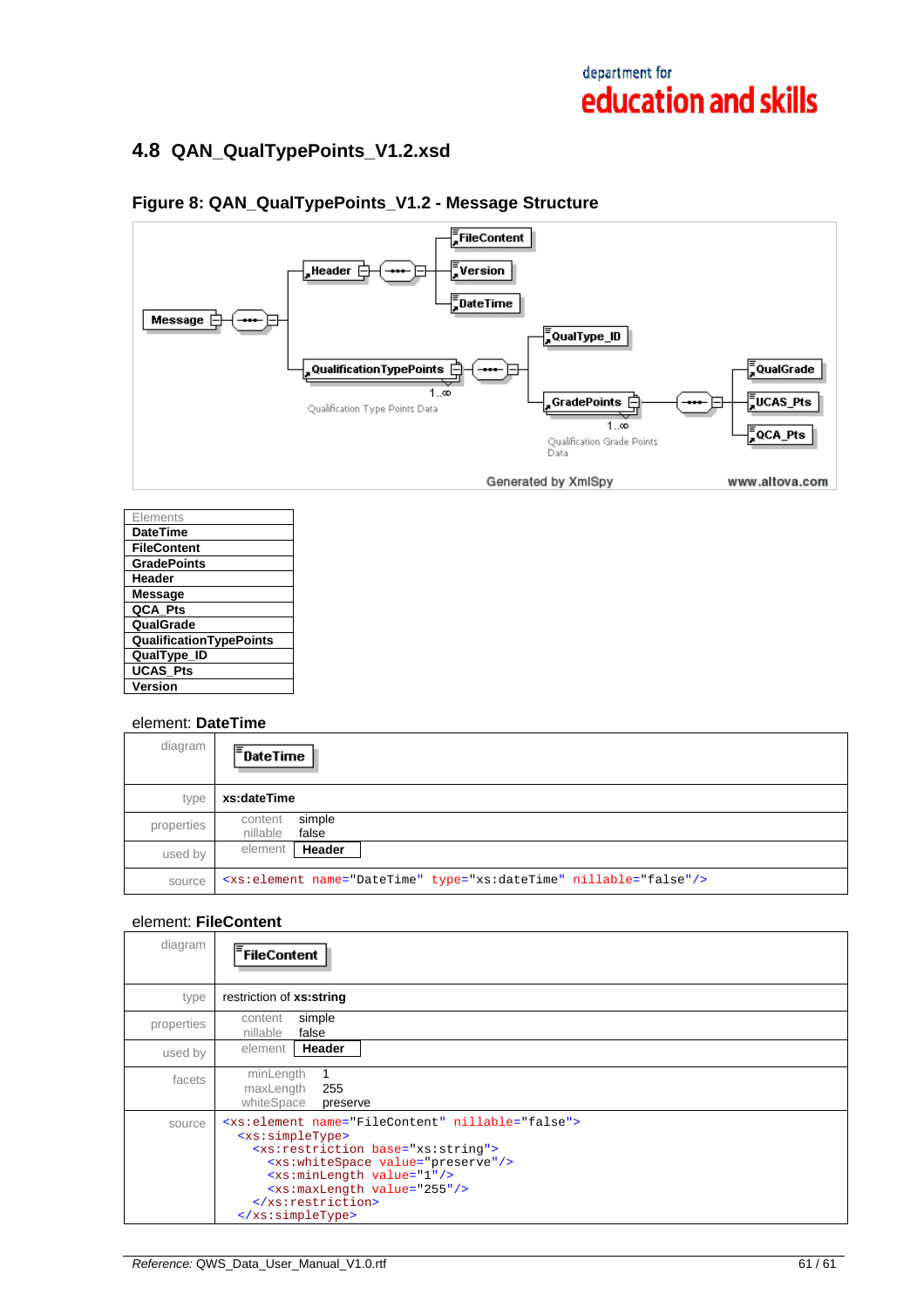</xs:element>



#### element: **Header**



#### element: **Message**

| diagram    | $\frac{1}{2}$ Header $\dot{\boxplus}$<br>Message<br>$\frac{1}{2}$ QualificationTypePoints $\Box$<br>1…∞<br>Qualification Type Points Data |
|------------|-------------------------------------------------------------------------------------------------------------------------------------------|
| properties | complex<br>content                                                                                                                        |
| children   | <b>Header QualificationTypePoints</b>                                                                                                     |
| source     | <xs:element name="Message"><br/><xs:complextype></xs:complextype></xs:element>                                                            |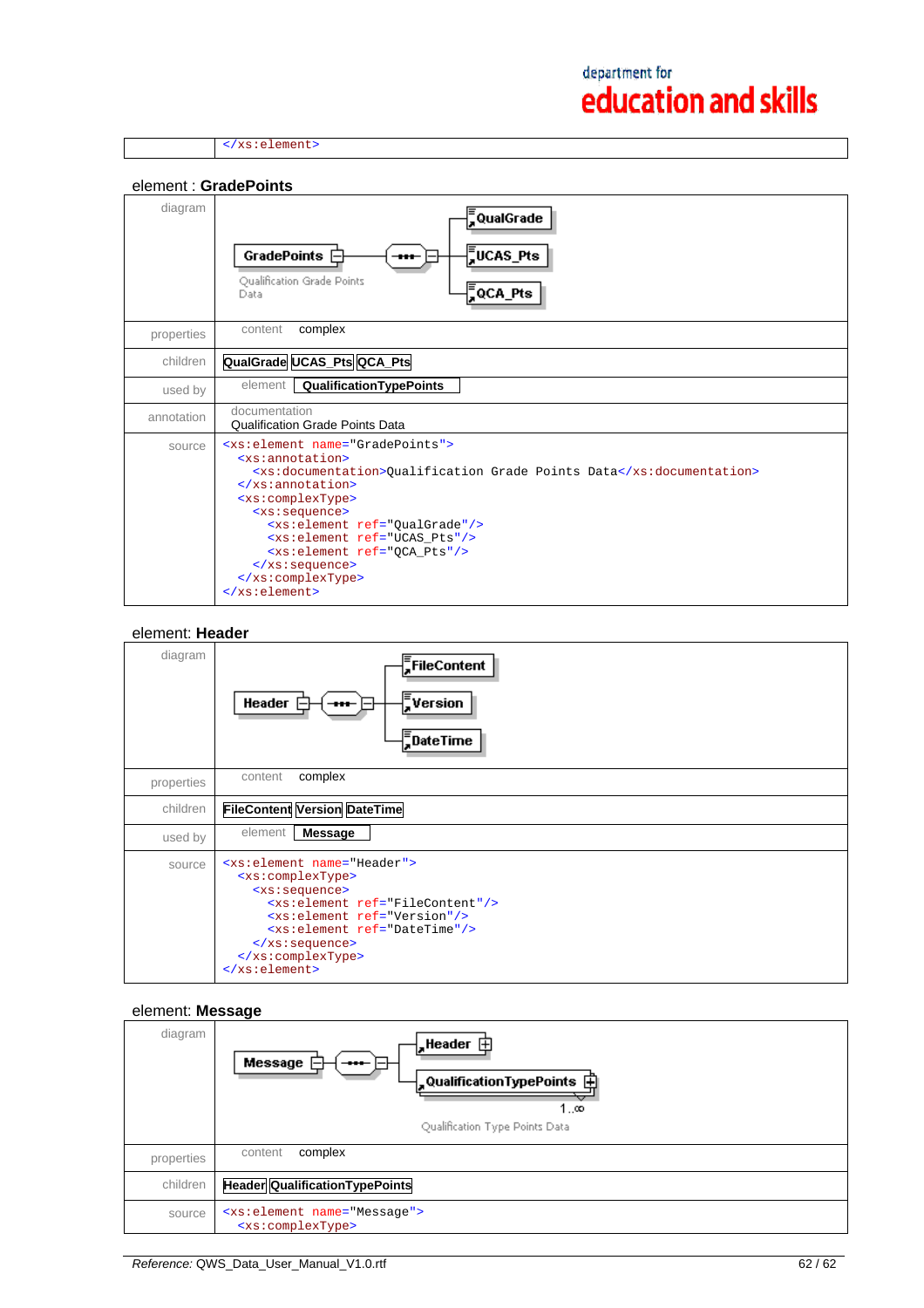# element : **QCA\_Pts**

| diagram    | <sup> ≡</sup> QCA_Pts                                                                                                                                                                                                                                                                                              |
|------------|--------------------------------------------------------------------------------------------------------------------------------------------------------------------------------------------------------------------------------------------------------------------------------------------------------------------|
| type       | restriction of xs:float                                                                                                                                                                                                                                                                                            |
| properties | simple<br>content<br>nillable<br>false                                                                                                                                                                                                                                                                             |
| used by    | <b>GradePoints</b><br>element                                                                                                                                                                                                                                                                                      |
| facets     | $\Omega$<br>minInclusive<br>maxinclusive<br>1500                                                                                                                                                                                                                                                                   |
| source     | <xs:element name="QCA_Pts" nillable="false"><br/><xs:simpletype><br/><xs:restriction base="xs:float"><br/><xs:mininclusive value="0"></xs:mininclusive><br/><xs:maxinclusive value="1500"></xs:maxinclusive><br/></xs:restriction><br/></xs:simpletype><br/><math>\langle xs : element \rangle</math></xs:element> |

## element : **QualGrade**

| diagram    | <sup>:</sup> QualGrade                                                                                                                                                                                                                                                                                                                                                                                                                        |
|------------|-----------------------------------------------------------------------------------------------------------------------------------------------------------------------------------------------------------------------------------------------------------------------------------------------------------------------------------------------------------------------------------------------------------------------------------------------|
| type       | restriction of xs:string                                                                                                                                                                                                                                                                                                                                                                                                                      |
| properties | simple<br>content<br>nillable<br>false                                                                                                                                                                                                                                                                                                                                                                                                        |
| used by    | <b>GradePoints</b><br>element                                                                                                                                                                                                                                                                                                                                                                                                                 |
| facets     | minLength<br>maxLength<br>3<br>whiteSpace<br>collapse<br>[0-9A-Z*]{1,3}<br>pattern                                                                                                                                                                                                                                                                                                                                                            |
| source     | <xs:element name="QualGrade" nillable="false"><br/><xs:simpletype><br/><xs:restriction base="xs:string"><br/><xs:minlength value="1"></xs:minlength><br/><xs:maxlength value="3"></xs:maxlength><br/><xs:whitespace value="collapse"></xs:whitespace><br/><math><xs< math="">: pattern value="[0-9A-Z*]{1,3}"/&gt;<br/></xs<></math></xs:restriction><br/></xs:simpletype><br/><math>\langle x s : \text{element} \rangle</math></xs:element> |

## element: **QualificationTypePoints**

| diagram    | , QualType_ID<br>Qualification Type Points $\Box$<br><br>Qualification Type Points Data<br>1…∞<br>Qualification Grade Points<br>Data |  |
|------------|--------------------------------------------------------------------------------------------------------------------------------------|--|
| properties | complex<br>content                                                                                                                   |  |
| children   | <b>QualType_ID GradePoints</b>                                                                                                       |  |
| used by    | Message<br>element                                                                                                                   |  |
| annotation | documentation<br>Qualification Type Points Data                                                                                      |  |
| source     | <xs:element name="QualificationTypePoints"><br/><xs:annotation></xs:annotation></xs:element>                                         |  |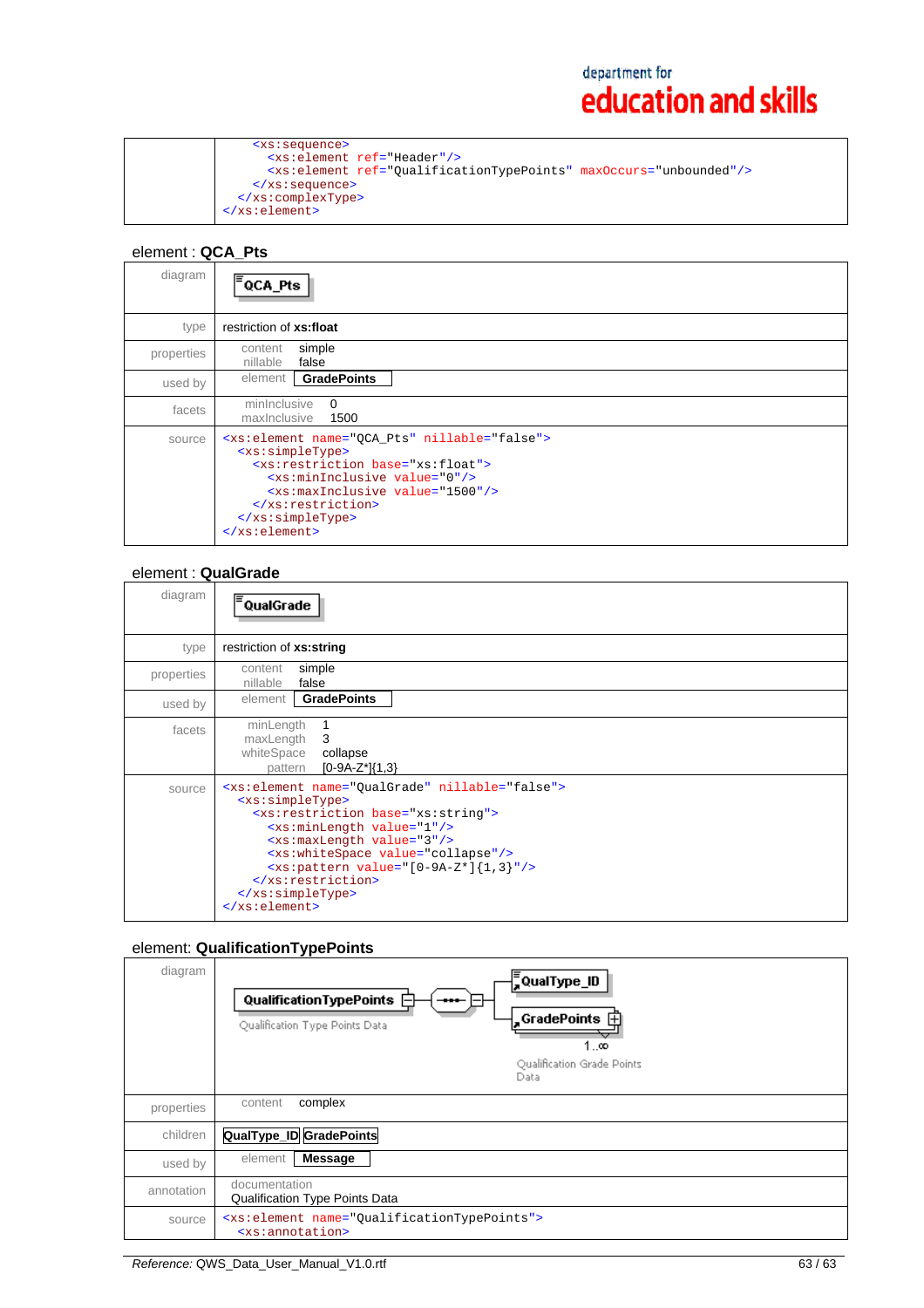```
 <xs:documentation>Qualification Type Points Data</xs:documentation>
  </xs:annotation>
  <xs:complexType>
 <xs:sequence>
 <xs:element ref="QualType_ID"/>
 <xs:element ref="GradePoints" maxOccurs="unbounded"/>
    </xs:sequence>
  </xs:complexType>
</xs:element>
```
## element: **QualType\_ID**

| diagram    | lΞ<br><sup>:</sup> QualType_ID_                                                 |  |
|------------|---------------------------------------------------------------------------------|--|
| type       | xs:integer                                                                      |  |
| properties | simple<br>content<br>nillable<br>false                                          |  |
| used by    | element   QualificationTypePoints                                               |  |
| source     | <xs:element name="QualType_ID" nillable="false" type="xs:integer"></xs:element> |  |

### element: **UCAS\_Pts**

| diagram    | FUCAS_Pts                                                                                                                                                                                                                                                                                                                    |
|------------|------------------------------------------------------------------------------------------------------------------------------------------------------------------------------------------------------------------------------------------------------------------------------------------------------------------------------|
| type       | restriction of xs:integer                                                                                                                                                                                                                                                                                                    |
| properties | simple<br>content<br>nillable<br>false                                                                                                                                                                                                                                                                                       |
| used by    | element<br><b>GradePoints</b>                                                                                                                                                                                                                                                                                                |
| facets     | $\Omega$<br>mininclusive<br>800<br>maxinclusive                                                                                                                                                                                                                                                                              |
| source     | <xs:element name="UCAS_Pts" nillable="false"><br/><xs:simpletype><br/><xs:restriction base="xs:integer"><br/><xs:mininclusive value="0"></xs:mininclusive><br/><xs:maxinclusive value="800"></xs:maxinclusive><br/></xs:restriction><br/></xs:simpletype><br/><math>\langle x s : \text{element} \rangle</math></xs:element> |

#### element: **Version**

| diagram    | <b>Version</b>                                                                                                                                                                                                                                                              |
|------------|-----------------------------------------------------------------------------------------------------------------------------------------------------------------------------------------------------------------------------------------------------------------------------|
| type       | restriction of xs:string                                                                                                                                                                                                                                                    |
| properties | simple<br>content<br>false<br>nillable                                                                                                                                                                                                                                      |
| used by    | Header<br>element                                                                                                                                                                                                                                                           |
| facets     | $[0-9]{1,2}$ . $[0-9][0-9a-z]{0,2}$<br>pattern                                                                                                                                                                                                                              |
| source     | <xs:element name="Version" nillable="false"><br/><xs:simpletype><br/><xs: base="xs: string" restriction=""><br/><xs:pattern value="[0-9]{1,2}\.[0-9][0-9a-z]{0,2}"></xs:pattern><br/><br/></xs:></xs:simpletype><br/><math>\langle xs : element \rangle</math></xs:element> |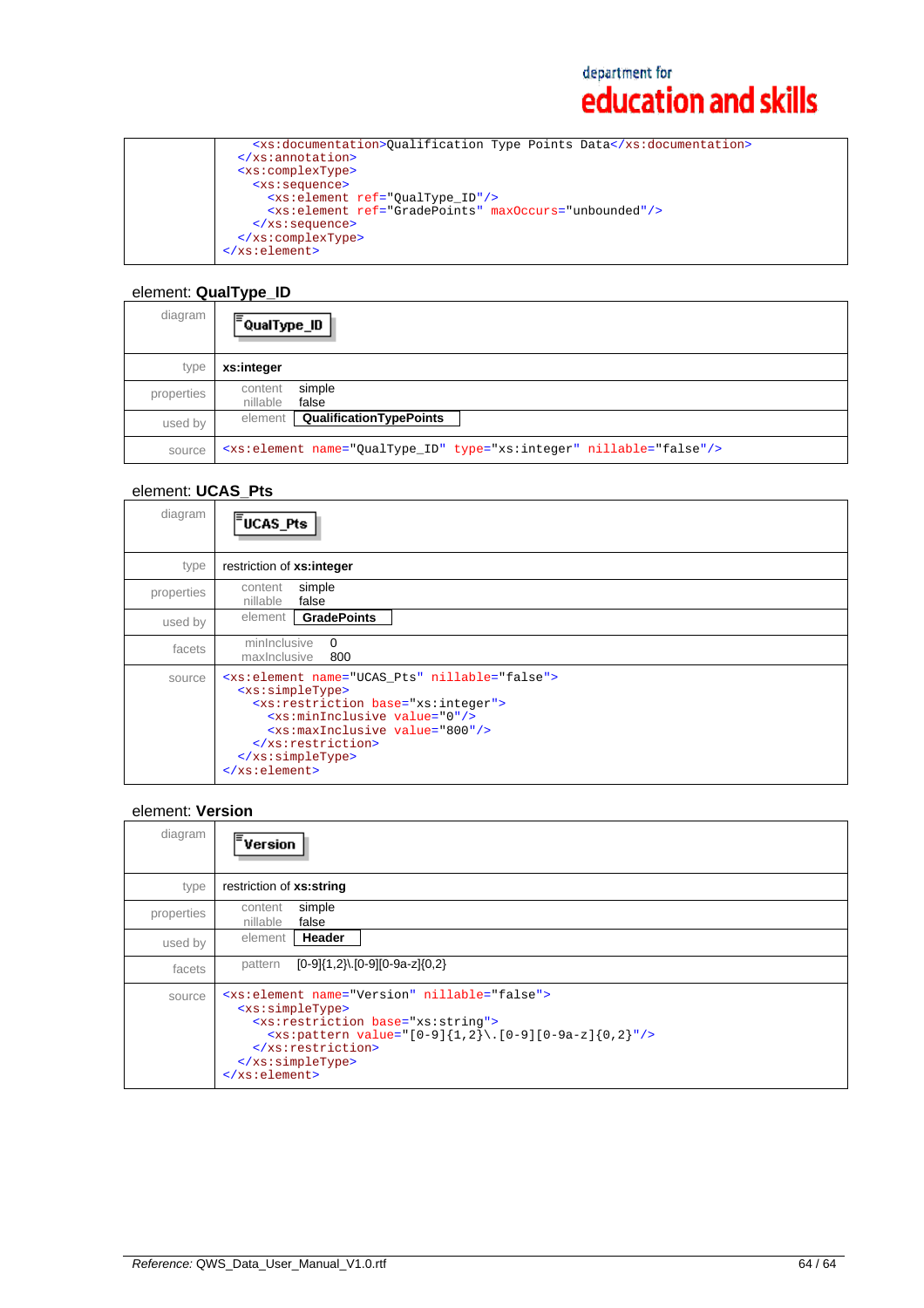## **5. Text Files**

In addition to the XML data files, the data are also provided in a series of comma separated value (CSV) files. These files have no associated schema files. Users should refer to the appropriate XML schema files for field validation information.

Note: The CSV files should not be opened or processed using a spreadsheet program as they will not treat code values containing zeros correctly – the files should either be opened in a dedicated text editor or imported into a database.

The following sections provide field order information for each of the CSV data files:

| <b>Section</b> | Data                             | <b>CSV Data Filename</b>    |
|----------------|----------------------------------|-----------------------------|
| 5.1            | <b>QAN Main Data</b>             | QAN_Main_V1.1.csv           |
| 5.2            | Awarding Body                    | QAN_AB_V1.0.csv             |
| 5.3            | <b>Qualification Type</b>        | QAN_QualType_V1.0.csv       |
| 5.4            | Discount Code                    | QAN_DiscCode_V1.1.csv       |
| 5.5            | Sector Subject Framework Tier 2  | QAN_SSFT2_V1.1.csv          |
| 5.6            | Sector Subject Framework Tier 1  | OAN SSFT1_V1.1.csv          |
| 5.7            | <b>Discount Code Mapping</b>     | QAN_Map_V1.0.csv            |
| 5.8            | <b>Qualification Type Points</b> | QAN QualTypePoints V1.2.csv |

## **5.1 QAN\_Main\_V1.1.csv**

| <b>Field</b> | <b>Field Name</b>   | <b>Type</b>  |
|--------------|---------------------|--------------|
| 01           | QAN ID              | INT          |
| 02           | QAN                 | CHAR(8)      |
| 03           | AB                  | CHAR(3)      |
| 04           | QualType            | VARCHAR(3)   |
| 05           | Map                 | CHAR(4)      |
| 06           | <b>DiscCode</b>     | VARCHAR(4)   |
| 07           | QualificationTitle  | VARCHAR(165) |
| 08           | QualShortTitle      | VARCHAR(55)  |
| 09           | <b>AccStartDate</b> | <b>DATE</b>  |
| 10           | AccEndDate          | DATE         |
| 11           | CertEndDate         | <b>DATE</b>  |
| 12           | AppStartDate        | <b>DATE</b>  |
| 13           | AppEndDate          | <b>DATE</b>  |
| 14           | SSFT <sub>2</sub>   | VARCHAR(4)   |
| 15           | SSFT1               | VARCHAR(2)   |
| 16           | <b>NQF</b>          | VARCHAR(8)   |
| 17           | EffectiveFrom       | <b>DATE</b>  |
| 18           | <b>EffectiveTo</b>  | <b>DATE</b>  |
| 19           | LastUpdated         | <b>DATE</b>  |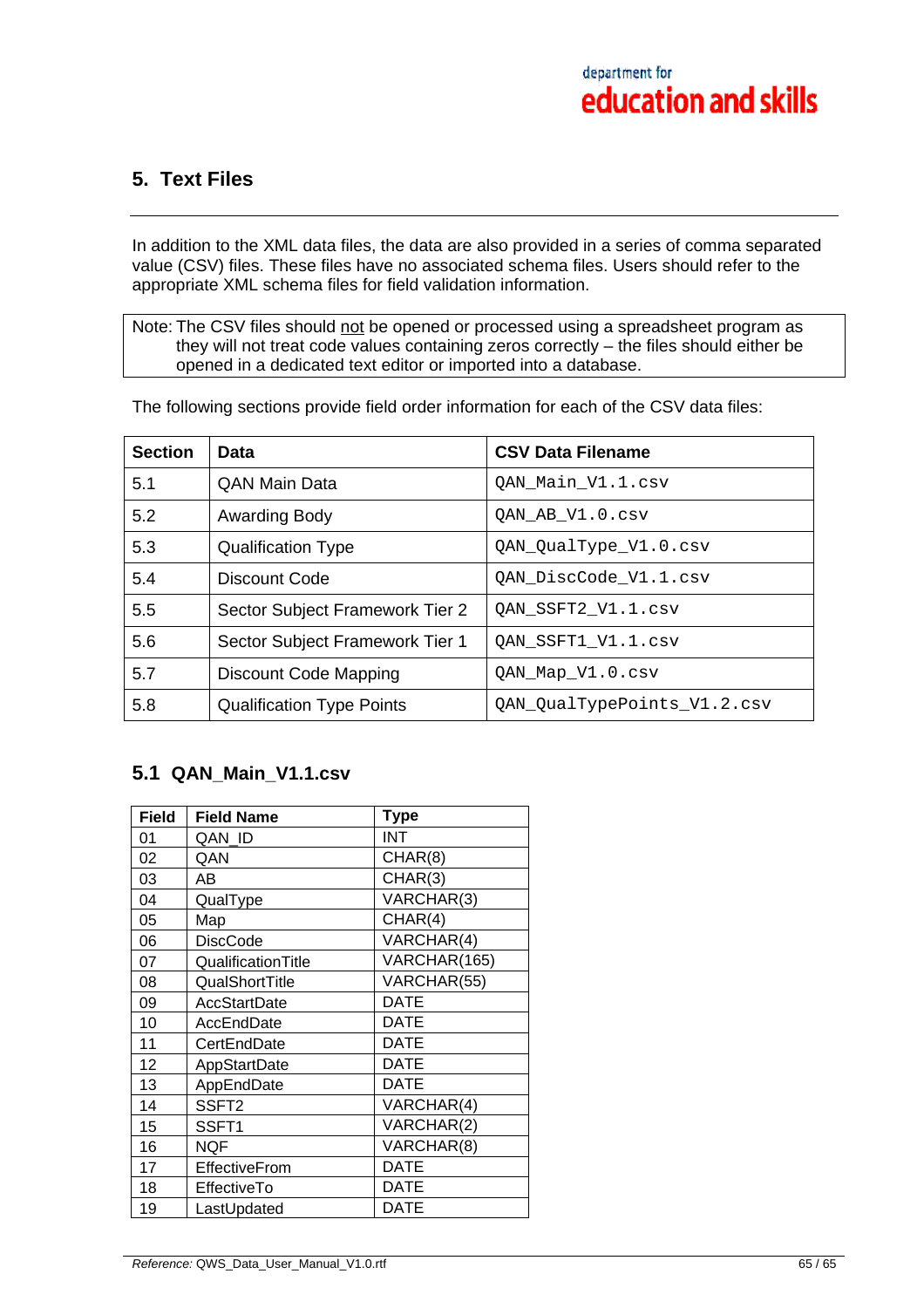## **5.2 QAN\_AB\_V1.0.csv**

| <b>Field</b> | <b>Field Name</b>    | <b>Type</b>  |
|--------------|----------------------|--------------|
| 01           | AB ID                | <b>INT</b>   |
| 02           | AB                   | CHAR(3)      |
| 03           | AwardingBodyName     | VARCHAR(130) |
| 04           | AB_Acronym           | VARCHAR (20) |
| 05           | <b>EffectiveFrom</b> | <b>DATE</b>  |
| 06           | EffectiveTo          | <b>DATE</b>  |
| 07           | LastUpdated          | <b>DATE</b>  |

## **5.3 QAN\_QualType\_V1.0.csv**

| <b>Field</b> | <b>Field Name</b>        | <b>Type</b>  |
|--------------|--------------------------|--------------|
| 01           | QualType_ID              | INT          |
| 02           | QualType                 | VARCHAR (3)  |
| 03           | QualificationDescription | VARCHAR (75) |
| 04           | <b>NQF</b>               | VARCHAR (8)  |
| 05           | <b>DiscountFamily</b>    | VARCHAR (3)  |
| 06           | QualCode                 | VARCHAR (3)  |
| 07           | <b>EffectiveFrom</b>     | <b>DATE</b>  |
| 08           | EffectiveTo              | <b>DATE</b>  |
| 09           | LastUpdated              | <b>DATE</b>  |

# **5.4 QAN\_DiscCode\_V1.1.csv**

| <b>Field</b> | <b>Field Name</b>   | <b>Type</b>  |
|--------------|---------------------|--------------|
| 01           | DiscCode_ID         | <b>INT</b>   |
| 02           | <b>DiscCode</b>     | VARCHAR (4)  |
| 03           | DiscCodeDescription | VARCHAR (60) |
| 04           | SSFT <sub>2</sub>   | VARCHAR (4)  |
| 05           | SSFT1               | VARCHAR (2)  |
| 06           | Map                 | CHAR (4)     |
| 07           | EffectiveFrom       | <b>DATE</b>  |
| 08           | EffectiveTo         | <b>DATE</b>  |
| 09           | LastUpdated         | <b>DATE</b>  |

# **5.5 QAN\_SSFT2\_V1.1.csv**

| <b>Field</b> | <b>Field Name</b> | <b>Type</b>  |
|--------------|-------------------|--------------|
| 01           | SSFT2_ID          | <b>INT</b>   |
| 02           | SSFT <sub>2</sub> | VARCHAR (4)  |
| 03           | SSFT2Description  | VARCHAR (55) |
| 04           | SSFT1             | VARCHAR (2)  |
| 05           | SSFT1Description  | VARCHAR (50) |
| 06           | EffectiveFrom     | <b>DATE</b>  |
| 07           | EffectiveTo       | <b>DATE</b>  |
| 08           | LastUpdated       | <b>DATE</b>  |